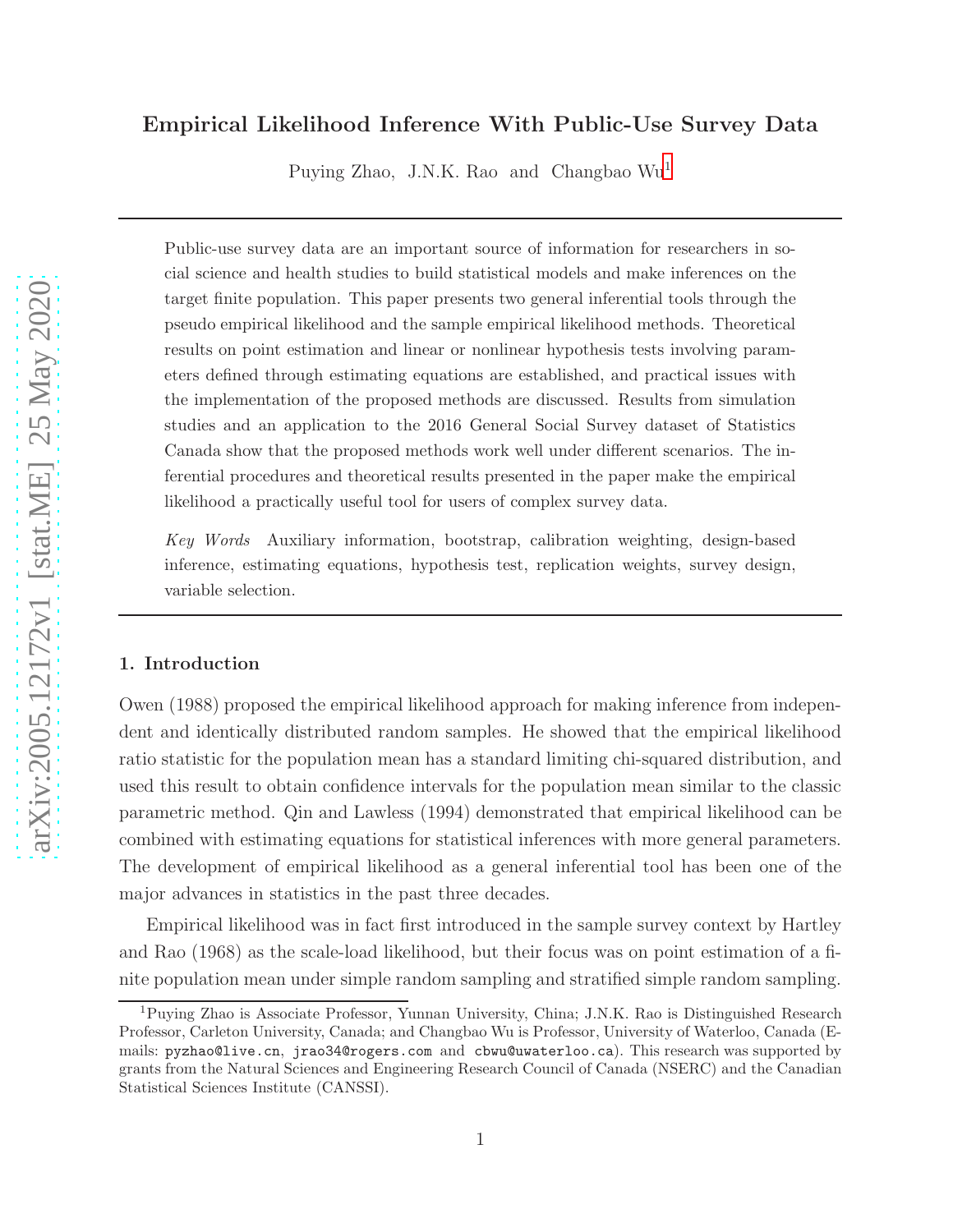Chen and Qin (1993) studied empirical likelihood under simple random sampling using the formulation of Owen (1988), and Zhong and Rao (2000) studied empirical likelihood confidence intervals on the finite population mean under stratified simple random sampling. For general sampling designs involving unequal probability sampling with or without stratification, there have been several proposed approaches on empirical likelihood for complex surveys, including the pseudo empirical likelihood method of Chen and Sitter (1999) and Wu and Rao (2006), the population empirical likelihood method of Chen and Kim (2014), and the empirical likelihood method of Berger and Torres (2016) and Oguz-Alper and Berger (2016). However, all existing methods require the first order inclusion probabilities from the initial survey design and are developed under the setting that detailed design information is available. In addition, the use of calibration constraints for inference with existing approaches requires that auxiliary information, such as known population means or totals, is available to survey data users.

In practice, public-use survey data are released to users and such data sets often report only the variables of interest and the final survey weights  $\{w_i, i \in \mathcal{S}\}\$  obtained by adjusting for unit nonresponse and calibration on auxiliary variables selected by the producer of the data, where  $\mathcal S$  denotes the set of units included in the released data file. Furthermore, the data file provides B columns of final replication weights  $\{w_i^{(b)}\}$  $i^{(0)}$ ,  $i \in S$  designed for variance estimation. The following table shows a typical format of public-use survey data files as seen by the users.

|                                  | $y_{i1}$ | $y_{i2}$  | $x_{i1}$ | $x_{i2}$ | $x_{i3}$             | $w_i$              | $w_i$                          | $\cdots$ | $w_i$                          |
|----------------------------------|----------|-----------|----------|----------|----------------------|--------------------|--------------------------------|----------|--------------------------------|
|                                  | $y_{11}$ | $y_{12}$  | $x_{11}$ | $x_{12}$ | $x_{13}$             | $w_1$              | $w_1$                          | $\cdots$ | $w_1$                          |
| $\Omega$                         | $y_{21}$ | $y_{22}$  | $x_{21}$ | $x_{22}$ | $x_{23}$             | $\boldsymbol{w}_2$ | $w_2^{\scriptscriptstyle\vee}$ | $\cdots$ | $w_2^{\scriptscriptstyle\vee}$ |
| 3                                | $y_{31}$ | $y_{32}$  | $x_{31}$ | $x_{32}$ | $x_{33}$             | $w_3$              | $w_3^{\backslash}$             | $\cdots$ | $w_3^{\backslash}$             |
| $\bullet$<br>٠<br>$\blacksquare$ | $\cdot$  | $\bullet$ | $\cdot$  | $\cdot$  | $\bullet$<br>$\cdot$ |                    |                                |          |                                |
| $\, n$                           | $y_{n1}$ | $y_{n2}$  | $x_{n1}$ | $x_{n2}$ | $x_{n3}$             | $w_n$              | $w_n$                          | $\cdots$ | $w_n$                          |

The final replication weights  $\{w_i^{(b)}\}$  $i^{(0)}$ ,  $i \in S$  are one of the most crucial parts in creating public-use survey data files. Different versions of bootstrap replication weights, such as those developed by Rao and Wu (1988) and Rao, Wu and Yue (1992) for stratified multi-stage designs, are commonly reported with the data file. Final replication weights are typically obtained by subjecting the basic replication weights (such as the bootstrap weights) to the same unit nonresponse adjustment and calibration procedures. None of the existing empirical likelihood methods is applicable for statistical inferences with public-use data files because the first order inclusion probabilities, the calibration variables and the associated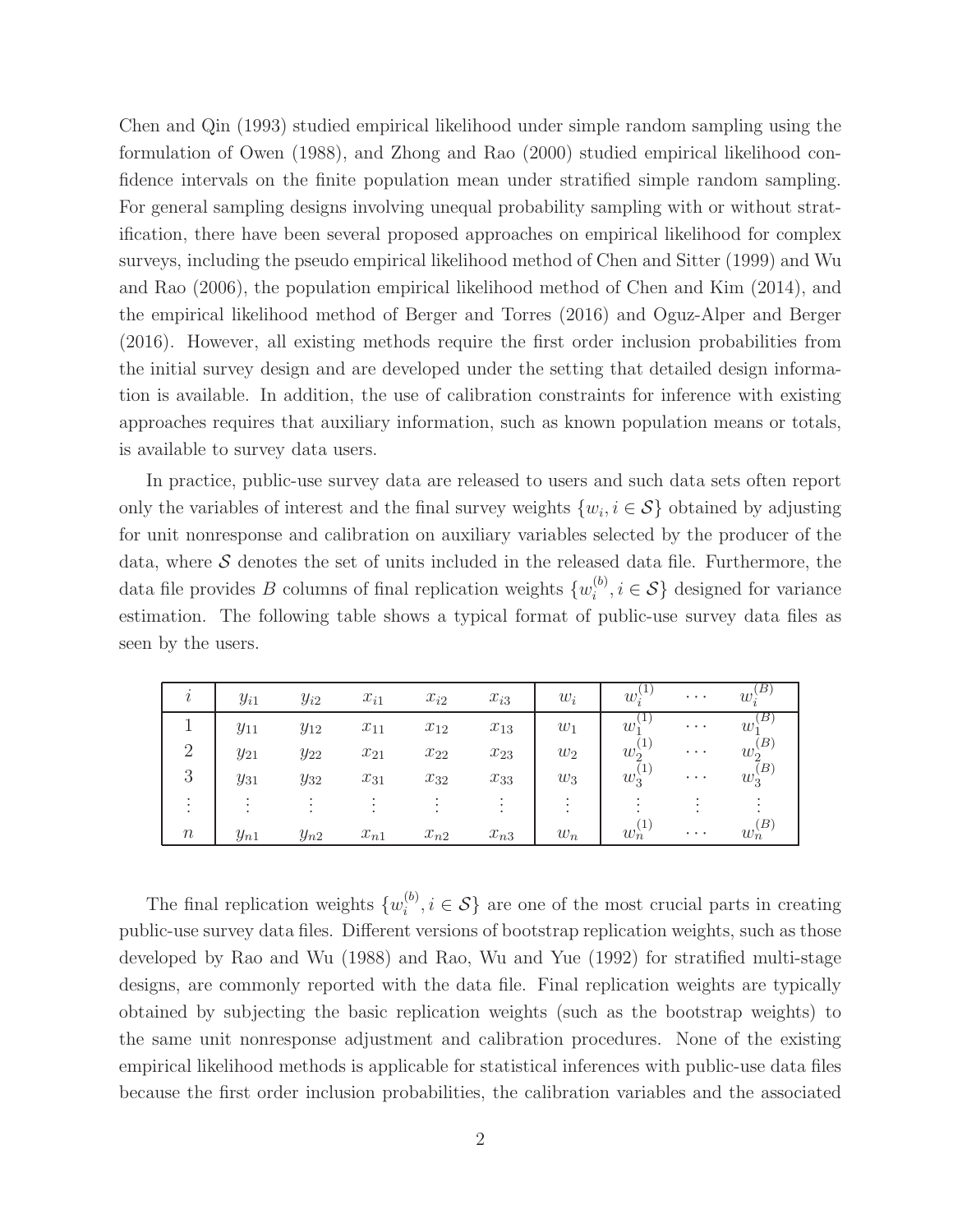known population means or totals are not reported on the data file and are not available to users.

The main purpose of this article is to develop empirical likelihood methods for statistical analysis with public-use survey data files. We consider two general approaches: the first is based on the pseudo empirical likelihood and the second uses the sample empirical likelihood. We present design-based inferential procedures and theoretical results on two general statistical inference problems with the vector of finite population parameters defined through the census estimating equations: the maximum empirical likelihood estimators and the empirical likelihood ratio test on a general linear or nonlinear hypothesis. Design-based variable selection through a penalized pseudo or sample empirical likelihood is discussed. We also present a bootstrap procedure under single stage survey designs for creating valid replication weights with theoretical justifications. Simulation results and an application to the General Social Survey 2016 public-use data file released by Statistics Canada are included.

The basic settings are described in Section 2. Main theoretical results are presented in Section 3. A bootstrap procedure under single stage survey designs to create valid replication weights is described in Section 4 with theoretical justification given in the Appendix. Results from simulation studies are reported in Section 5. The application to the General Social Survey 2016 public-use data file is presented in Section 6. We conclude with some additional remarks in Section 7. Our presentation on sample empirical likelihood follows Zhao, Haziza and Wu (2018), and the discussion on pseudo empirical likelihood follows Zhao and Wu (2019). Proofs and technical details of several main theoretical results have similarities to Qin and Lawless (1994), Zhao, Haziza and Wu (2018) and Zhao and Wu (2019), and are presented in the Appendix.

## 2. Empirical Likelihood and Estimating Equations for Complex Surveys

Let  $\mathcal{U} = \{1, 2, \dots, N\}$  be the set of units in the finite population, where N is the population size. Let  $(y_i, x_i)$  be the measures of the study variable y and auxiliary variables x for unit *i*. Let  $\mathcal{F}_{N} = \{(y_i, x_i), i = 1, \cdots, N\}$  represent the survey population and let  $\{(y_i, x_i), i \in \mathcal{S}\}\$ be the survey sample data. Let  $\pi_i = P(i \in S), i = 1, \dots, N$  be the first order inclusion probabilities.

Survey data are a major source of information for official statistics, where the focus is often on descriptive population quantities such as population means or quantiles. Complex surveys are also frequently used by researchers in social sciences and medical and health studies for statistical modelling. Under both scenarios, the finite population parameters  $\theta_N$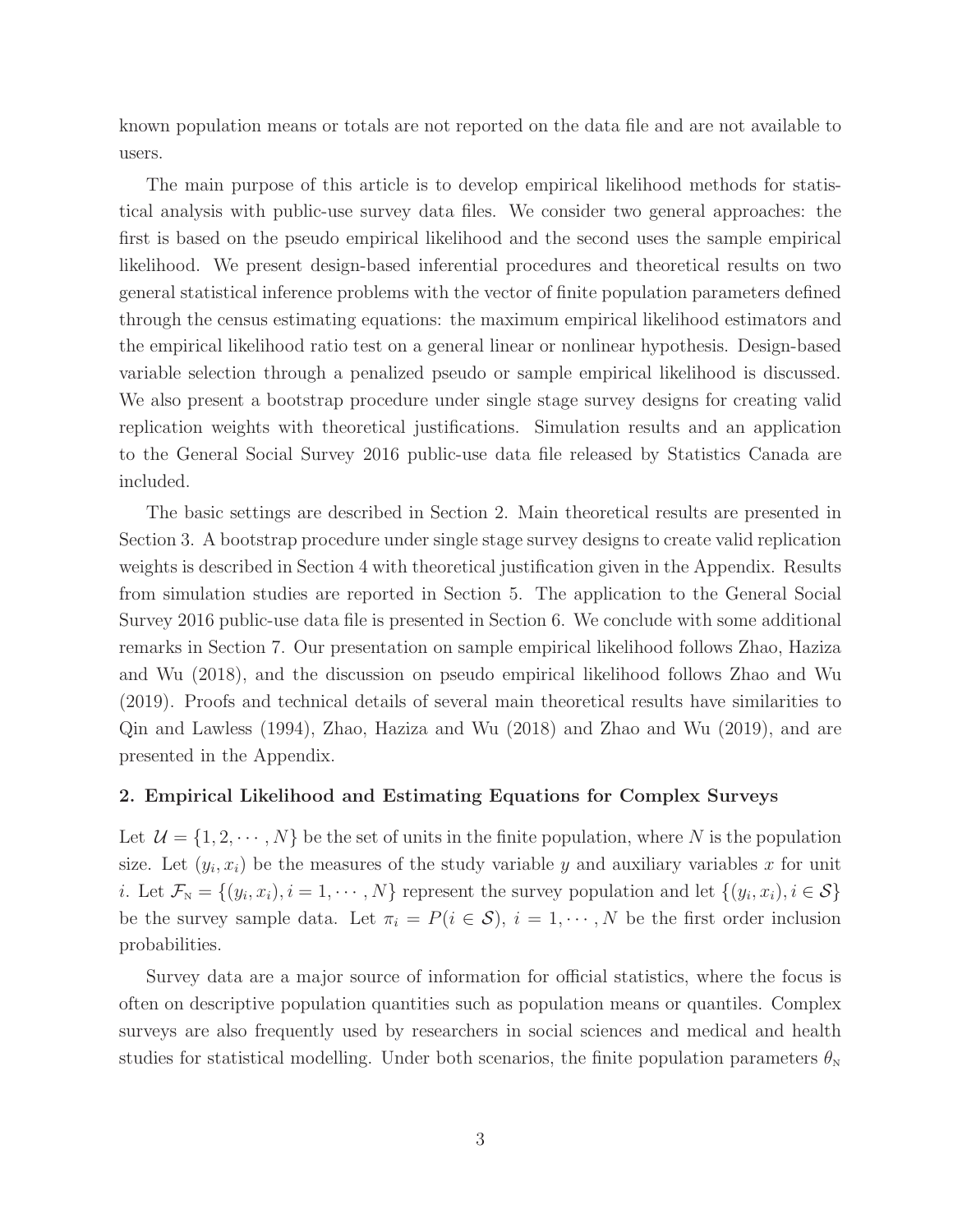of dimension  $p$  can be defined as the solution to the census estimating equations

<span id="page-3-1"></span>
$$
U_{N}(\theta) = \sum_{i=1}^{N} g(x_{i}, y_{i}, \theta) = 0, \qquad (2.1)
$$

where  $g(x, y, \theta)$  is an estimating function of dimension r, and  $\theta \in \Theta$ , a compact subset of  $\mathcal{R}^p$  with  $1 \leq p \leq r$ . Under normal circumstances we have  $r = p$  but over-identified scenarios with  $r > p$  do arise in practice due to additional calibration constraints or known moment conditions over certain variables.

Standard empirical likelihood inference with independent observations, as introduced by Owen (1988) and with parameters defined by estimating equations, as discussed by Qin and Lawless (1994), consists of three ingredients:

<span id="page-3-0"></span>
$$
\ell(\mathbf{p}) = \sum_{i \in \mathcal{S}} \log(p_i) \,, \tag{2.2}
$$

$$
\sum_{i \in S} p_i = 1 \,, \tag{2.3}
$$

$$
\sum_{i \in S} p_i g(x_i, y_i, \theta) = 0, \qquad (2.4)
$$

where  $\ell(\mathbf{p})$  given by [\(2.2\)](#page-3-0) is the empirical log-likelihood function and  $\mathbf{p} = (p_1, \dots, p_n)$  is the probability measure over the *n* sampled units, equation  $(2.3)$  is the normalization constraint to ensure that  $p$  is a discrete probability measure, and equations [\(2.4\)](#page-3-0) are the constraints induced by the parameters  $\theta$ . The use of  $log(p_i)$  implicitly requires that  $p_i > 0$ .

Naive applications of the standard empirical likelihood methods to complex survey data do not produce valid results under the design-based framework. There have been three major modified approaches in the survey sampling literature on using the empirical likelihood method for complex survey data, and their relations to the standard empirical likelihood ingredients [\(2.2\)](#page-3-0), [\(2.3\)](#page-3-0) and [\(2.4\)](#page-3-0) can be described as follows.

(1) The pseudo empirical likelihood approach (PEL): Chen and Sitter (1999) suggested to replace  $\ell(\mathbf{p})$  by  $\ell_{\text{PELO}}(\mathbf{p}) = \sum_{i \in \mathcal{S}} d_i \log(p_i)$ , where  $d_i = \pi_i^{-1}$  $i^{-1}$  are the basic design weights, while constraints [\(2.3\)](#page-3-0) and [\(2.4\)](#page-3-0) remain unchanged. The use of  $\ell_{PELO}(\boldsymbol{p})$  is motivated by the fact that  $\ell_{\text{PELo}}(\boldsymbol{p})$  is the Horvitz-Thompson estimator for the conceptual census empirical log-likelihood function  $\sum_{i=1}^{N} \log(p_i)$ . Wu and Rao (2006) used a modified version  $\ell_{\text{PEL1}}(\boldsymbol{p}) =$  $n\sum_{i\in\mathcal{S}}\tilde{d}_i(\mathcal{S})\log(p_i)$ , where  $\tilde{d}_i(\mathcal{S})=d_i/\sum_{j\in\mathcal{S}}d_j$ , which facilitates the construction of the pseudo empirical likelihood ratio confidence intervals for population parameters. Rao and Wu (2010a) extended the method for multiple frame surveys and Rao and Wu (2010b)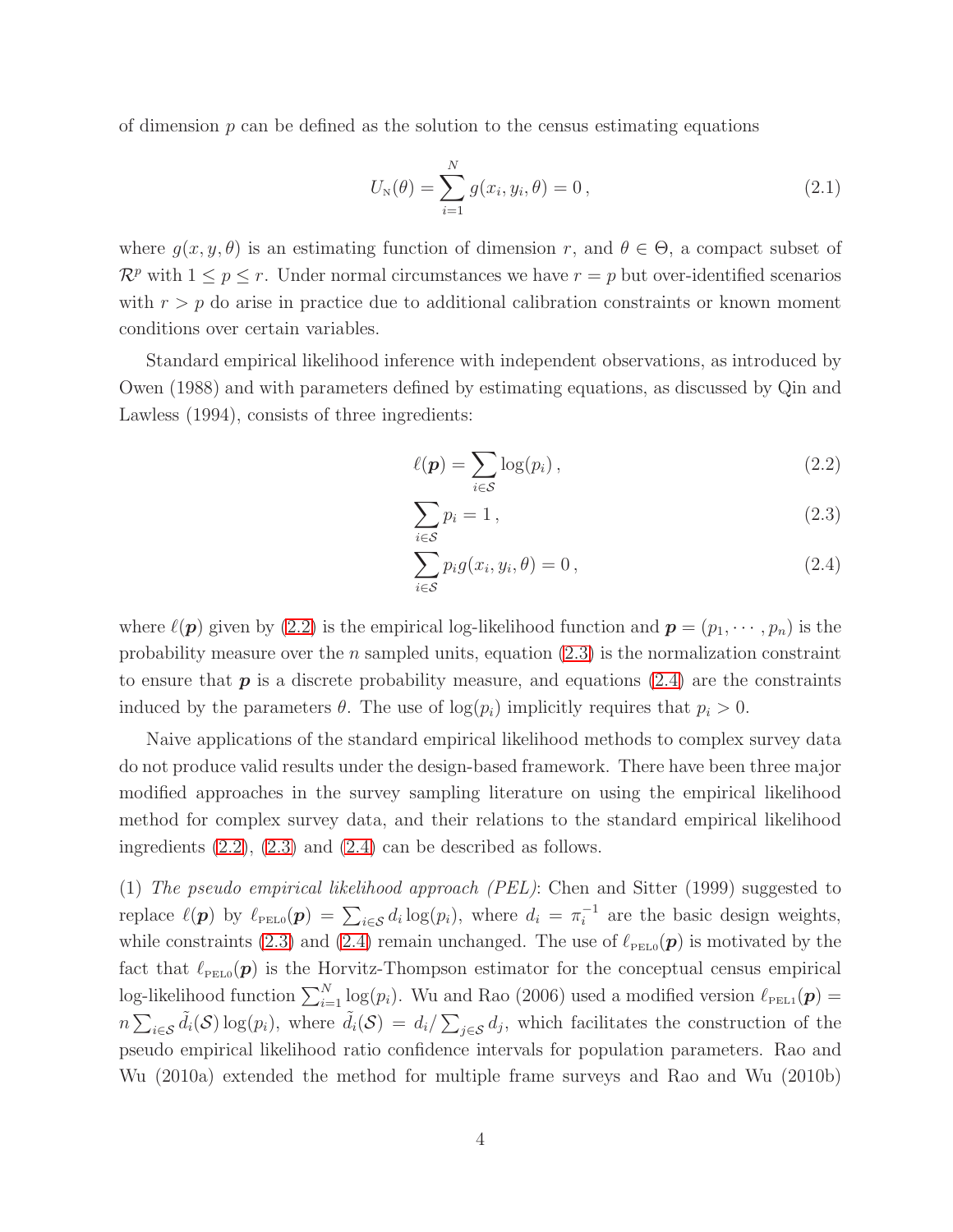developed a Bayesian pseudo empirical likelihood method to survey data analysis. However, all the existing results on pseudo empirical likelihood methods focus primarily on inferences for a scalar parameter. General statistical tools involving a vector of parameters with the pseudo empirical likelihood are not available.

(2) The population empirical likelihood approach (POEL): Chen and Kim (2014) defined the population empirical log-likelihood function as  $\ell_{\text{poeL}} = \sum_{i=1}^{N} \log(\omega_i)$  with normalization constraint  $\sum_{i=1}^{N} \omega_i = 1$ . The survey data and parameters are forced into the "population" system" through the constraints  $\sum_{i \in S} \omega_i \pi_i^{-1} = 1$  and  $\sum_{i \in S} \omega_i \{g(x_i, y_i, \theta) \pi_i^{-1}\} = 0$ . Chen and Kim (2014) focused on Poisson sampling and rejective sampling, and the method has not been developed for general unequal probability sampling designs or general inferential problems for analytical use of survey data.

(3) The sample empirical likelihood approach (SEL): The method was first mentioned very briefly by Chen and Kim (2014) as a remark but detailed exploration was not pursued in their paper. The idea is to use the standard empirical log-likelihood function  $\ell_{\text{SEL0}}(\boldsymbol{p}) =$  $\sum_{i\in\mathcal{S}}\log(p_i)$  from [\(2.2\)](#page-3-0) and the standard normalization constraint [\(2.3\)](#page-3-0) but modify the constraints induced by the parameters as  $\sum_{i \in S} p_i \{g(x_i, y_i, \theta) \pi_i^{-1}\}$  $i^{-1}$ } = 0. A related formulation was presented by Berger and De La Riva Torres (2016) and Oguz-Alper and Berger (2016). They used  $l_{(m)} = \sum_{i \in \mathcal{S}} \log(m_i)$ , where the  $m_i$  satisfy the so-called design constraint  $\sum_{i\in\mathcal{S}} m_i \pi_i = n$ . The constraints for the parameters are specified as  $\sum_{i\in\mathcal{S}} m_i g(x_i, y_i, \theta) = 0$ . It can be seen that, if we let  $p_i = m_i \pi_i n^{-1}$ , the formulation is equivalent to the one proposed by Chen and Kim (2014). The sample empirical likelihood method has been further developed in a recent paper by Zhao, Haziza and Wu (2018) as a general inference tool for survey data analysis under the assumption that the first order inclusion probabilities  $\pi_i$  and other related design and population information are available.

Unfortunately, none of the existing empirical likelihood methods can be used directly for statistical analysis with public-use survey data files since the initial inclusion probabilities  $\pi_i$  are not available, and calibration variables along with their known population totals are typically not given to the end users of the data files. On the other hand, the availability of final survey weights and replication weights for public-use data sets provides a unique opportunity to develop empirical likelihood as a general statistical tool for survey data analysis.

## 3. Empirical Likelihood Inference with Public-Use Survey Data

#### 3.1 Public-use survey data and basic assumptions

Consider the following version of a micro survey data file, which is released by the survey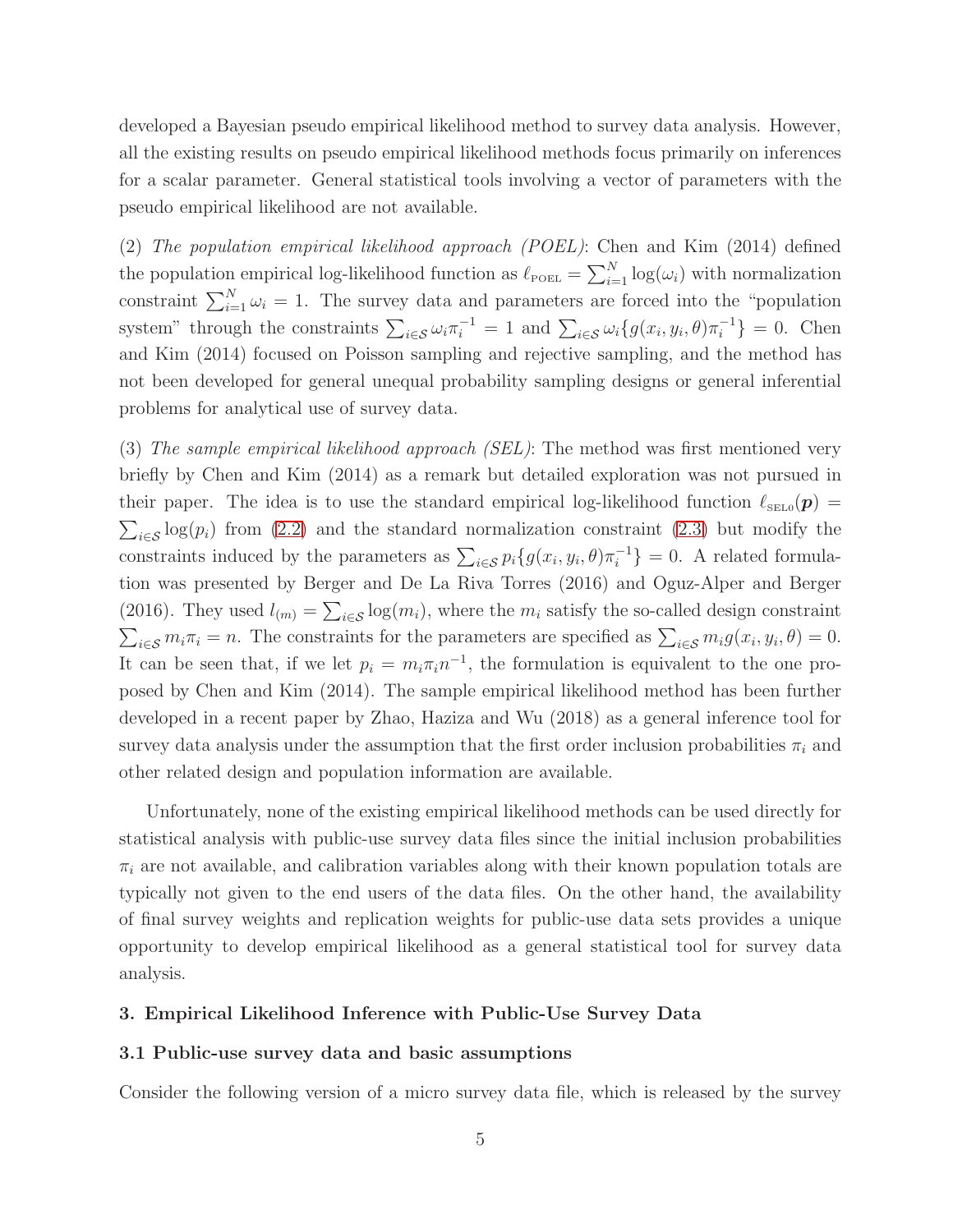agency for public use:

$$
\left\{ \left( y_i, x_i, w_i, w_i^{(1)}, \ldots, w_i^{(B)} \right), i = 1, 2, \ldots, n \right\},\
$$

where the  $y_i$  and  $x_i$  are possibly vector-values survey variables included in the data set, the  $w_i$  is the final survey weight for unit *i* after unit nonresponse adjustment and/or calibration weighting, and  $n$  is the final sample size. Also included in the data file are  $B$  final replication weights  $w_i^{(1)}$  $\binom{1}{i}, \ldots, w_i^{(B)}$  $i<sup>(B)</sup>$  associated with unit *i*. The detailed survey design information such as the original design weights  $d_i = 1/\pi_i$  and the known auxiliary population information are assumed to be unavailable to the users of the data file. It is also assumed that the finite population size  $N$  is unknown.

The survey weighted estimating equations for the vector of parameters  $\theta_{N}$  defined by the census estimating equations [\(2.1\)](#page-3-1) are given by

<span id="page-5-0"></span>
$$
\hat{U}_n(\theta) = \sum_{i \in \mathcal{S}} w_i g(x_i, y_i, \theta) = 0.
$$
\n(3.1)

For standard scenarios where  $r = p$ , i.e., the number of equations is the same as the number of parameters, the survey weighted estimator  $\hat{\theta}_N$  for  $\theta_N$  is the solution to [\(3.1\)](#page-5-0). Let  $g_i(\theta) = g(x_i, y_i, \theta)$  and assume that  $g_i(\theta)$  is a smooth function of  $\theta$ . The approximate design-based variance of  $\hat{\theta}_N$  has the well-known sandwich form (Binder, 1983)

$$
Var(\hat{\theta}_N) \doteq \Gamma^{-1}Var\{N^{-1}\hat{U}_n(\theta_N)\}\big(\Gamma^{-1}\big)',
$$

where  $\Gamma = \Gamma(\theta_N)$ ,  $\Gamma(\theta) = N^{-1} \sum_{i=1}^N \partial g_i(\theta) / \partial \theta$  and  $Var\{N^{-1} \hat{U}_n(\theta_N)\}\$ is the design-based variance. There have been attempts to address hypothesis testing problems involving a single component of the vector of parameters  $\theta_N$  under the estimating equations framework, see, for instance, Binder and Patak (1994), but general hypothesis testing procedures are not available in the literature.

We consider smooth estimating functions and allow over-identified estimating equations system with  $r \geq p$ . Practically useful results for the special case  $r = p$  and for a scalar parameter (i.e.,  $p = 1$ ) will also be spelled out. For asymptotic development, we assume that there is a sequence of finite populations and a sequence of survey designs with both the population size  $N$  and the sample size  $n$  going to infinity; see Isaki and Fuller (1982) for further detail. We use  $N \to \infty$  to denote the limiting process. Note that  $\theta_N$  refers to the true vector of the finite population parameters. Throughout the paper, we use  $\|\cdot\|$  to denote the Euclidean norm and  $\stackrel{\mathcal{L}}{\rightarrow}$  to denote convergence in distribution under the designbased framework. Let  $O_p(\cdot)$  and  $o_p(\cdot)$  be the stochastic orders under the same framework.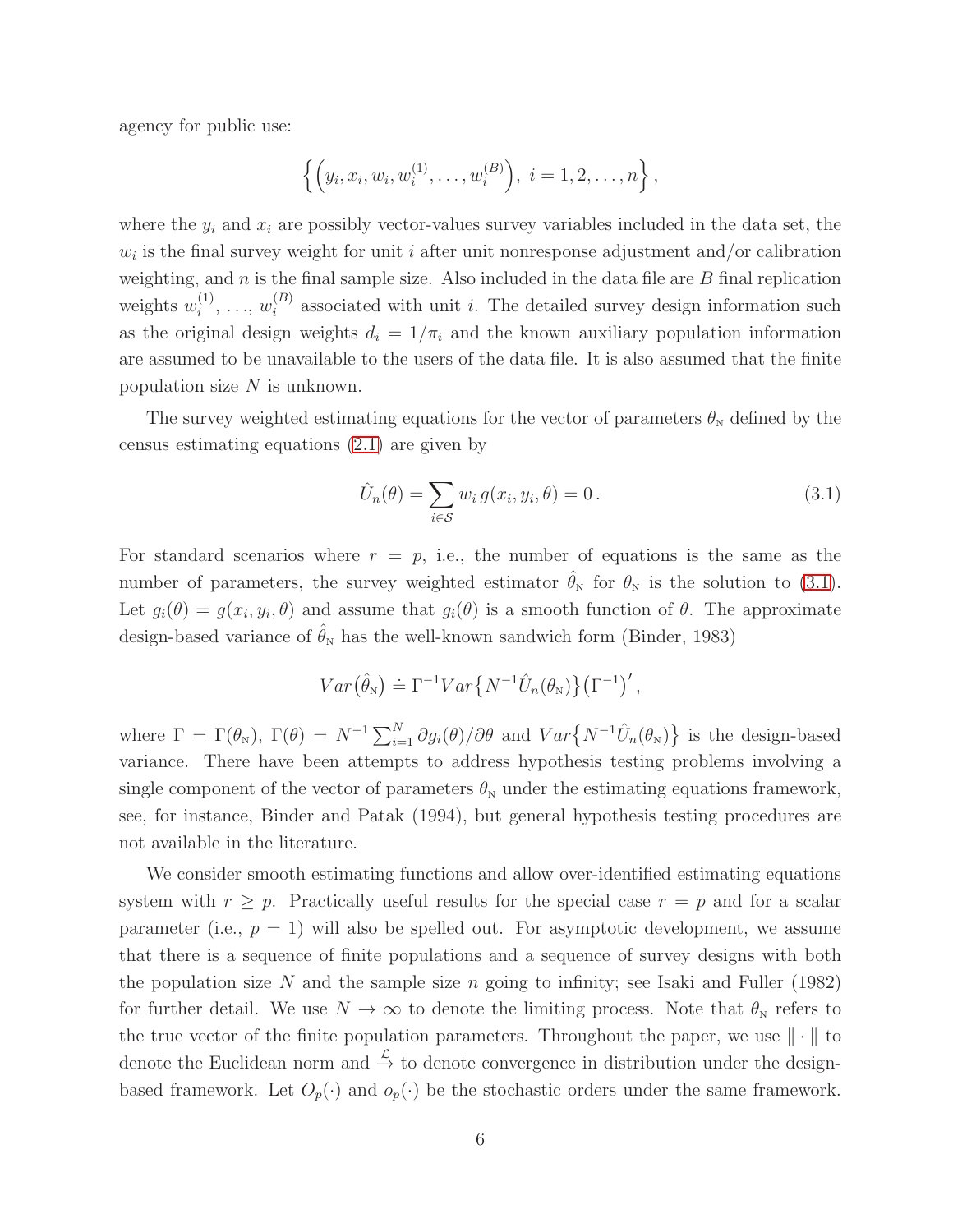We consider the following basic assumptions for the public-use survey data file and the estimating functions  $g_i(\theta)$ .

**Assumption 1.** The final survey weights  $(w_1, w_2, \ldots, w_n)$  and the finite population values  $\mathcal{F}_N = \{(y_i, x_i), i = 1, \cdots, N\}$  satisfy conditions that ensure  $\hat{U}_n(\theta_N) = \sum_{i \in \mathcal{S}} w_i g_i(\theta_N)$  is asymptotically normally distributed with mean zero and variance-covariance matrix of the order  $O(N^2/n)$ .

Let  $\hat{\eta}^{(b)}(\theta_{N}) = \sum_{i \in \mathcal{S}} w_i^{(b)}$  $\hat{U}_i^{(b)}g_i(\theta_\text{N})$  be the replicate version of  $\hat{U}_n(\theta_\text{N}) = \sum_{i \in S} w_i g_i(\theta_\text{N})$  using the bth set of replication weights  $(w_1^{(b)})$  $\binom{b}{1}, w_2^{(b)}$  $\mathcal{L}_2^{(b)}, \ldots, \mathcal{L}_n^{(b)}$ ,  $b = 1, 2, \ldots, B$  and treating  $\theta_N$  as a known number.

Assumption 2. The final replication weights ensure that the replication variance estimator

$$
v\{\hat{U}_n(\theta_N)\} = \frac{1}{B} \sum_{b=1}^B \{\hat{\eta}^{(b)}(\theta_N) - \hat{U}_n(\theta_N)\} \{\hat{\eta}^{(b)}(\theta_N) - \hat{U}_n(\theta_N)\}^\prime
$$
(3.2)

is a design-consistent estimator of the variance-covariance matrix  $Var\{\hat{U}_n(\theta_N) | \mathcal{F}_N\}.$ 

The original design weights, the nonresponse adjusted weights and the calibration weights usually satisfy Assumption 1. It is part of the foundation for design-based inference. Assumption 2 is the guiding principle for public-use data file producers on how to create replication weights and for research activities on replication methods for variance estimation in surveys. Note that Assumption 2 does not necessarily require a large B for the given data set, as shown by the results presented in Kim and Wu (2013). Most survey organizations, including Statistics Canada, use  $B = 500$  for producing public-use survey data files in their current practice. See the example of General Social Survey presented in Section 6.

Assumption 3. (i)  $\lim_{N\to\infty} (n/N) = \gamma \in (0,1);$  (ii)  $c_1 < w_i N/n < c_2, i \in S$  for some positive constants  $c_1$  and  $c_2$ ; (iii)  $N^{-1} \sum_{i \in S} w_i - 1 = O_p(n^{-1/2})$ .

Assumption 4. (i)  $\sup_{\theta \in \Theta} N^{-1} \sum_{i \in \mathcal{S}} ||g_i(\theta)||^{\kappa} < c$  for some  $\kappa > 2$  and some positive constant c; (ii)  $\max_{i \in \mathcal{S}} \sup_{\theta \in \Theta} ||g_i(\theta)|| = o_p(n^{1/2}).$ 

Assumption 5. (i) The matrices  $W_1(\theta_N) = N^{-1} \sum_{i=1}^N g_i(\theta_N) g_i(\theta_N)'$ ,  $W_2(\theta_N) = nN^{-2}$  $E\{\sum_{i\in\mathcal{S}}w_i^2g_i(\theta_N)g_i(\theta_N)' | \mathcal{F}_N\}$  and  $\Omega(\theta_N) = nN^{-2}Var\{\sum_{i\in\mathcal{S}}w_ig_i(\theta_N) | \mathcal{F}_N\}$  are all positive definite; (ii)  $\Gamma(\theta_N) = N^{-1} \sum_{i=1}^N \partial g_i(\theta) / \partial \theta |_{\theta=\theta_N}$  has full column rank p.

Assumptions 3-5 are standard regularity conditions for asymptotic development for finite populations with complex survey data. The inclusion of the factors  $N^{-1}$  or  $N^{-2}$  in the quantities presented in Assumption 5 is for convenience in asymptotic orders. They are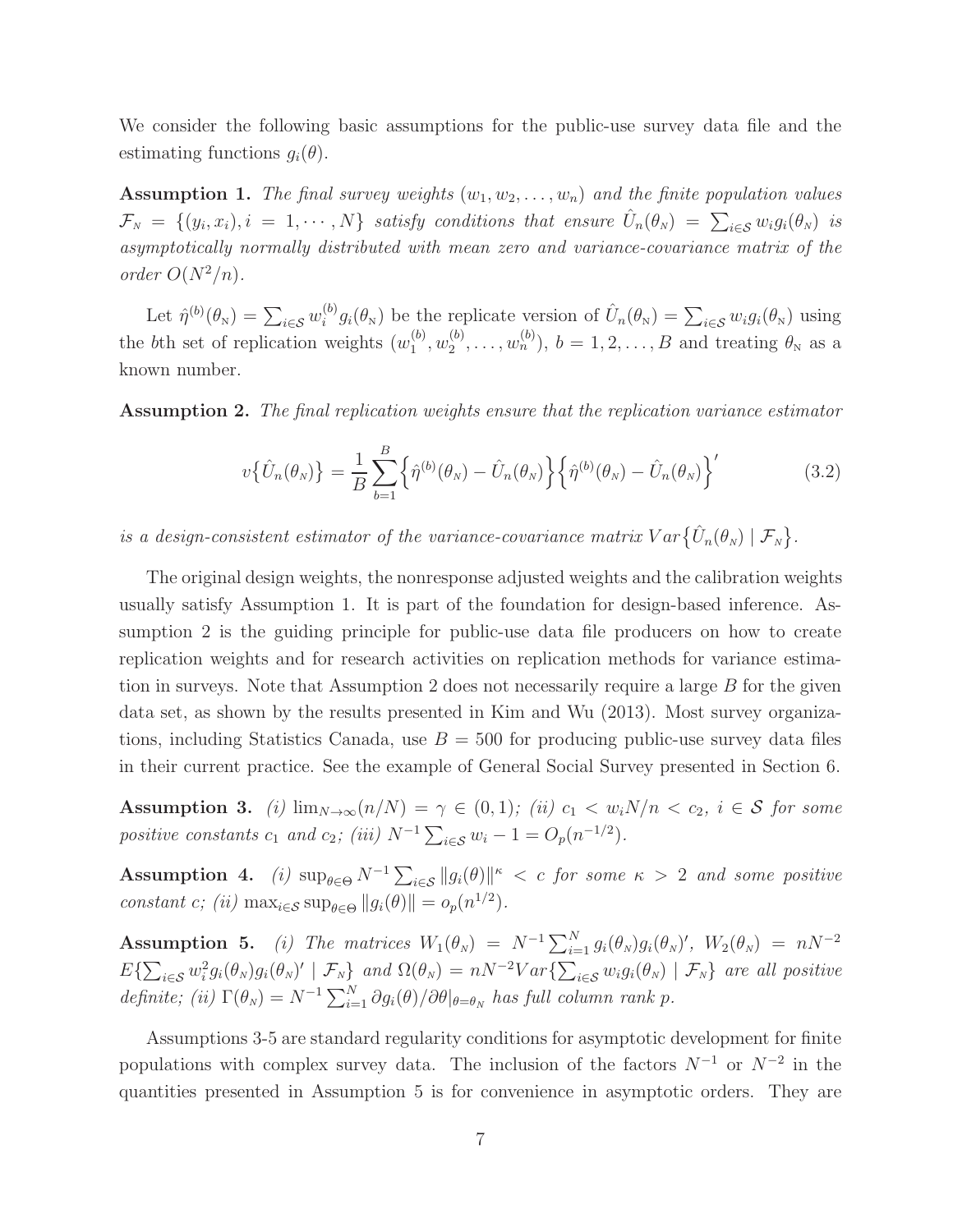not required for computational purposes as they all cancel out in the main results to be presented in the next two subsections. The pseudo empirical likelihood approach of Section 3.2 and the sample empirical likelihood approach of Section 3.3 are formulated using the final weights  $w_i$ . The empirical likelihood ratio statistics for both approaches do not have standard  $\chi^2$  asymptotic distributions, since design-based variances require information from additional columns of replication weights in the dataset.

### 3.2 The pseudo empirical likelihood approach

Let  $\tilde{w}_i(\mathcal{S}) = w_i / \sum_{k \in \mathcal{S}} w_k$ ,  $i \in \mathcal{S}$  be the normalized final survey weights. The pseudo empirical log-likelihood function is defined as

$$
\ell_{\text{PEL}}(\boldsymbol{p}) = n \sum_{i \in \mathcal{S}} \tilde{w}_i(\mathcal{S}) \log(p_i).
$$

For the special case of equal final survey weights, we have  $\tilde{w}_i(\mathcal{S}) = 1/n$  and  $\ell_{\text{PEL}}(\mathbf{p}) =$  $\sum_{i\in\mathcal{S}}\log(p_i)$ . Maximizing  $\ell_{\text{PEL}}(\boldsymbol{p})$  subject to the normalization constraint  $(2.3)$ , i.e.,  $\sum_{i\in\mathcal{S}}p_i$ = 1, gives  $\hat{\boldsymbol{p}} = (\hat{p}_1, \dots, \hat{p}_n)$ , where  $\hat{p}_i = \tilde{w}_i(\mathcal{S})$ . Let  $\hat{\boldsymbol{p}}(\theta) = (\hat{p}_1(\theta), \dots, \hat{p}_n(\theta))$  be the maximizer of  $\ell_{\text{PEL}}(\boldsymbol{p})$  under the normalization constraint [\(2.3\)](#page-3-0) and the parameter constraint [\(2.4\)](#page-3-0), i.e.,  $\sum_{i\in\mathcal{S}} p_i g_i(\theta) = 0$ , for a fixed value of  $\theta$ . It can be shown that  $\hat{p}_i(\theta) = \tilde{w}_i(\mathcal{S}) / \{1 + \lambda' g_i(\theta)\}\$ for  $i \in \mathcal{S}$ , where the Lagrange multiplier  $\lambda = \lambda(\theta)$  is the solution to

$$
g_{\text{PEL}}(\lambda) = \sum_{i \in \mathcal{S}} \frac{\tilde{w}_i(\mathcal{S}) g_i(\theta)}{1 + \lambda' g_i(\theta)} = 0, \qquad (3.3)
$$

which can be solved using the modified Newton-Raphson method presented in Chen, Sitter and Wu (2002) and the R code described in Wu (2005). The maximum pseudo empirical likelihood estimator  $\hat{\theta}_{\text{PEL}}$  is the maximizer of  $\ell_{\text{PEL}}\{\hat{\boldsymbol{p}}(\theta)\} = n \sum_{i \in \mathcal{S}} \tilde{w}_i(\mathcal{S}) \log\{\hat{p}_i(\theta)\}$  with respect to  $\theta$ . For the special case  $r = p$ , the estimator  $\theta_{\text{PEL}}$  is the solution to

$$
\sum_{i\in S}\hat{p}_i g_i(\theta) = \sum_{i\in S}\tilde{w}_i(\mathcal{S}) g_i(\theta) = 0,
$$

which is the same as the customary survey weighted estimating equations estimator  $\theta_N$ . The pseudo empirical log-likelihood ratio statistic for  $\theta$  is given by

$$
r_{\text{PEL}}(\theta) = \ell_{\text{PEL}}\left\{\hat{\boldsymbol{p}}(\theta)\right\} - \ell_{\text{PEL}}\left(\hat{\boldsymbol{p}}\right) = -n \sum_{i \in \mathcal{S}} \tilde{w}_i(\mathcal{S}) \log\left\{1 + \lambda' g_i(\theta)\right\}.
$$

We can re-write the maximum pseudo empirical likelihood estimator of  $\theta_N$  as  $\hat{\theta}_{PEL}$  =  $\arg \max_{\theta \in \Theta} r_{\text{PEL}}(\theta)$ . The following theorem presents asymptotic properties of the estima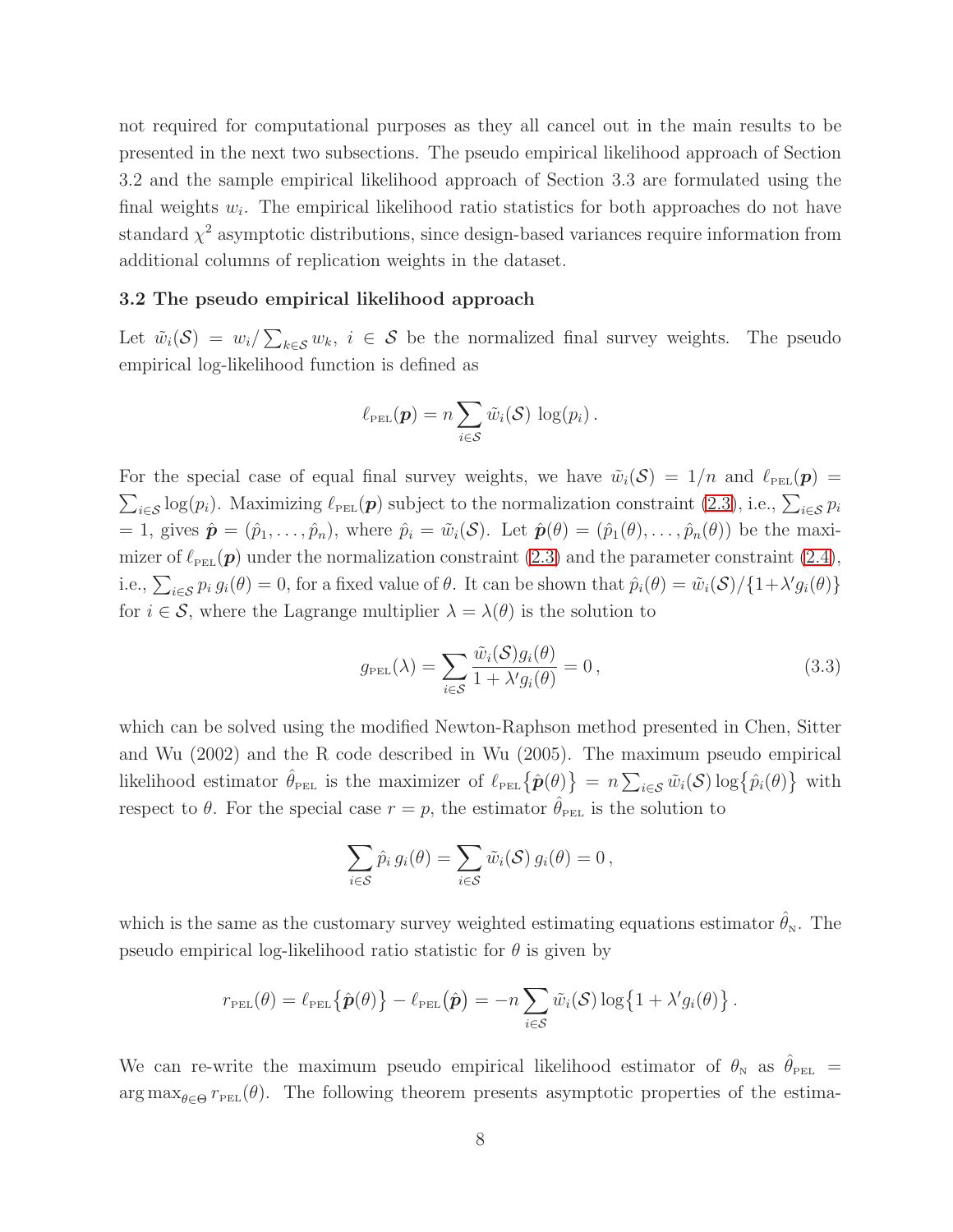tor  $\hat{\theta}_{PEL}$ . Note that the quantities  $W_1(\theta_N)$ ,  $\Gamma(\theta_N)$  and  $\Omega(\theta_N)$  are defined in Assumption 5.

Theorem 1. Under Assumptions 1, 3, 4 and 5, we have

$$
n^{1/2}(\hat{\theta}_{PEL} - \theta_N) | \mathcal{F}_N \stackrel{\mathcal{L}}{\longrightarrow} N(0, V_1),
$$

where  $V_1 = \Sigma_1 \Gamma' W_1^{-1} \Omega W_1^{-1} \Gamma \Sigma_1$ ,  $\Sigma_1 = (\Gamma' W_1^{-1} \Gamma)^{-1}$ ,  $W_1 = W_1(\theta_N)$ ,  $\Gamma = \Gamma(\theta_N)$  and  $\Omega =$  $\Omega(\theta_N)$ .

Proofs of Theorem 1 and Theorems 2-6 presented below resemble the proofs in Zhao et al. (2018). Details are presented in the Appendix. The proof of Theorem 1 is also similar to the proof of Theorem 1 in Qin and Lawless (1994).

**Corollary 1.** Under the assumptions in Theorem 1 and  $r = p$  (i.e., the number of equations is the same as the number of parameters), the asymptotic variance-covariance matrix  $V_1$  for  $\hat{\theta}_{PEL}$  reduces to  $V_1 = \Gamma^{-1} \Omega(\Gamma')^{-1}$ .

Suppose we want to test the simple hypothesis:  $H_0: \theta_{N} = \theta_{N0}$  against  $H_1: \theta_{N} \neq \theta_{N0}$ . The pseudo empirical log-likelihood ratio statistic for testing  $H_0$  is given by

$$
LR_{\text{PEL}}(\theta_{\text{N0}}) = 2\big\{r_{\text{PEL}}(\hat{\theta}_{\text{PEL}}) - r_{\text{PEL}}(\theta_{\text{N0}})\big\} = 2\big\{\ell_{\text{PEL}}(\hat{\theta}_{\text{PEL}}) - \ell_{\text{PEL}}(\theta_{\text{N0}})\big\}\,.
$$

The asymptotic distribution of  $LR_{PEL}(\theta_{N0})$  is given by the following theorem.

Theorem 2. Suppose that Assumptions 1, 3, 4 and 5 hold. Then

$$
\operatorname{LR}_{\scriptscriptstyle{PEL}}(\theta_{\scriptscriptstyle{N0}}) \mid \mathcal{F}_{\scriptscriptstyle{N}} \quad \stackrel{\mathcal{L}}{\longrightarrow} \quad Q' \Delta_1 Q \, ,
$$

where  $Q \sim N(0, I_r)$ ,  $I_r$  is the  $r \times r$  identity matrix, r is the dimension of the estimating functions  $g_i(\theta)$ , and  $\Delta_1 = \Omega^{1/2} W_1^{-1} \Gamma \Sigma_1 \Gamma' W_1^{-1} \Omega^{1/2}$  with  $\Sigma_1 = (\Gamma' W_1^{-1} \Gamma)^{-1}$ .

**Corollary 2.** Under the assumptions in Theorem 2 and  $r = p$ , we have  $\Delta_1 = \Omega^{1/2} W_1^{-1} \Omega^{1/2}$ . In particular, if  $r = p = 1$ , then

$$
\operatorname{LR}_{\scriptscriptstyle{PEL}}(\theta_{\scriptscriptstyle{N0}}) \mid \mathcal{F}_{\scriptscriptstyle{N}} \quad \stackrel{\mathcal{L}}{\longrightarrow} \quad (\Omega/W_1) \chi^2(1) \,,
$$

where  $\chi^2(1)$  denotes the standard  $\chi^2$  random variable with one degree of freedom.

We further consider pseudo empirical log-likelihood ratio test for a general linear or nonlinear hypothesis  $H_0$ :  $R(\theta_N) = 0$  against  $H_1$ :  $R(\theta_N) \neq 0$ , where  $R(\theta_N)$  is a  $k \times 1$ vector-valued functions with  $k \leq p$  and  $R(\theta_N) = 0$  imposes k constraints on the vector of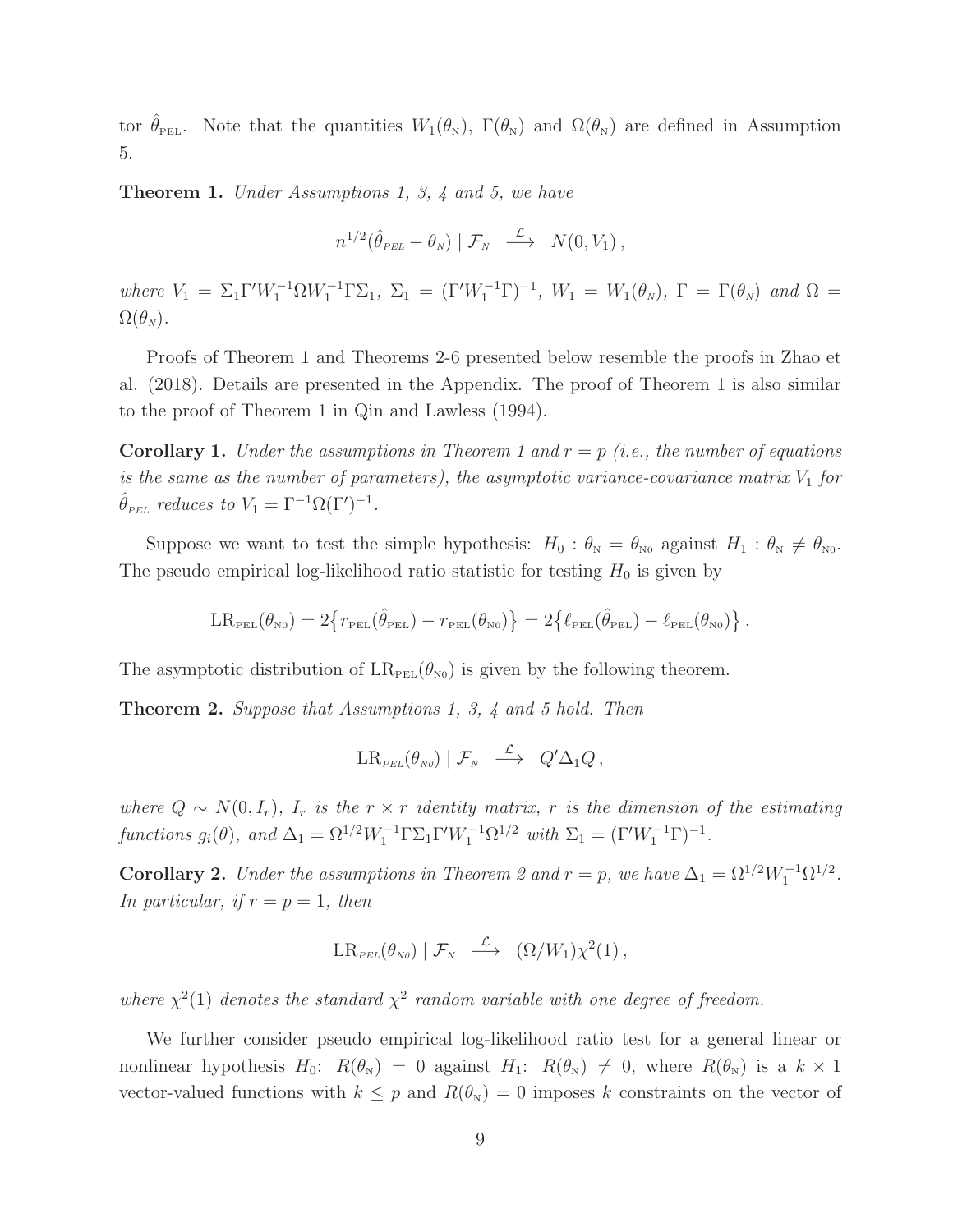parameters  $\theta_{N}$ . Let  $\Theta^{R} = \{ \theta \mid \theta \in \Theta \text{ and } R(\theta) = 0 \}$  be the restricted parameter space under  $H_0$ . The restricted maximum pseudo empirical likelihood estimator of  $\theta$  under  $H_0$ is defined as  $\hat{\theta}_{PEL}^R = \arg \max_{\theta \in \Theta^R} r_{PEL}(\theta)$ . The pseudo empirical log-likelihood ratio statistic for testing  $H_0$  versus  $H_1$  is given by

$$
LR_{\text{PEL}}(\theta_{\text{N}} \mid H_0) = 2\{r_{\text{PEL}}(\hat{\theta}_{\text{PEL}}) - r_{\text{PEL}}(\hat{\theta}_{\text{PEL}}^{R})\} = 2\{\ell_{\text{PEL}}(\hat{\theta}_{\text{PEL}}) - \ell_{\text{PEL}}(\hat{\theta}_{\text{PEL}}^{R})\}.
$$

**Theorem 3.** Suppose that Assumptions 1, 3, 4 and 5 hold. If the function  $R(\theta)$  is twice continuously differentiable and  $\Phi(\theta_N) = \partial R(\theta)/\partial \theta|_{\theta=\theta_N}$  has rank k, then

$$
LR_{\scriptscriptstyle{PEL}}(\theta_{\scriptscriptstyle{N}} \mid H_0) \mid \mathcal{F}_{\scriptscriptstyle{N}} \ \stackrel{\mathcal{L}}{\longrightarrow} \ Q' \Delta_1^R Q \,,
$$

where  $Q \sim N(0, I_r)$ ,  $\Delta_1^R = \Omega^{1/2} W_1^{-1} \Gamma \Sigma_1 \Phi'(\Phi \Sigma_1 \Phi)^{-1} \Phi \Sigma_1 \Gamma' W_1^{-1} \Omega^{1/2}$  and  $\Phi = \Phi(\theta_N)$ .

Let  $\delta_j$ ,  $j = 1, \dots, p$  be the non-zero eigenvalues of the  $r \times r$  matrix  $\Delta_1$ . The asymptotic distribution of  $LR_{PEL}(\theta_{N})$  given in Theorem 2 can be alternatively represented by  $\sum_{j=1}^p \delta_j \chi_j^2(1)$ , where  $\chi_j^2(1)$ ,  $j = 1, \dots, p$  are independent random variables, all following the same distribution as  $\chi^2(1)$ . Similarly, the distribution of the quadratic form  $Q^T\Delta_1^RQ$  given in Theorem 3 can be alternatively represented by  $\sum_{j=1}^{k} \delta_j^R \chi_j^2(1)$ , where  $\delta_j^R$ ,  $j = 1, \dots, k$  are the non-zero eigenvalues of the matrix  $\Delta_1^R$ .

Practical implementations of the theoretical results generally require the estimation of the asymptotic variance  $V_1$  for Theorem 1, the matrix  $\Delta_1$  for Theorem 2 and  $\Delta_1^R$  for Theorem 3. This amounts to estimating the involved components  $W_1$ ,  $\Gamma$ ,  $\Omega$  and  $\Phi$ . By the simple "plug-in" method, we can estimate the term  $W_1$  by  $\hat{W}_1 = N^{-1} \sum_{i \in \mathcal{S}} w_i g_i(\hat{\theta}_{\text{PEL}}) g_i(\hat{\theta}_{\text{PEL}})'$ , the term  $\Gamma$  by  $\hat{\Gamma}_{\text{PEL}} = N^{-1} \sum_{i \in \mathcal{S}} w_i \partial g_i(\theta) / \partial \theta |_{\theta = \hat{\theta}_{\text{PEL}}}$ , and estimate  $\Phi = \Phi(\theta_{\text{N}})$  by  $\hat{\Phi} =$  $\Phi(\hat{\theta}_{\text{PEL}})$ . The most critical component  $\Omega$  can be estimated by  $\hat{\Omega}_{\text{PEL}} = nN^{-2}v\{\hat{U}_n(\hat{\theta}_{\text{PEL}})\}\$ where  $v\{\hat{U}_n(\hat{\theta}_{PEL})\}\$  is the replication variance estimator outlined in Assumption 2 using the replication weights from the survey data file.

The distribution of the quadratic forms  $Q' \Delta_1 Q$  and  $Q' \Delta_1^R Q$  may also be approximated by the Rao-Scott (RS) correction method (Rao and Scott, 1981, 1984). For instance, the first-order RS correction leads to  $LR_{PEL}(\theta_N) | \mathcal{F}_N \stackrel{\mathcal{L}}{\longrightarrow} a\chi^2(p)$ , where  $a = \sum_{j=1}^p \delta_j/p$ . The second-order RS correction gives  $LR_{\text{PEL}}(\theta_N) | \mathcal{F}_N \stackrel{\mathcal{L}}{\longrightarrow} c\chi^2(k^*)$ , where  $c = \sum_{j=1}^p \delta_j^2 / \sum_{j=1}^p \delta_j$ and  $k^* = (\sum_{j=1}^p \delta_j)^2 / \sum_{j=1}^p \delta_j^2$ .

## 3.3 The sample empirical likelihood approach

The sample empirical likelihood approach described in §2 can be adapted for public-use survey data. We start with the standard empirical log-likelihood function  $\ell_{\text{SEL}}(\bm{p}) = \sum_{i \in \mathcal{S}} \log(p_i)$ .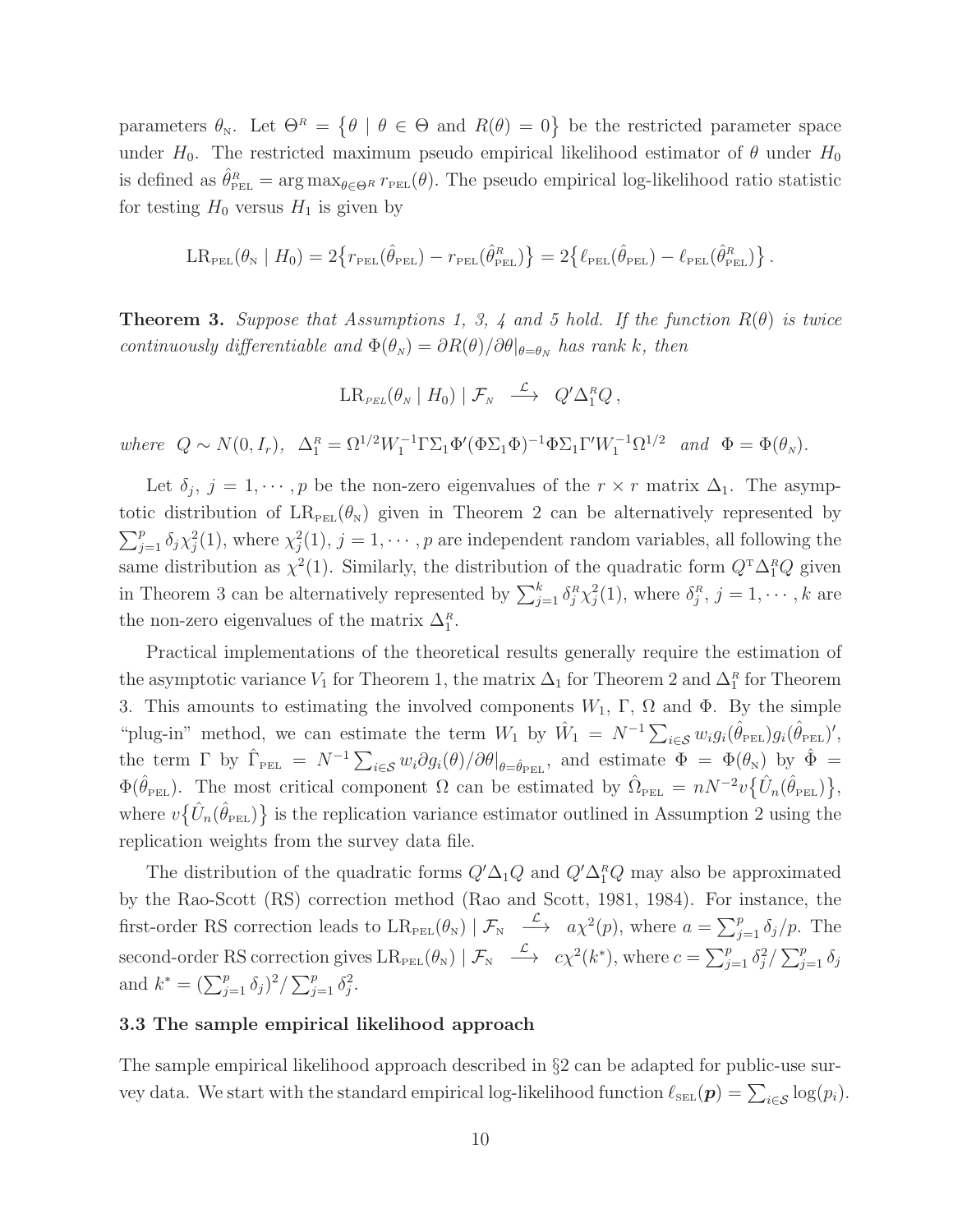Maximizing  $\ell_{\text{SEL}}(\mathbf{p})$  under the normalization constraint [\(2.3\)](#page-3-0), i.e.,  $\sum_{i \in \mathcal{S}} p_i = 1$ , gives  $\hat{p}_i =$  $n^{-1}$ ,  $i \in \mathcal{S}$ . The constraints for the parameters  $\theta$  defined through [\(2.1\)](#page-3-1) are formed using the weighted estimating functions  $w_i q_i(\theta)$  and are given by

<span id="page-10-0"></span>
$$
\sum_{i \in S} p_i \{ w_i g_i(\theta) \} = 0. \tag{3.4}
$$

Let  $\hat{\boldsymbol{p}}(\theta) = (\hat{p}_1(\theta), \dots, \hat{p}_n(\theta))$  be the maximizer of  $\ell_{\text{SEL}}(\boldsymbol{p})$  under the normalization constraint  $(2.3)$  and the parameter constraints  $(3.4)$  for a fixed  $\theta$ . It follows from standard empirical likelihood method that  $\hat{p}_i(\theta) = n^{-1}[1 + \lambda' \{w_i g_i(\theta)\}]^{-1}$  for  $i \in \mathcal{S}$ , where the Lagrange multiplier  $\lambda = \lambda(\theta)$  is the solution to

<span id="page-10-1"></span>
$$
g_{\text{SEL}}(\lambda) = \frac{1}{n} \sum_{i \in \mathcal{S}} \frac{w_i g_i(\theta)}{1 + \lambda' \{w_i g_i(\theta)\}} = 0.
$$
 (3.5)

The empirical log-likelihood ratio statistic for  $\theta$  under the current setting is given by

$$
r_{\text{SEL}}(\theta) = \ell_{\text{SEL}}\{\hat{\boldsymbol{p}}(\theta)\} - \ell_{\text{SEL}}(\hat{\boldsymbol{p}}) = \sum_{i \in \mathcal{S}} \log\{n\hat{p}_i(\theta)\} = -\sum_{i \in \mathcal{S}} \log\{1 + \lambda' w_i g_i(\theta)\}.
$$

Let  $\hat{\theta}_{\text{SEL}} = \arg \max_{\theta \in \Theta} r_{\text{SEL}}(\theta)$  be the maximum sample empirical likelihood estimator of  $\theta_N$ . We have the following major results on the asymptotic properties of  $\theta_{\text{SEL}}$ .

Theorem 4. Suppose that Assumptions 1, 3, 4 and 5 hold. Then

$$
n^{1/2}(\hat{\theta}_{\text{SEL}} - \theta_N) | \mathcal{F}_N \longrightarrow N(0, V_2),
$$

where  $V_2 = \Sigma_2 \Gamma' W_2^{-1} \Omega W_2^{-1} \Gamma \Sigma_2$  with  $\Sigma_2 = (\Gamma' W_2^{-1} \Gamma)^{-1}$ .

The results presented in Theorem 4 under the sample empirical likelihood are similar to those in Theorem 1 for the pseudo empirical likelihood, with the crucial differences in defining  $W_1$  for Theorem 1 and  $W_2$  in Theorem 4. For the special case  $r = p$ , the estimator  $\hat{\theta}_{\text{SEL}}$  is attained as the global maximum point with  $\hat{p}_i = n^{-1}$  and is the solution to  $\sum_{i \in \mathcal{S}} w_i g_i(\theta) = 0$ , which coincides with the survey weighted estimating equations estimator.

**Corollary 3.** Suppose that the assumptions of Theorem 4 hold. If  $r = p$ , then the asymptotic variance-covariance matrix  $V_2$  for  $\hat{\theta}_{\text{SEL}}$  reduces to  $V_2 = \Gamma^{-1} \Omega(\Gamma')^{-1}$ .

The sample empirical log-likelihood ratio statistic for testing  $H_0$  :  $\theta = \theta_N$  is similarly defined as

$$
\text{LR}_{\text{sel}}(\theta) = 2\big\{r_{\text{sel}}(\hat{\theta}_{\text{sel}}) - r_{\text{sel}}(\theta)\big\} = 2\big\{\ell_{\text{sel}}(\hat{\theta}_{\text{sel}}) - \ell_{\text{sel}}(\theta)\big\}
$$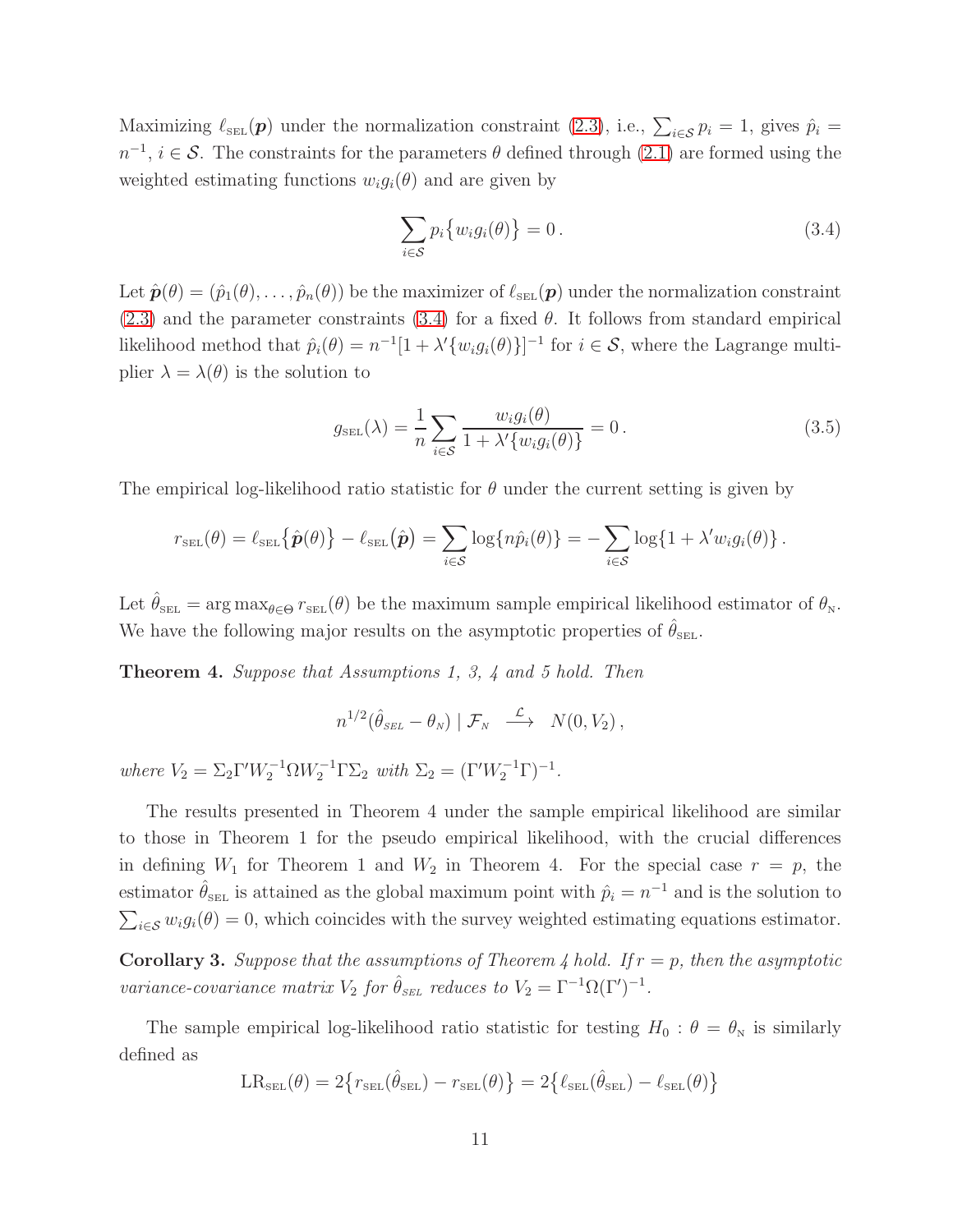for the given  $\theta$ . We have the following results parallel to Theorem 2 and Corollary 2. Once again, the differences are between  $W_1$  and  $W_2$  involved in the asymptotic distributions.

**Theorem 5.** Suppose that Assumptions 1, 3, 4 and 5 hold. Then

$$
LR_{\scriptscriptstyle SEL}(\theta_{\scriptscriptstyle N})\mid \mathcal{F}_{\scriptscriptstyle N} \ \stackrel{\mathcal{L}}{\longrightarrow} \ Q'\Delta_2Q\,,
$$

where  $Q \sim N(0, I_r)$  and  $\Delta_2 = \Omega^{1/2} W_2^{-1} \Gamma \Sigma_2 \Gamma' W_2^{-1} \Omega^{1/2}$  with  $\Sigma_2 = (\Gamma' W_2^{-1} \Gamma)^{-1}$ .

Corollary 4. Suppose that the assumptions of Theorem 5 hold. If  $r = p$ , then  $\Delta_2 =$  $\Omega^{1/2}W_2^{-1}\Omega^{1/2}$ . In particular, if  $r = p = 1$ , we have  $LR_{\scriptscriptstyle SEL}(\theta_N) \xrightarrow{\mathcal{L}} (\Omega/W_2)\chi^2(1)$ .

For a general linear or nonlinear hypothesis  $H_0$ :  $R(\theta_N) = 0$  versus  $H_1$ :  $R(\theta_N) \neq 0$ , the restricted maximum sample empirical likelihood estimator of  $\theta$  under  $H_0$  is defined as  $\hat{\theta}_{\text{SEL}}^R = \arg \max_{\theta \in \Theta^R} r_{\text{SEL}}(\theta)$ , where  $\Theta^R = \{ \theta \mid \theta \in \Theta \text{ and } R(\theta) = 0 \}$ . The sample empirical log-likelihood ratio statistic for testing  $H_0$  against  $H_1$  is given by

$$
LR_{\text{SEL}}(\theta_{\text{N}} \mid H_0) = 2\{r_{\text{SEL}}(\hat{\theta}_{\text{SEL}}) - r_{\text{SEL}}(\hat{\theta}_{\text{SEL}}^R)\} = 2\{\ell_{\text{SEL}}(\hat{\theta}_{\text{SEL}}) - \ell_{\text{SEL}}(\hat{\theta}_{\text{SEL}}^R)\}.
$$

**Theorem 6.** Suppose that the assumptions of Theorem 3 hold. If the function  $R(\theta)$  is twice continuously differentiable and  $\Phi(\theta_N) = \partial R(\theta)/\partial \theta|_{\theta=\theta_N}$  has rank k, then

$$
LR_{\text{SEL}}(\theta_N \mid H_0) \mid \mathcal{F}_N \quad \xrightarrow{\mathcal{L}} \quad Q' \Delta_2^R Q \,,
$$

where  $Q \sim N(0, I_r)$ ,  $\Delta_2^R = \Omega^{1/2} W_2^{-1} \Gamma \Sigma_2 \Phi' (\Phi \Sigma_2 \Phi')^{-1} \Phi \Sigma_2 \Gamma' W_2^{-1} \Omega^{1/2}$ , and  $\Phi = \Phi(\theta_N)$ .

The term  $W_2$  for the sample empirical likelihood is different from  $W_1$  for the pseudo empirical likelihood and can be estimated by

$$
\hat{W}_2 = nN^{-2} \sum_{i \in \mathcal{S}} w_i^2 g_i(\hat{\theta}_{\text{SEL}}) g_i(\hat{\theta}_{\text{SEL}})'.
$$

The other two component  $\Gamma$  and  $\Omega$  can be respectively estimated by

$$
\hat{\Gamma}_{\text{SEL}} = N^{-1} \sum_{i \in \mathcal{S}} w_i \partial g_i(\theta) / \partial \theta |_{\theta = \hat{\theta}_{\text{SEL}}} \quad \text{and} \quad \hat{\Omega}_{\text{SEL}} = n N^{-2} v \{ \hat{U}_n(\hat{\theta}_{\text{SEL}}) \},
$$

where  $v\{\hat{U}_n(\cdot)\}\$ is given in Assumption 2.

## 3.4 Design-based variable selection

Public-use survey data may contain observations on many variables. Variable selection is a useful technique when fitting a statistical model involving many covariates. The pseudo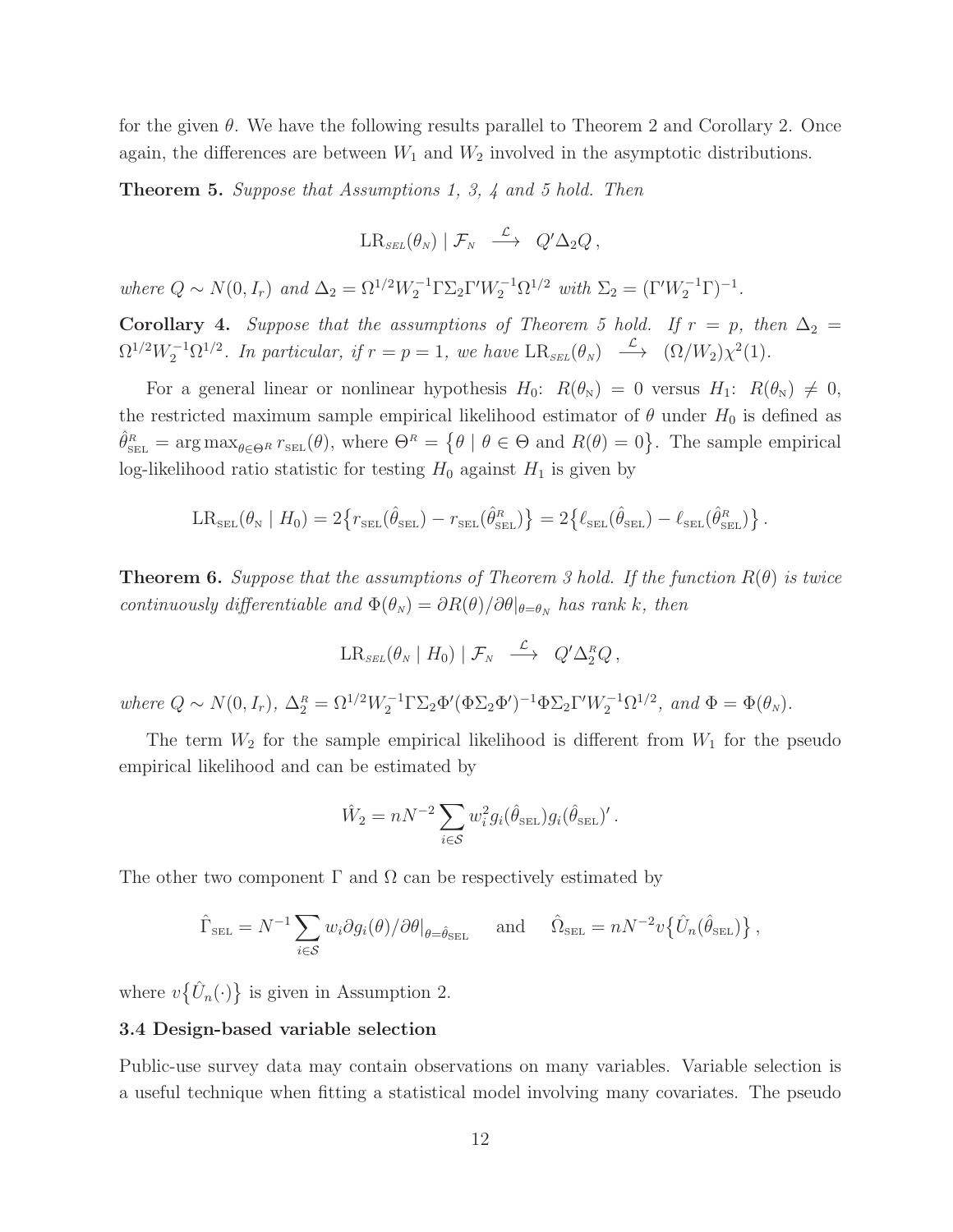empirical likelihood and the sample empirical likelihood provide design-based approaches to variable selection through a penalized pseudo or sample empirical likelihood method.

Suppose that  $\theta = (\theta_1, \dots, \theta_p)'$  and  $p_{\tau_n}(\cdot)$  is a pre-specified penalty function with regularization parameter  $\tau_n$ . The penalized pseudo empirical likelihood (PPEL) function of  $\theta$  is defined as

$$
l_{\text{PPEL}}(\theta) = -n \sum_{i \in S} \tilde{w}_i(\mathcal{S}) \log\{1 + \lambda' g_i(\theta)\} - n \sum_{j=1}^p p_{\tau_n}(|\theta_j|),
$$

where the Lagrange multiplier  $\lambda$  solves  $g_{PEL}(\lambda) = 0$  given by (). The penalized sample empirical likelihood (PSEL) function is defined as

$$
l_{\text{PSEL}}(\theta) = -\sum_{i \in \mathcal{S}} \log\{1 + \lambda' w_i g_i(\theta)\} - n \sum_{j=1}^p p_{\tau_n}(|\theta_j|),
$$

where the Lagrange multiplier  $\lambda$  solves  $g_{\text{SEL}}(\lambda) = 0$  given by [\(3.5\)](#page-10-1).

The tuning parameter  $\tau_n$  for the penalized pseudo empirical likelihood or the penalized sample empirical likelihood needs to be appropriately selected by a data-driven method. Various techniques have been proposed in the literature, including the generalized crossvalidation method and the BIC method. Further details can be found in Fan and Li (2001) and Wang et al. (2007).

Let  $\theta_{N} = (\theta_{N1}, \dots, \theta_{Np})'$  be defined by [\(2.1\)](#page-3-1). The maximum penalized pseudo empirical likelihood estimator of  $\theta_N$  is defined as  $\hat{\theta}_{\text{PPEL}} = \arg \max_{\theta} l_{\text{PPEL}}(\theta)$  and the maximum penalized sample empirical likelihood estimator of  $\theta_N$  is defined as  $\hat{\theta}_{PSEL} = \arg \max_{\theta} l_{PSEL}(\theta)$ . Both estimators enjoy the design-based oracle property for variable selection in the sense that  $Pr(\hat{\theta}_{Nj} = 0 \mid \mathcal{F}_N) \rightarrow 1$  as  $N \rightarrow \infty$  if  $\theta_{Nj} = 0$ , where  $\hat{\theta}_{Nj}$  is the corresponding component of  $\hat{\theta}_{\text{PPEL}}$  or  $\hat{\theta}_{\text{PSEL}}$  for estimating  $\theta_{\text{Nj}}$ .

# 4. Bootstrap Calibrated Empirical Likelihood Methods

One of the most crucial features of public-use survey data files is the inclusion of replication weights. The guiding principle for the creation of replication weights is that they provide valid results on variance estimation as outlined in Assumption 2. The major results presented in Section 3 involve the estimation of the design-based variance  $\Omega$  using the replication weights, and inferential procedures are developed based on the limiting distributions presented in the theorems and corollaries.

A highly attractive approach for practical implementations of the EL-based tests is the bootstrap calibration method. The asymptotic distributions are approximated by the empirical distribution of the replicate copies of the empirical likelihood ratio statistic using the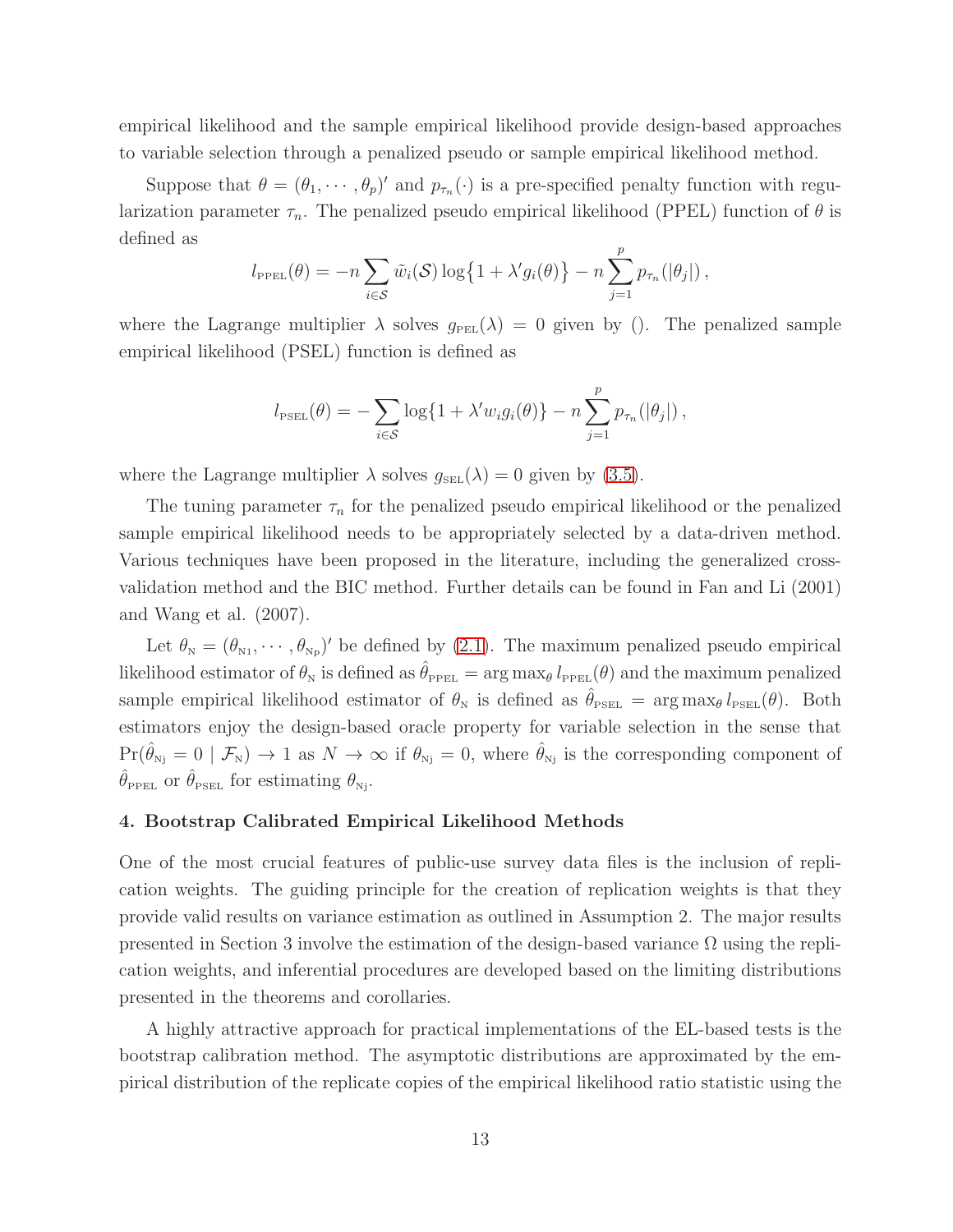bootstrap weights. However, theoretical justifications of the bootstrap calibration method can be a challenge task and need to be developed case-by-case. In this section, we describe a bootstrap procedure for scenarios where the survey design is single-stage PPS sampling with small sampling fractions and the final survey weights are the calibration weights with known population totals of auxiliary variables. Theoretical justifications of the procedure are given in the Appendix.

Let  $T_x$  be the known population totals for the vector x of auxiliary variables used in the calibration. Let  $d_i = 1/\pi_i$  be the original design weights and let  $\{(y_i, x_i, d_i), i \in S\}$ be the preliminary survey dataset. The calibration weights  $w_i$  are obtained by minimizing a distance measure  $D(w, d)$  between  $w = (w_1, \ldots, w_n)$  and  $d = (d_1, \ldots, d_n)$  subject to the calibration constraints  $\sum_{i \in \mathcal{S}} w_i x_i = T_x$ . There are different distance measures available for calibration weighting. Wu and Lu (2016) contains an overview on computational algorithms and finite sample behaviours of weights from alternative calibration weighting methods. We consider the simple chisquare distance  $D(w, d) = \sum_{i \in S} (w_i - d_i)^2 / d_i$ , which leads to closed form expressions for the final calibrated weights  $w_i$ . Let  $\{(y_i, x_i, w_i), i \in S\}$  be the final survey dataset without replication weights.

We present bootstrap procedures for the sample empirical likelihood method on testing  $H_0: \theta_{\rm N}=\theta_{\rm N0}$  against  $H_1: \theta_{\rm N}\neq \theta_{\rm N0}$ . The procedures are also valid for the pseudo empirical likelihood method. The proposed bootstrap procedures consist of the following steps.

1. Select a bootstrap sample  $S^*$  of size n from the original sample S using simple random sampling with replacement. Denote the bootstrap sample data by  $\{(y_i, x_i, w_i), i \in S^*\}.$ Note that  $S^*$  may contain duplicated units from  $S$ .

2. Compute the set of bootstrap weights  $\{w_i^*\}$  $i, i \in S^*$ } by minimizing the distance measure  $\Phi(w^*, d) = \sum_{i \in \mathcal{S}^*} (w_i^* - d_i)^2 / d_i$  subject to the bootstrap version of the calibration constraints  $\sum_{i\in\mathcal{S}^*} w_i^* x_i = \hat{T}_{x\text{HT}}$ , where  $\hat{T}_{x\text{HT}} = \sum_{i\in\mathcal{S}} d_i x_i$  is the Horvitz-Thompson estimator of the population totals  $T_x$  using the initial dataset.

3. Define the bootstrap version of the sample empirical likelihood ratio function  $r_{\text{SEL}}(\theta)$  as

$$
r_{\text{SEL}}^*(\theta) = -\sum_{i \in \mathcal{S}^*} \log\{1 + \lambda' w_i^* g_i(\theta)\},
$$

where  $\lambda$  is the solution to  $g_{\text{SEL}}^*(\lambda) = n^{-1} \sum_{i \in \mathcal{S}^*} \{w_i^*\}$  $ig_i(\theta)\}/[1+\lambda'\{w_i^*$  $ig_i(\theta)\}] = 0.$  Compute the bootstrap version of the estimator  $\hat{\theta}_{\text{SEL}}^* = \arg \max_{\theta \in \Theta} r_{\text{SEL}}^*(\theta)$  and the bootstrap version of the SEL ratio statistic  $LR_{\text{SEL}}^*(\hat{\theta}_{\text{SEL}}) = 2\{r_{\text{SEL}}^*(\hat{\theta}_{\text{SEL}}) - r_{\text{SEL}}^*(\hat{\theta}_{\text{SEL}})\}\$ , where  $\hat{\theta}_{\text{SEL}}$  is the estimator obtained from the original survey dataset  $\{(y_i, x_i, w_i), i \in S\}$ .

4. Repeat Steps 1-3 a large number B times, independently, to obtain B values of the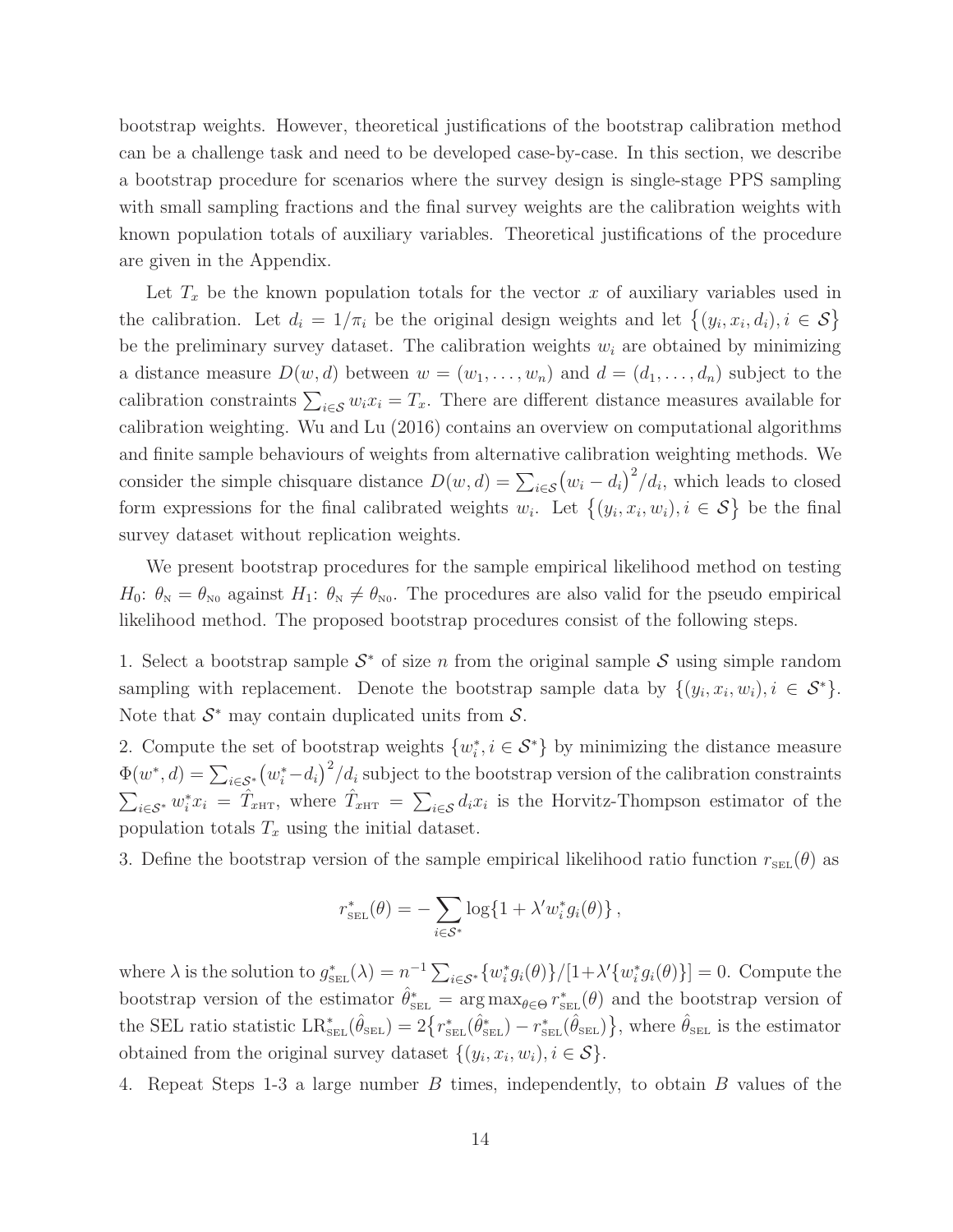bootstrap version of the SEL ratio statistic as  $\{LR_{\text{SEL}}^{*(1)}(\hat{\theta}_{\text{SEL}}), \cdots, LR_{\text{SEL}}^{*(B)}(\hat{\theta}_{\text{SEL}})\}.$ 

Let  $b_{\alpha}$  be the upper  $\alpha$  quantile from the empirical distribution of the values of the bootstrap version  $\{LR^{*(1)}_{\text{SEL}}(\hat{\theta}_{\text{SEL}}), \cdots, LR^{*(B)}_{\text{SEL}}(\hat{\theta}_{\text{SEL}})\}\$ . The  $\alpha$ -level SEL ratio test rejects  $H_0$ :  $\theta_{\rm N} = \theta_{\rm N0}$  if  $LR_{\rm SEL}(\theta_{\rm N}) > b_{\alpha}$ . The bootstrap calibrated  $1 - \alpha$  level confidence region for  $\theta_{\rm N}$ is given by  $C_{BT} = \{ \theta \mid LR_{SEL}(\theta) \le b_\alpha \}.$  It is shown in the Appendix that this confidence region has correct asymptotic coverage probability.

The bootstrap procedures described above can be implemented through additional columns % of replication weights to produce a public-use data file. Let  $\{w_i^*\}$  $i, i \in S^*$ } be a set of bootstrap weights described in Step 2. Let  $h_i$  be the number of times that unit  $i \in \mathcal{S}$  is selected in  $S^*$ . Note that  $0 \leq h_i \leq n$  and  $\sum_{i \in S} h_i = n$ . The bth set of replication weights are constructed as  $\{w_i^{(b)} = h_i w_i^*$  $i, i \in S$ . Repeat the process for  $b = 1, \dots, B$ , independently, to create B sets of replication weights. The bootstrap version  $LR_{\text{SEL}}^*(\hat{\theta}_{\text{SEL}})$  of the SEL ratio statistic can be computed by using the  $(x, y)$  from the data file in conjunction with the set of replication weights.

### 5. Simulation Studies

In this section we report results from simulation studies on the finite sample performances of our proposed methods. The finite population  $\{(y_i, x_{i1}, x_{i2}, x_{i3}), i = 1, 2, ..., N\}$  with size N was generated from the following super population model

$$
y_i = x_i' \theta + \sigma \varepsilon_i \,, \quad i = 1, 2, \dots, N \,,
$$

where  $\theta = (\theta_0, \theta_1, \theta_2, \theta_3)' = (1, 1, 1, 1)', x_i = (1, x_{i1}, x_{i2}, x_{i3})', x_{i1} \sim \text{Bernoulli } (0.5), x_{i2} \sim$ Uniform(0, 1),  $x_{i3} \sim 0.5 +$  Expomential(2), and the  $\varepsilon_i$ 's are iid N(0, 1). We consider three cases for the variance  $\sigma^2$  of the error terms: (i)  $\sigma = \sigma_1 = 1$ ; (ii)  $\sigma = \sigma_2 = 3$ ; and (iii)  $\sigma = \sigma_3 = [Var(\eta)(1/\rho^2 - 1)]^{1/2}$  with  $\eta = x'\theta$  and  $\rho = 0.8$ . This is the controlled correlation coefficient between  $y$  and the linear predictor  $\eta$ .

The finite population parameters  $\theta_{N} = (\theta_{N0}, \theta_{N1}, \theta_{N2}, \theta_{N3})'$  under the linear regression model are defined as the solution to the census estimating equations  $\sum_{i=1}^{N} g(x_i, y_i, \theta_N) = 0$ , where  $g(x, y, \theta) = x(y - x'\theta)$ . With a large N, the values of  $\theta_N$  are almost identical to the model parameters for the superpopulation. Our simulation studies focus on examining the size and power of the proposed pseudo and sample empirical likelihood ratio tests. We consider  $\alpha$ -level tests for two hypotheses: (1)  $H_0$ :  $\theta_{N1} = 1.0$  versus  $H_1$ :  $\theta_{N1} = b$ ; and (2)  $H_0: \theta_{N1} - \theta_{N2} = 0$  versus  $H_1: (\theta_{N1}, \theta_{N2}) = (b_1, b_2)$ , for selected values of b and  $(b_1, b_2)$ , with  $\alpha = 0.05$  for both cases.

In survey practice, the process of creating the final survey weights  $w_i$  and the final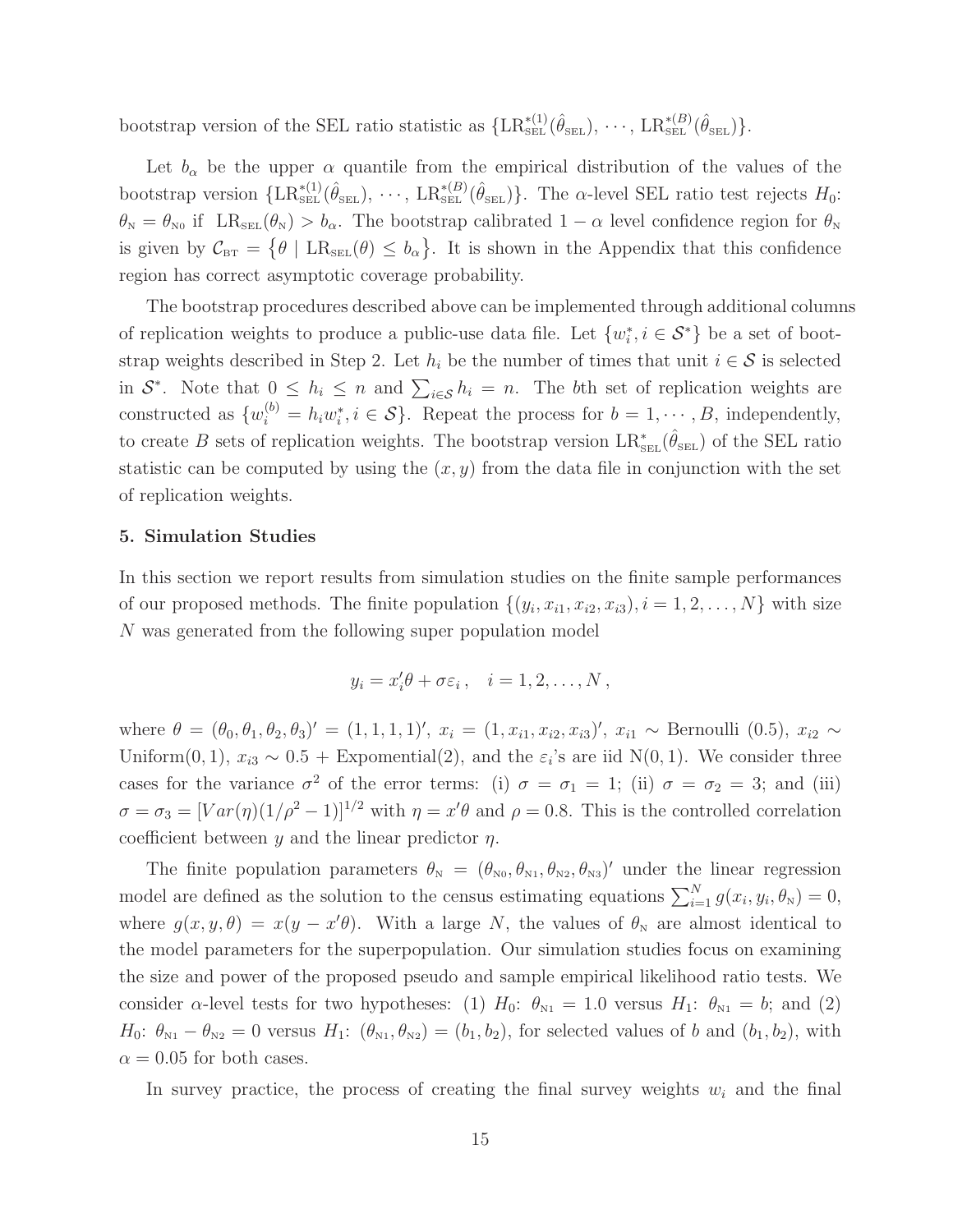replication weights  $w_i^{(b)}$  $i^{(0)}$ ,  $b = 1, 2, \ldots, B$  can be very complicated. It depends on the original survey design, the scenarios for nonresponse, and the amount of known auxiliary information for calibration weighting. The replication weights often involve ad hoc approximations since many complex survey designs do not have precise bootstrap procedures or other resampling methods to produce final replication weights for general inferences. Rao and Wu (1988) and Rao, Wu and Yue (1992) contain further details on the topic. To make repeated simulation runs feasible, we consider single stage unequal probability sampling for the initial survey design, with the inclusion probabilities  $\pi_i$  proportional to  $x_{i3}$ . The final survey weights and the final replication weights are created under two scenarios:

A. The final survey weights are calibrated over the known population totals of the  $x_1$  and  $x_2$  variables but unit nonresponse is not involved.

B. The final survey weights are adjusted for uniform unit nonresponse and calibrated over the known population totals of the  $x_1$  and  $x_2$  variables.

For each of the two scenarios, there are two major tasks for each simulated sample: compute the final survey weights  $w_i$  and create valid final replication weights  $w_i^{(b)}$  $i^{(0)}$ ,  $i \in \mathcal{S}$ . For single stage PPS sampling without replacement with a negligible sampling fraction, the with-replacement bootstrap procedures described in Section 4 produce final replication weights that satisfy Assumption 2 and are also valid for the bootstrap calibration method described in Section 4. Let  $S_0$  be the set of initial sampled units and  $n_0$  be the initial sample size under the original survey design and let  $S$  be the set of units included in the final sample and  $n$  be the final sample size.

Under Scenario A, we have  $S = S_0$  and  $n = n_0$  in the absence of unit nonresponse. The final weights are calibrated over the known population totals of  $x_1$  and  $x_2$ . The replication weights are created based on the method described in Section 4. Under Scenario B, let  $d_i = 1/\pi_i$  be the initial design weights,  $i \in \mathcal{S}_0$ . With uniform unit nonresponse, each unit in  $S_0$  has a constant probability to be a respondent, and the final set S of respondents has a random sample size. The unit nonresponse adjusted survey weights are computed as

$$
d_{0i} = d_i \left( \sum_{k \in S_0} d_k \right) / \left( \sum_{j \in S} d_j \right), \ \ i \in S.
$$

This is the so-called ratio adjustment for uniform unit nonresponse and the adjusted survey weights satisfy  $\sum_{i \in \mathcal{S}} d_{0i} = \sum_{j \in \mathcal{S}_0} d_j$ . Treating the set of adjusted weights  $\{d_{0i}, i \in \mathcal{S}\}\$ as the "original" design weights, the final survey weights and replication weights under the calibration constraints are created by following the same procedures used in Scenario A.

Simulation samples of size  $n = 400$  are selected for Scenario A from the population by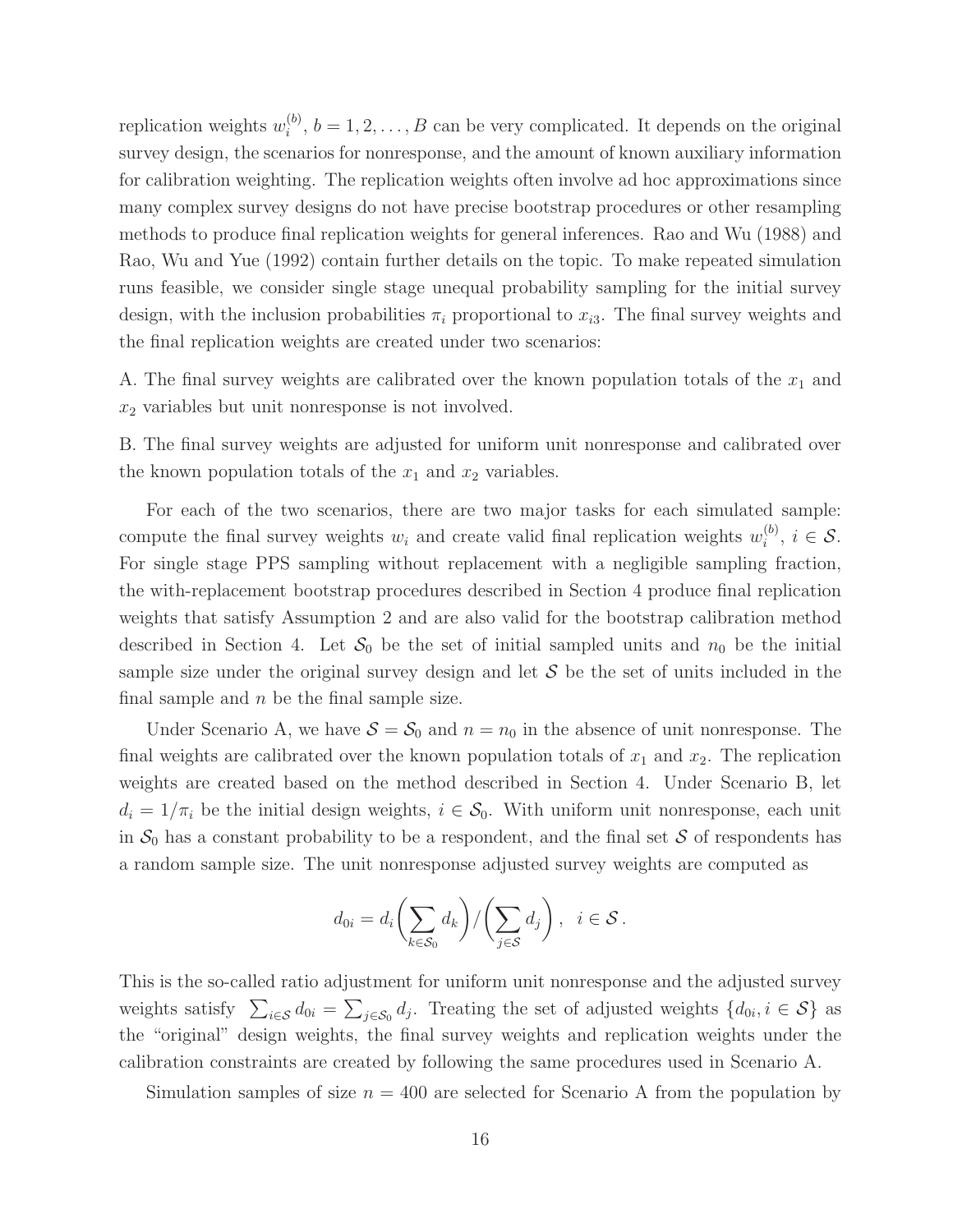the randomized systematic PPS sampling method (Goodman and Kish, 1950; Hartley and Rao, 1962). For Scenario B, initial samples of size  $n_0 = 571$  are selected by the same PPS sampling method. The unit response probabilities are set to be uniform at 0.7, resulting in final samples with expected sample size  $E(n) = 400$ . For both scenarios, we choose the finite population sizes as  $N = 20,000$  and 4,000 such that the sampling fractions are  $n/N = 2\%$ and 10%, the first case represents negligible sampling fractions and the second case is for non-negligible sampling fractions. The final survey weights and the  $B = 500$  sets of final replication weights are created for the given scenario.

We compute the power of the PEL and SEL ratio tests for  $H_0$ :  $\theta_{N1} = 1.0$  versus  $H_1$ :  $\theta_{N1} = b$  and for  $H_0$ :  $\theta_{N1} = \theta_{N2}$  versus  $H_1$ :  $(\theta_{N1}, \theta_{N2}) = (b_1, b_2)$  for selected values of b and  $(b_1, b_2)$ . The power for  $b = 1.0$  and  $(b_1, b_2) = (1.0, 1.0)$  represents the size of the test, which is set at the level 0.05. Results are based on 2, 000 simulation runs. As a warning message for possible misuse of the PEL and SEL based tests, we first show that naively assuming the limiting distributions of the PEL and the SEL ratio tests with public survey data files as standard chisquares leads to invalid results. The sizes of the tests under Scenario A with different settings are presented in Table [1.](#page-39-0) It is apparent from Table [1](#page-39-0) that the test sizes are off by a large margin relative to the nominal value 0.05 for all cases ranging from 0.141 to 0.194 for the first test and 0.186 to 0.264 for the second test.

The limiting distributions of the PEL and the SEL ratio tests generally follow the distribution of a quadratic form presented in Section 3. We consider four methods to determine the critical region for each test: I. Monte Carlo approximations to the distribution of the quadratic form using the estimated eigenvalues and the weighted  $\chi^2$  distribution; II. The first-order Rao-Scott correction method; III. The second-order Rao-Scott correction method; IV. The Bootstrap calibration method as described in Section 4. We also included a fifth method for comparisons: V. The Wald-test based on the point estimator  $\theta$  and the variance estimator  $v(\hat{\theta})$  for  $\theta = \theta_{N1}$  or  $\theta = \theta_{N1} - \theta_{N2}$  using standard normal approximation to  $(\hat{\theta} - \theta) / \{v(\hat{\theta})\}^{1/2}$ . Method I uses the limiting distributions presented in Section 3. Methods I, II and III all require the estimation of eigenvalues of the matrix  $\Delta_1$ ,  $\Delta_1^R$ ,  $\Delta_2$  or  $\Delta_2^R$ . The bootstrap calibration method IV is extremely time consuming for repeated simulations and the results are only included for Scenario A with 500 simulation runs.

Tables [2](#page-40-0) and [3](#page-41-0) summarize the results on the size and power of the tests for  $H_0$ :  $\theta_{N1} = 1.0$ versus  $H_1$ :  $\theta_{N1} = b$  for PEL and SEL, respectively, with  $n/N = 2\%$ . The results for  $b = 1.0$ correspond to the size of the test with nominal value 0.05 and the results for  $b \neq 1.0$ represent the actual power of the test. Tables [4](#page-42-0) and [5](#page-43-0) summarize the results on the size and power of the tests for  $H_0$ :  $\theta_{N1} = \theta_{N2}$  versus  $H_1$ :  $(\theta_{N1}, \theta_{N2}) = (b_1, b_2)$ . The results for  $(b_1, b_2) = (1.0, 1.0)$  correspond to the size of the test and the results for other values of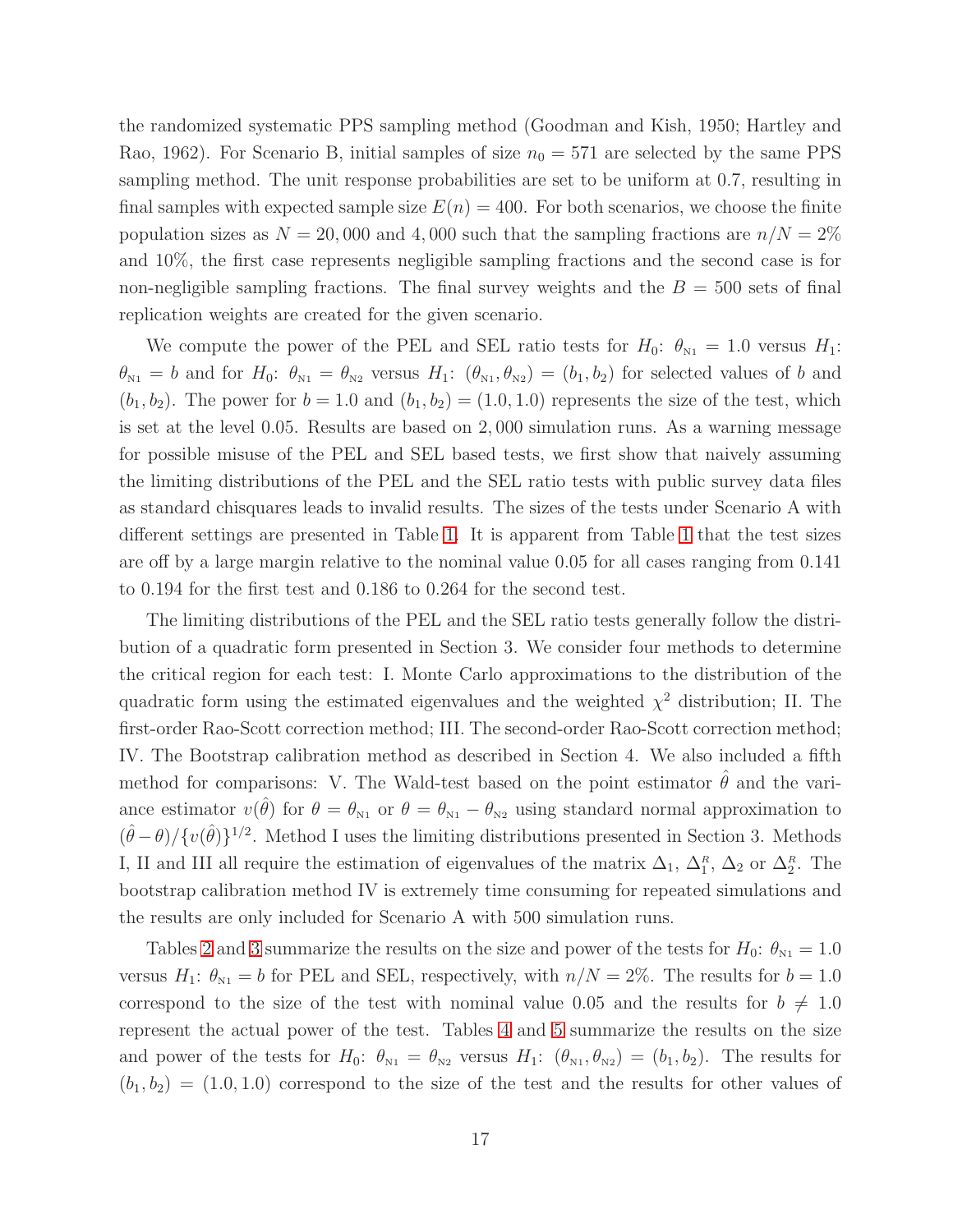$(b_1, b_2)$  represent the power of the test. Simulation results corresponding to  $n/N = 10\%$  are reported in the Supplementary Material.

Major observations of the simulation results in Tables [2](#page-40-0)[-5](#page-43-0) can be summarized as follows. (1) All three approaches (i.e., PEL, SEL and Wald) have test sizes close to the nominal value 0.05 for almost all cases. The PEL based tests perform the best in terms of valid test size while the SEL based tests have a few cases with sizes bigger than 0.065. (2) The tests are generally more powerful when the error variance  $\sigma^2$  is smaller (the cases with  $\sigma_1$  and  $\sigma_2$ ), where the auxiliary variables used for calibration weighting have stronger correlation to the response variable. (3) Both the first and the second order Rao-Scott corrections (entries under II and III) provide similar results compared to the ones using the actual limiting distributions (entries under I). (4) The validity of the replication weights is justified for cases with small sampling fractions but the results based on the estimated eigenvalues (entries under I, II and III) seem to work well even if  $n/N = 10\%$ . (5) The bootstrap calibration method (entries under IV) works very well for  $n/N = 2\%$  for all cases. For cases with the large sampling fraction  $n/N = 10\%$ , the size of the test for  $H_0$ :  $\theta_{N1} = \theta_{N2}$  with  $\sigma = \sigma_1$  is around 0.02 for both PEL and SEL, showing the sensitivity of the replication weights on the bootstrap calibrated tests. (6) The Wald test has similar performance to SEL based tests in some cases but is less powerful in some other cases.

Further investigation on the performance of the empirical likelihood methods for parameters defined through nonsmooth estimating functions is reported in the Appendix.

## 6. An Application to the GSS 2016 Dataset

The General Social Survey (GSS) is an annual cross-sectional survey conducted by Statistics Canada since 1985. The survey gathers data on social trends in order to monitor changes in the living conditions and the well-being of Canadians, and to provide information on specific social policy issues. The 2016 GSS focused on Canadians at Work and Home, and collected information on the lifestyle behaviour of Canadians that affects their health and well-being, both in workplace and home. The survey covered individuals aged 15 years and older living in private households in the 10 provinces of Canada. Public-use GSS micro data files, which include the final survey weights and 500 sets of bootstrap weights, can be accessed through Statistics Canada's Research Data Centre (RDC) or the Data Liberation Initiative (DLI) at major Canadian universities.

We analyzed a subset of the GSS 2016 data file using the pseudo empirical likelihood and the sample empirical likelihood methods developed in this paper. We explored the relationships between the response variable  $y$  on job satisfaction and a set of 14 covariates through logistic regression analysis. The y variable is dichotomized from the original 5-point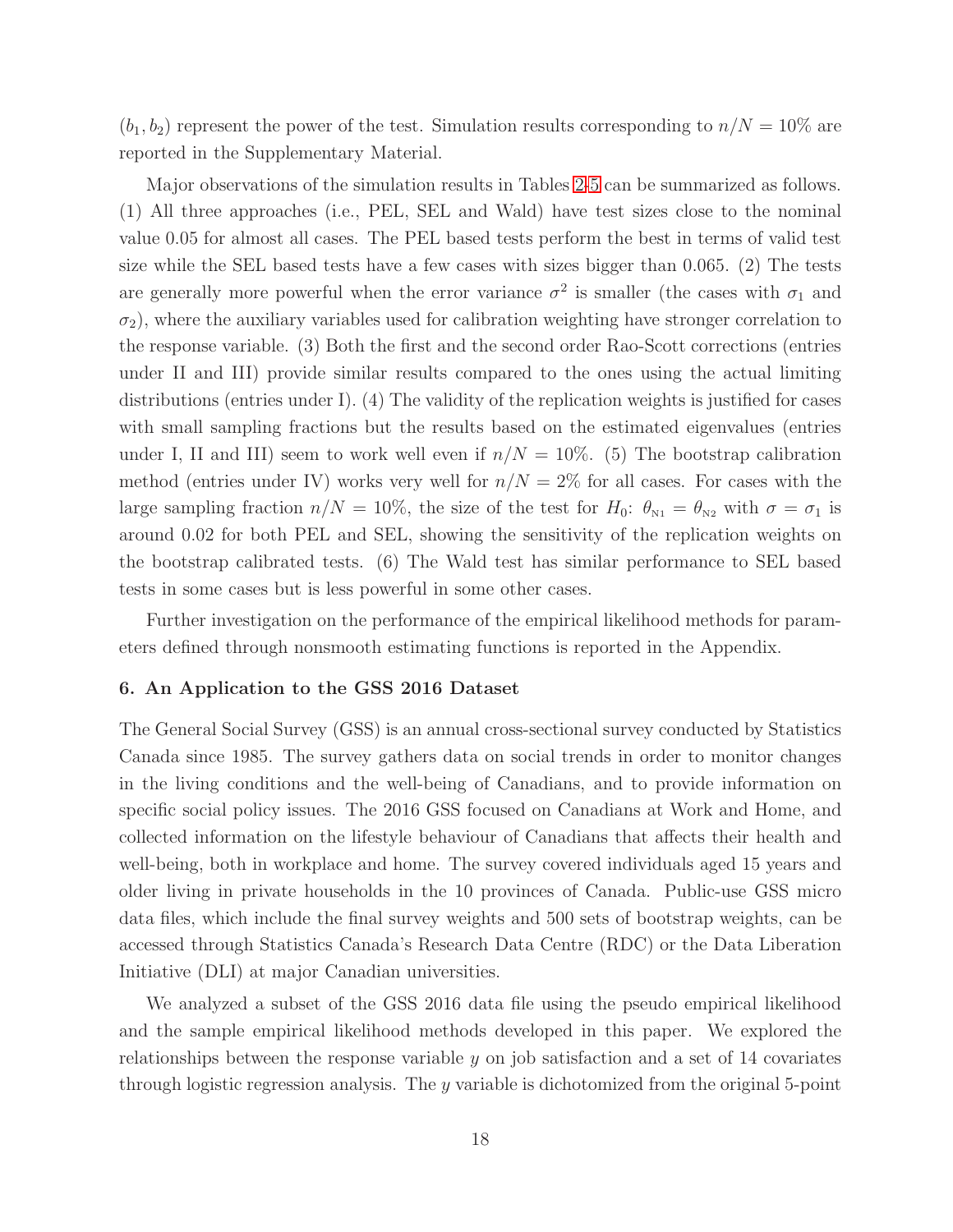likert scale, i.e.,  $y = 1$  if either "Very satisfied" or "Satisfied" and  $y = 0$  otherwise. The set of covariates includes  $x_1$ : Gender;  $x_2$ : Marital Status;  $x_3$ : Landed Immigrant Status;  $x_4$ : Citizenship Status;  $x_5$ : Number of Weeks Employed - Past 12 Months;  $x_6$ : Number of Weeks Worked at the Job - Past 12 Months;  $x_7$ : Unionized Job or Covered by Contract or Collective Agreement;  $x_8$ : Being Happy When Working Hard;  $x_9$ : Employment Benefits - Workplace Pension Plan;  $x_{10}$ : Employment Benefits - Paid Sick Leave;  $x_{11}$ : Employment Benefits -Paid Vacation Leave;  $x_{12}$ : Unfair Treatment/Discrimination - Past 12 Months;  $x_{13}$ : Age Group;  $x_{14}$ : Number of Persons Employed at Work Location. The subset of the data file we used, denoted as S, consists of  $n = 1,552$  individuals who had valid responses to all 15 questions described above. Detailed descriptions of those questions are provided in the Supplementary Material. The final survey weights  $w_i$  and the bth set of bootstrap weights  $w_i^{(b)}$  $i_j^{(b)}$  are rescaled such that  $\sum_{i \in S} w_i = n$  and  $\sum_{i \in S} w_i^{(b)} = n$ ,  $b = 1, \dots, 500$ . Note that the rescaling does not change the validity of the bootstrap weights for variance estimation as specified in Assumption 2.

We considered the logistic regression model on y given  $x = (1, x_1, \dots, x_{14})'$ , which models  $Pr(y = 1 | x)$  through the logit link function logit ${Pr(y = 1 | x)} = x'\theta$ , where logit $(p) =$  $\log\{p/(1-p)\}\$  and  $\theta = (\theta_0, \theta_1, \dots, \theta_{14})'$ . It follows that the odds for job satisfaction is given by

$$
\frac{\Pr(y=1 \mid x)}{\Pr(y=0 \mid x)} = \prod_{j=0}^{14} \exp(x_j \theta_j).
$$

The value  $\exp(\theta_j)$  represents the odds ratio (OR) for job satisfaction when  $x_j$  changes from 0 to 1 given other covariates.

The estimating function for defining  $\theta$  is given by  $g(x, y, \theta) = x\{y - \mu(x' \theta)\}\$ , where  $\mu(x'\theta) = \exp(x'\theta)/\{1 + \exp(x'\theta)\}.$  Let  $\theta_N = (\theta_{N0}, \theta_{N1}, \dots, \theta_{N14})'$  be the finite population parameters defined by the census estimating equations. We computed the point estimates, the standard errors (SE), the odds ratios (OR) and the p-values for testing  $H_0$ :  $\theta_{\text{Nj}} = 0$ versus  $H_1: \theta_{N_j} \neq 0, j = 0, 1, \dots, 14$  using the pseudo empirical likelihood (PEL) and the sample empirical likelihood (SEL) methods. Note that we have  $r = p$  in this case and the point estimates, the SE and the OR are the same under the two methods. The p-values for hypothesis tests were computed using the first-order Rao-Scott correction as described at the end of Section 3.2. The SCAD penalty function proposed by Fan and Li (2001) was used for variable selection.

Results of estimation, hypothesis testing and variable selection are presented in Table [6.](#page-44-0) The first major observation is that the pseudo empirical likelihood and the sample empirical likelihood provide similar results for almost all cases, with only one noticeable exception on the p-value for testing  $H_0$ :  $\theta_{N12} = 0$ . The second observation is that only three covariates,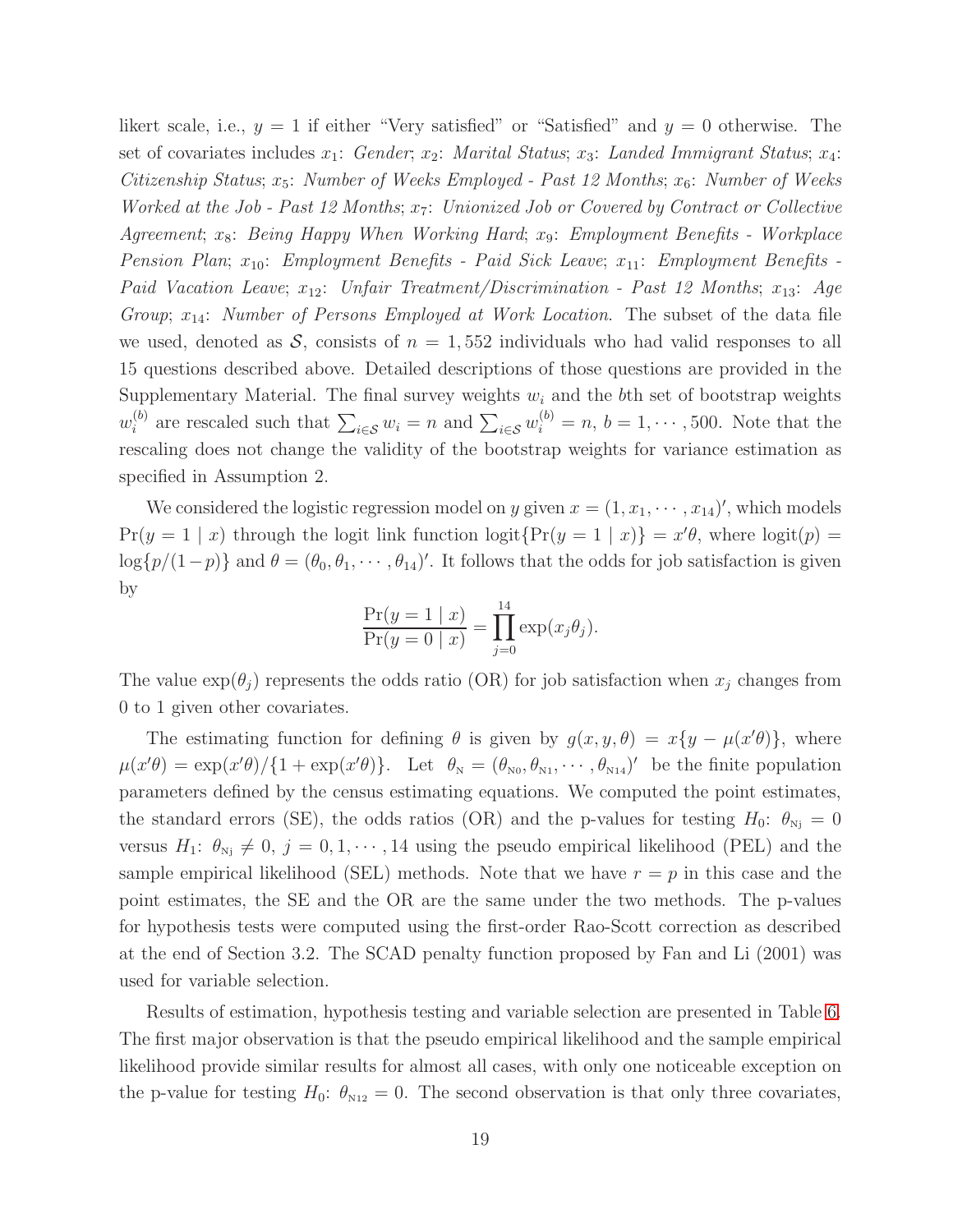$x_8$ : Being Happy When Working Hard,  $x_{10}$ : Employment Benefits - Paid Sick Leave, and  $x_{12}$ : Unfair Treatment/Discrimination - Past 12 Months, show significance to the response variable on job satisfaction from individual tests given all other covariates in the model. The variable selection results, however, point to the fact that  $x_8$  is the most significant factor on job satisfaction.

### 7. Additional Remarks

Public-use survey data files might be utilized by researchers with diverse backgrounds and for different scientific objectives. Descriptive population parameters such as means and proportions, especially at the level of user-defined domains, are often of interest. However, complex survey data have also been used for analytic purposes. One important application is hypothesis tests in the presence of nuisance parameters. Binder and Patak (1994) discussed an estimating equation based test on one parameter in the presence of another nuisance parameter. Oguz-Alper and Berger (2016) presented a profile empirical likelihood test with nuisance parameters under the setting that detailed design information such as the first order inclusion probabilities and the population auxiliary information are available. They showed that the limiting distribution of the empirical likelihood ratio statistic follows a standard chisquare for certain sampling designs. General results, such as Theorems 1-6 presented in Section 3, for public-use survey data are not available in the existing literature. More importantly, naively assuming standard chisquare limiting distributions for the empirical likelihood ratio test statistics for public-use survey data files lead to invalid results as shown by the simulation results presented in Table [1.](#page-39-0)

A very important practical problem is variable selection when the survey dataset is used to fit a model involving a large number of covariates. The design-based variable selection techniques described in Section 3.4 are a major contribution of the current paper. Another topic of interest is to test the correctness of the specified model, which is equivalent to testing the unbiasedness of the estimating functions used in the constraints. A pseudo empirical likelihood or a sample empirical likelihood ratio test following Corollary 4 of Qin and Lawless (1994) seems to be possible. Detailed procedures are currently under investigation.

The empirical likelihood methods have been an active research topic during the past three decades, with many new developments covering different areas. Rao and Wu (2009) contained an overview of empirical likelihood for complex surveys up to 2009. There have been several advances in recent years on empirical likelihood for complex surveys as evidenced by the additional references cited in this paper. Reid (2012) provided an overview of likelihood inference in complex settings, and the development of empirical likelihood method for complex survey data received high attention on her list. Our paper addresses a topic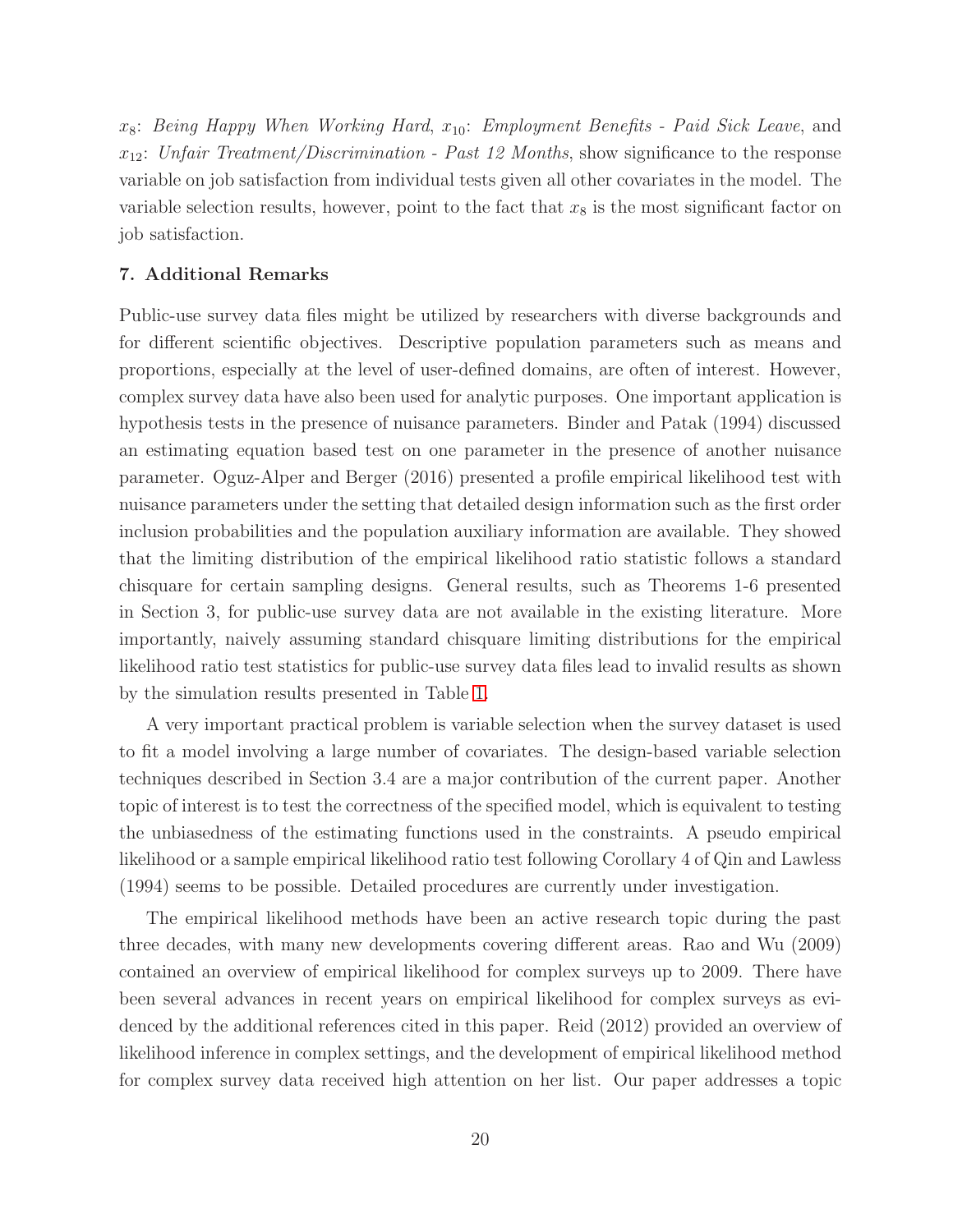with both theoretical and practical importance on analysis of public-use survey data files. Our proposed methods are valid for any public-use survey data files regardless of the original survey design. However, the bootstrap calibrated tests described in Section 4 put restrictions on how the final replication weights should be produced. Creating final replication weights for valid variance estimation (Assumption 2) has been known to be a challenging task at the data file production stage for complex surveys involving stratification and multi-stage unequal probability sampling. Our simulation results show that constructing replication weights to satisfy the requirements for the bootstrap calibration method is even harder. Another important topic is on how to handle item nonresponse for public-use data files. Single imputation methods are a popular approach among some statistical agencies to produce a single complete data file for public users. How to create replication weights for data files in the presence of imputation for missing values is a topic that deserves high attention in future research.

# Appendix

## A.1 Lemmas

We provide proofs of the main theoretical results presented in Section 3. To facilitate the development of large sample theories under the design-based framework, we rewrite the pseudo empirical log-likelihood function for a given  $\theta$  as

$$
r_{\text{PEL}}(\theta, \lambda) = -n \sum_{i \in S} \tilde{w}_i(\mathcal{S}) \log \{1 + \lambda' g_i(\theta)\},
$$

where the Lagrange multiplier  $\lambda$  solves  $g_{PEL}(\lambda) = 0$  given in equation (7) of the main paper. Let  $\hat{\Lambda}_{\text{PEL}}(\theta) = {\lambda \mid \lambda' g_i(\theta) > -1, i \in S}.$  The range for  $\lambda$  is defined by the constraints  $\hat{p}_i(\theta) = \tilde{w}_i / \{1 + \lambda' g_i(\theta)\} > 0$  for all  $i \in S$ . The maximum pseudo empirical likelihood estimator of  $\theta_{\rm N}$  is given by  $\hat{\theta}_{\rm PEL} = \arg \sup_{\theta \in \Theta} \min_{\lambda \in \hat{\Lambda}_{\rm PEL}(\theta)} r_{\rm PEL}(\theta, \lambda)$ . Let  $\hat{\lambda}_{\rm PEL} =$  $\arg\min_{\lambda \in \hat{\Lambda}_n(\hat{\theta}_{\text{PEL}})} r_{\text{SEL}}(\hat{\theta}_{\text{PEL}}, \lambda).$ 

Similar notation is introduced for the sample empirical likelihood function. Let  $f_N = n/N$ and  $\hat{\Lambda}_{\text{SEL}}(\theta) = \{\lambda \mid \lambda' w_i f_{N} g_i(\theta) > -1, i \in \mathcal{S}\}\$ . We rewrite the sample empirical log-likelihood function for a given  $\theta$  as

$$
r_{\text{SEL}}(\theta, \lambda) = -\sum_{i \in S} \log\{1 + \lambda' w_i f_{\text{N}} g_i(\theta)\},\,
$$

where the Lagrange multiplier  $\lambda$  solves  $g_{\text{SEL}}(\lambda) = 0$  given in equation (9) of the main paper. The maximum sample empirical likelihood estimator is equivalently given by  $\theta_{\text{SEL}} =$  $\arg \sup_{\theta \in \Theta} \min_{\lambda \in \hat{\Lambda}_{\text{SEL}}(\theta)} r_{\text{SEL}}(\theta, \lambda)$ . Let  $\hat{\lambda}_{\text{SEL}} = \arg \min_{\lambda \in \hat{\Lambda}_n(\hat{\theta}_{\text{SEL}})} r_{\text{SEL}}(\hat{\theta}_{\text{SEL}}, \lambda)$ . Let "w.p.a.1"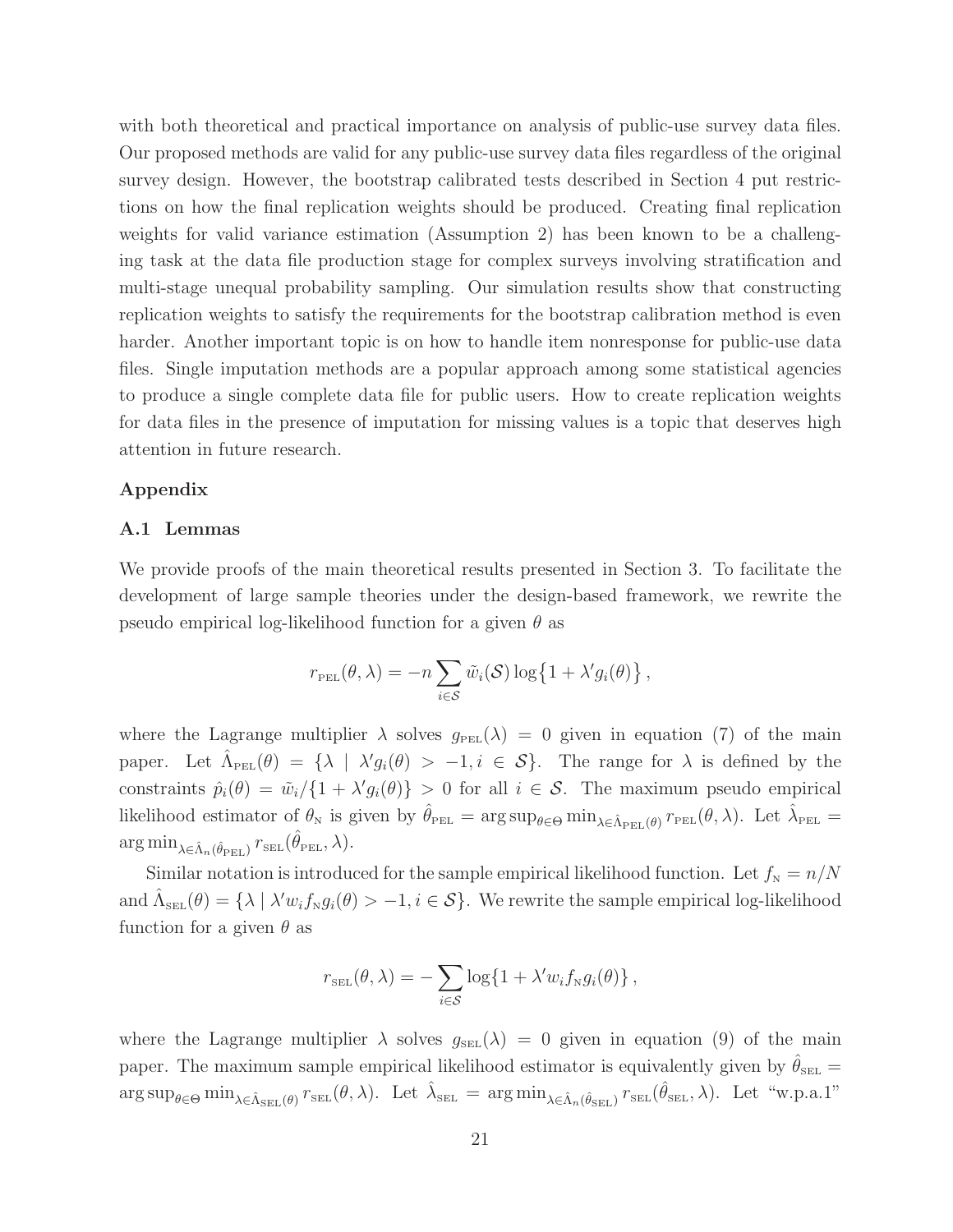denote "with probability approaching 1".

The following three lemmas are required for establishing the asymptotic normality of our proposed maximum pseudo and sample empirical likelihood estimators. Proofs of the lemmas follow similar arguments used in Zhao, Haziza and Wu (2018). Details are omitted.

**Lemma 1.** Suppose that Assumptions 1, 3, 4 and 5 hold. Let  $\Lambda_n = {\lambda | \|\lambda\| \leq cn^{-1/2}}$  for a given  $c > 0$ . Then

(i)  $\sup_{\theta \in \Theta, \lambda \in \Lambda_n, i \in \mathcal{S}} |\lambda' g_i(\theta)| = o_p(1)$ , and with probability approaching  $1, \Lambda_n \subseteq \hat{\Lambda}_{PEL}(\theta)$  for all  $\theta \in \Theta$ ;

(ii)  $\sup_{\theta \in \Theta, \lambda \in \Lambda_n, i \in \mathcal{S}} |\lambda' w_i f_{N} g_i(\theta)| = o_p(1)$ , and with probability approaching 1,  $\Lambda_n \subseteq \hat{\Lambda}_{\text{SEL}}(\theta)$ for all  $\theta \in \Theta$ .

**Lemma 2.** Suppose that Assumptions 1, 3, 4 and 5 hold and that  $\bar{\theta} \in \Theta$ ,  $\bar{\theta} \stackrel{p}{\rightarrow} \theta_N$  and  $\|\hat{U}_n(\bar{\theta})\| = O_p(n^{-1/2})$ . Then, with h indicating either PEL or SEL,  $\bar{\lambda} = \arg \sup_{\lambda \in \hat{\Lambda}_h(\bar{\theta})} r_h(\bar{\theta}, \lambda)$ exists w.p.a.1,  $\bar{\lambda} = O_p(n^{-1/2})$ , and  $\sup_{\lambda \in \hat{\Lambda}_h(\bar{\theta})} r_h(\bar{\theta}, \lambda) \leq O_p(n^{-1})$ .

Lemma 3. Suppose that Assumptions 1, 3, 4 and 5 hold. Then, with h indicating either PEL or SEL,  $\|\hat{U}_n(\hat{\theta}_h)\| = O_p(n^{-1/2})$  and  $\|\hat{U}_n(\hat{\theta}_h)\| = O_p(n^{-1/2})$ .

# A.2 Proof of Theorem 1

The proof has similarities to the proof of Theorem 1 in Qin and Lawless (1994). Define

$$
Q_{n1}(\theta, \lambda) = \sum_{i \in S} \frac{\tilde{w}_i(S)g_i(\theta)}{1 + \lambda' g_i(\theta)},
$$
  
\n
$$
Q_{n2}(\theta, \lambda) = \sum_{i \in S} \frac{\tilde{w}_i(S)}{1 + \lambda' g_i(\theta)} \left\{ \frac{\partial g_i(\theta)}{\partial \theta'} \right\}^{\prime} \lambda.
$$

Then  $\hat{\theta}_{\text{PEL}}$  and  $\hat{\lambda}_{\text{PEL}}$  satisfy

$$
Q_{n1}(\hat{\theta}_{\text{PEL}}, \hat{\lambda}_{\text{PEL}}) = 0, \quad Q_{n2}(\hat{\theta}_{\text{PEL}}, \hat{\lambda}_{\text{PEL}}) = 0.
$$

Taking the Taylor expansion of  $Q_{n1}(\hat{\theta}_{PEL}, \hat{\lambda}_{PEL})$  and  $Q_{n2}(\hat{\theta}_{PEL}, \hat{\lambda}_{PEL})$  around  $(\theta_N, 0)$  yields

$$
0 = Q_{n1}(\hat{\theta}_{\text{PEL}}, \hat{\lambda}_{\text{PEL}})
$$
  
\n=  $Q_{n1}(\theta_N, 0) + \frac{\partial Q_{n1}(\theta_N, 0)}{\partial \theta'}(\hat{\theta}_{\text{PEL}} - \theta_N) + \frac{\partial Q_{n1}(\theta_N, 0)}{\partial \lambda'}(\hat{\lambda}_{\text{PEL}} - 0) + o_p(\sigma_n),$   
\n0 =  $Q_{n2}(\hat{\theta}_{\text{PEL}}, \hat{\lambda}_{\text{PEL}})$   
\n=  $Q_{n2}(\theta_N, 0) + \frac{\partial Q_{n2}(\theta_N, 0)}{\partial \theta'}(\hat{\theta}_{\text{PEL}} - \theta_N) + \frac{\partial Q_{n2}(\theta_N, 0)}{\partial \lambda'}(\hat{\lambda}_{\text{PEL}} - 0) + o_p(\sigma_n),$ 

where  $\sigma_n = \|\hat{\theta}_{\text{PEL}} - \theta_{\text{N}}\| + \|\hat{\lambda}_{\text{PEL}}\|$ . It can be shown that the four terms involved in the above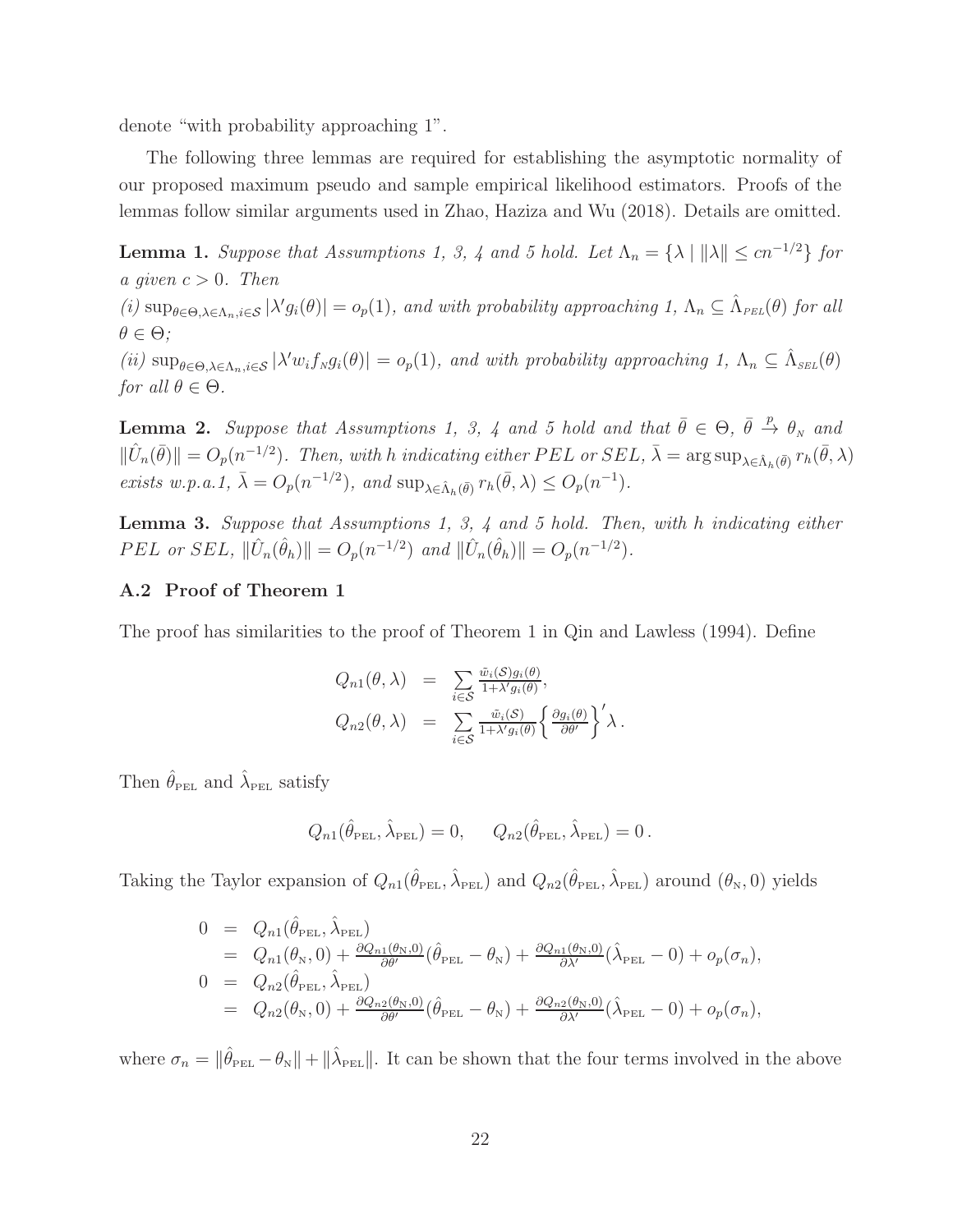equations are given by

$$
\frac{\partial Q_{n1}(\theta_N, 0)}{\partial \theta'} = \sum_{i \in S} \tilde{w}_i(S) \frac{\partial g_i(\theta)}{\partial \theta'} \Big|_{\theta = \theta_N},
$$
  

$$
\frac{\partial Q_{n1}(\theta_N, 0)}{\partial \lambda'} = -\sum_{i \in S} \tilde{w}_i(S) g_i(\theta_N) g_i(\theta_N)',
$$
  

$$
\frac{\partial Q_{n2}(\theta_N, 0)}{\partial \theta'} = 0,
$$
  

$$
\frac{\partial Q_{n2}(\theta_N, 0)}{\partial \lambda'} = \sum_{i \in S} \tilde{w}_i(S) \left\{ \frac{\partial g_i(\theta)}{\partial \theta'} \right\}' \Big|_{\theta = \theta_N}.
$$

We have

$$
\begin{pmatrix}\n\hat{\lambda}_{\text{PEL}} \\
\hat{\theta}_{\text{PEL}} - \theta_{\text{N}}\n\end{pmatrix} = S_{n1}^{-1} \begin{pmatrix}\n-Q_{n1}(\theta_{\text{N}}, 0) + o_p(\sigma_n) \\
o_p(\sigma_n)\n\end{pmatrix},
$$

where

$$
S_{n1} = \begin{pmatrix} -\sum_{i \in S} \tilde{w}_i(S) g_i(\theta_N) g_i(\theta_N)' & \sum_{i \in S} \tilde{w}_i(S) \frac{\partial g_i(\theta)}{\partial \theta'} \Big|_{\theta = \theta_N} \\ \sum_{i \in S} \tilde{w}_i(S) \left\{ \frac{\partial g_i(\theta)}{\partial \theta'} \right\}' \Big|_{\theta = \theta_N} & 0 \end{pmatrix}
$$
  
\n
$$
\xrightarrow{p} S = \begin{pmatrix} -W_1 & \Gamma \\ \Gamma' & 0 \end{pmatrix}.
$$

Noting that  $Q_{n1}(\theta_N, 0) = \sum_{i \in S} \tilde{w}_i(\mathcal{S}) g_i(\theta_N) = O_p(n^{-1/2})$ , it can be shown that  $\sigma_n =$  $O_p(n^{-1/2})$ . It follows that

$$
\hat{\theta}_{\text{PEL}} - \theta_{\text{N}} = -\Sigma_1 \Gamma' W_1^{-1} Q_{n1}(\theta_{\text{N}}, 0) + o_p(n^{-1/2}), \n\hat{\lambda}_{\text{PEL}} = P_1 Q_{n1}(\theta_{\text{N}}, 0) + o_p(n^{-1/2}),
$$

where  $\Sigma_1 = (\Gamma' W_1^{-1} \Gamma)^{-1}$  and  $P_1 = W_1^{-1} - W_1^{-1} \Gamma \Sigma_1 \Gamma' W_1^{-1}$ . Combining above arguments with Assumption 1, the asymptotic normality of the estimator  $\hat{\theta}_{PEL}$  is established. This completes the proof of Theorem 1.

# A.3 Proof of Theorem 2

Denote  $\lambda_{N} = \lambda(\theta_{N})$ , which is the solution to

$$
g_{\text{PEL}}(\lambda_{\text{N}}) = \sum_{i \in \mathcal{S}} \frac{\tilde{w}_i(\mathcal{S}) g_i(\theta_{\text{N}})}{1 + \lambda_{\text{N}}' g_i(\theta_{\text{N}})} = 0.
$$

Applying the Taylor series expansion to  $g_{PEL}(\lambda_N)$  around  $\lambda_N = 0$ , together with Lemmas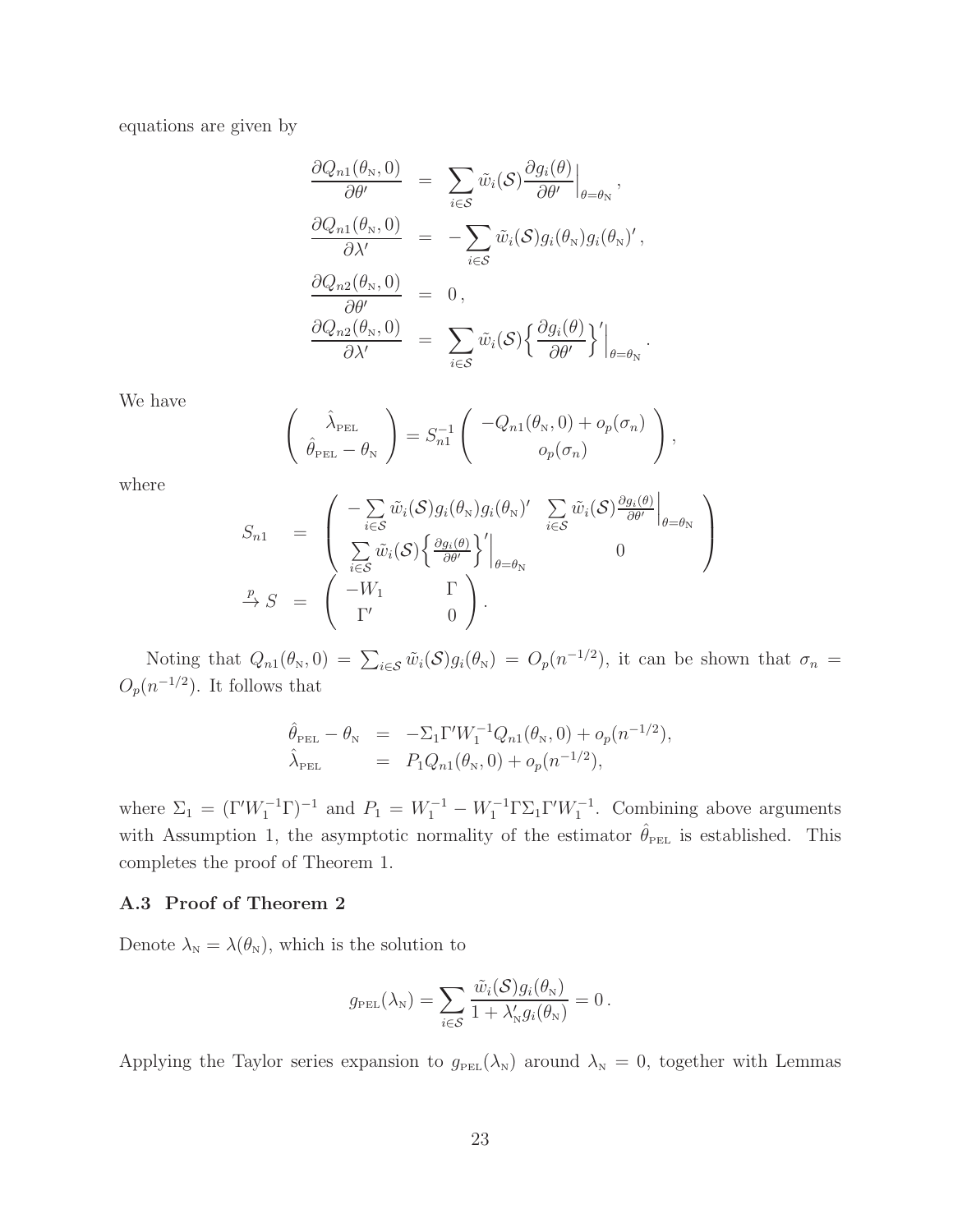1-3, we have that

$$
\lambda_{\mathcal{N}} = \left[ \sum_{i \in \mathcal{S}} \tilde{w}_i(\mathcal{S}) g_i(\theta_{\mathcal{N}}) g_i(\theta_{\mathcal{N}})' \right]^{-1} \sum_{i \in \mathcal{S}} \tilde{w}_i(\mathcal{S}) g_i(\theta_{\mathcal{N}}) + o_p(n^{-1/2})
$$
  
=  $W_1^{-1}(1/N) \sum_{i \in \mathcal{S}} w_i g_i(\theta_{\mathcal{N}}) + o_p(n^{-1/2}).$ 

This leads to the following asymptotic expansion to the pseudo empirical log-likelihood ratio statistic:

$$
-2r_{\text{PEL}}(\theta_N, \lambda_N) = n\lambda'_N W_1 \lambda_N + o_p(1)
$$
  
= 
$$
(n/N^2)\hat{U}_n(\theta_N)'W_1^{-1}\hat{U}_n(\theta_N) + o_p(1).
$$

where  $\hat{U}_n(\theta) = \sum_{i \in \mathcal{S}} w_i g(x_i, y_i, \theta)$ . Note that  $P_1 W_1 P_1 = P_1$ . This, coupled with the proof of Theorem 1, shows that

$$
-2r_{\text{PEL}}(\hat{\theta}_{\text{PEL}}, \hat{\lambda}_{\text{PEL}}) = = n\hat{\lambda}'_{\text{PEL}}W_1\hat{\lambda}_{\text{PEL}} + o_p(1)
$$
  
= 
$$
(n/N^2)\hat{U}_n(\theta_N)'P_1W_1P_1\hat{U}_n(\theta_N) + o_p(1)
$$
  
= 
$$
(n/N^2)\hat{U}_n(\theta_N)'P_1\hat{U}_n(\theta_N) + o_p(1).
$$

By Assumption 1, it can be shown that  $(\sqrt{n}/N)\hat{U}_n(\theta_N)$  is asymptotically normally distributed with mean zero and variance-covariance matrix at the order  $O(1)$ . Combining above arguments, we can show that

$$
LR_{\text{PEL}}(\theta_N) = 2\{r_{\text{PEL}}(\hat{\theta}_{\text{PEL}}, \hat{\lambda}_{\text{PEL}}) - r_{\text{PEL}}(\theta_N, \lambda_N)\}
$$
  
=  $(n/N^2)\hat{U}_n(\theta_N)'W_1^{-1}\Gamma\Sigma_1\Gamma'W_1^{-1}\hat{U}_n(\theta_N) + o_p(1)$   
 $\xrightarrow{\mathcal{L}} Q'\Omega^{1/2}W_1^{-1}\Gamma\Sigma_1\Gamma'W_1^{-1}\Omega^{1/2}Q,$ 

where  $Q \sim N(0, I_r)$ ,  $I_r$  is the  $r \times r$  identity matrix, r is the dimension of population estimating equations. This completes the proof of Theorem 2.

### A.4 Proof of Theorem 3

Define  $\Phi(\theta) = \partial R(\theta)/\partial \theta'$  which is a  $k \times p$  matrix. We first derive the asymptotic distribution of  $\hat{\theta}_{PEL}^R$ . Note that finding the maximizer  $\hat{\theta}_{PEL}^R = \arg \max_{\theta \in \Theta^R} r_{PEL}(\theta)$  is equivalent to optimizing the following objective function

$$
r_{\text{PEL}}^{R}(\theta, \lambda, \tau) = \sum_{i \in \mathcal{S}} \tilde{w}_i(\mathcal{S}) \log\{1 + \lambda' g_i(\theta)\} + \tau' R(\theta)
$$

with respect to  $(\theta, \lambda, \tau)$ , where  $\tau$  is another  $k \times 1$  vector of Lagrange multiplier for the constrained maximization. The optimizer  $(\hat{\theta}_{PEL}^R, \hat{\lambda}_{PEL}^R, \hat{\tau}_{PEL}^R)$  of  $r_{PEL}^R(\theta, \lambda, \tau)$  satisfies  $0 =$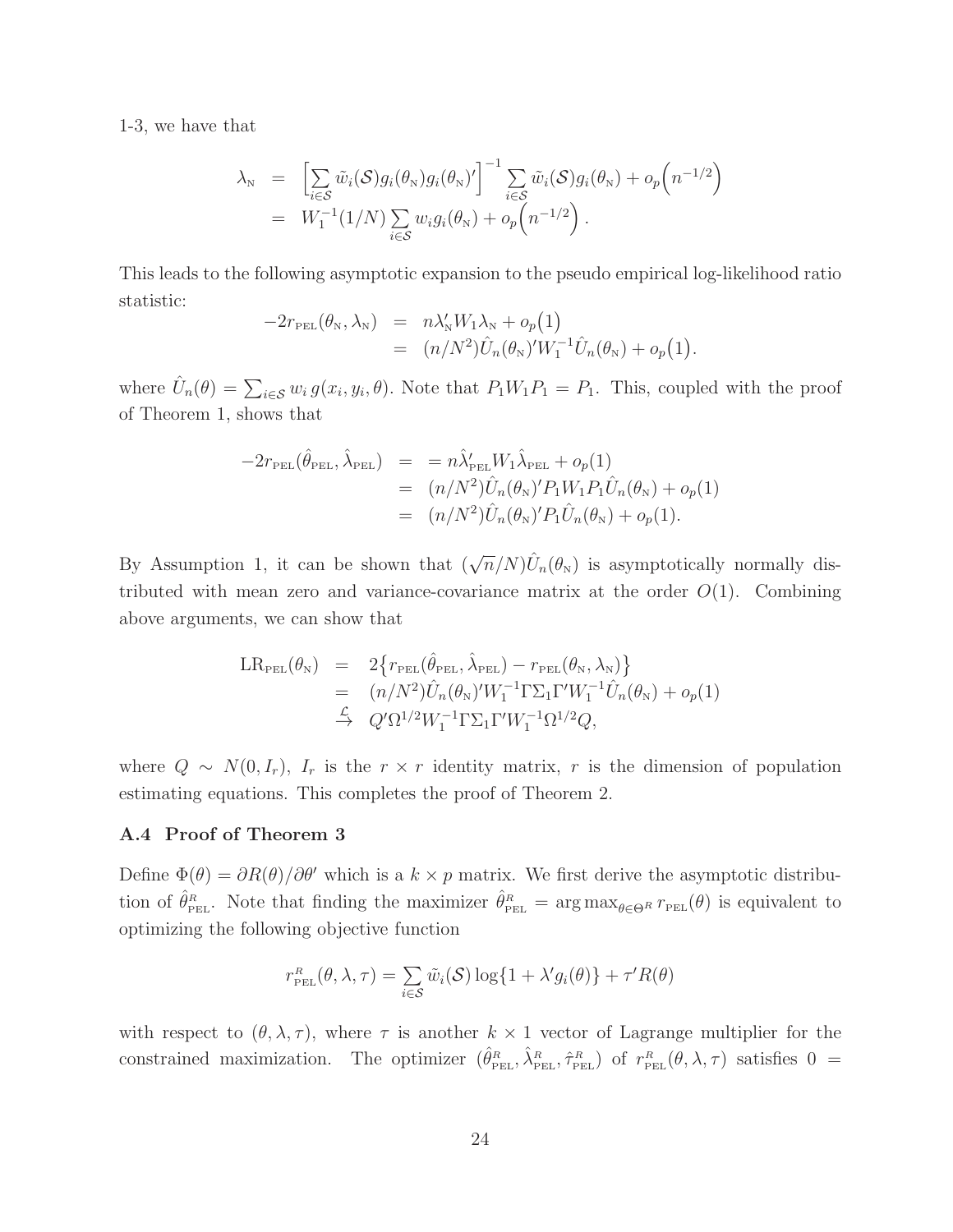$Q_{nj}^R(\hat{\theta}_{\text{PEL}}^R, \hat{\lambda}_{\text{PEL}}^R, \hat{\tau}_{\text{PEL}}^R)$  for  $j = 1, 2, 3$ , where

$$
Q_{n1}^{R}(\theta, \lambda, \tau) = \sum_{i \in S} \frac{\tilde{w}_{i}(S)g_{i}(\theta)}{1 + \lambda' g_{i}(\theta)},
$$
  
\n
$$
Q_{n2}^{R}(\theta, \lambda, \tau) = \sum_{i \in S} \frac{\tilde{w}_{i}(S)}{1 + \lambda' g_{i}(\theta)} \left\{ \frac{\partial g_{i}(\theta)}{\partial \theta'} \right\}' \lambda + \Phi(\theta)'\tau,
$$
  
\n
$$
Q_{n3}^{R}(\theta, \lambda, \tau) = R(\theta).
$$

It can be shown through direct calculations that

$$
\frac{\partial Q_{n1}^{R}(\theta_{N}, 0, 0)}{\partial \theta'} = \sum_{i \in S} \tilde{w}_{i}(\mathcal{S}) \frac{\partial g_{i}(\theta)}{\partial \theta} \Big|_{\theta = \theta_{N}},
$$
\n
$$
\frac{\partial Q_{n1}^{R}(\theta_{N}, 0, 0)}{\partial \lambda'} = -\sum_{i \in S} \tilde{w}_{i}(\mathcal{S}) g_{i}(\theta_{N}) g_{i}(\theta_{N})',
$$
\n
$$
\frac{\partial Q_{n1}^{R}(\theta_{N}, 0, 0)}{\partial \tau'} = 0,
$$
\n
$$
\frac{\partial Q_{n2}^{R}(\theta_{N}, 0, 0)}{\partial \lambda'} = \sum_{i \in S} \tilde{w}_{i}(\mathcal{S}) \left\{ \frac{\partial g_{i}(\theta)}{\partial \theta'} \right\}' \Big|_{\theta = \theta_{N}},
$$
\n
$$
\frac{\partial Q_{n2}^{R}(\theta_{N}, 0, 0)}{\partial \tau'} = \Phi(\theta_{N})',
$$
\n
$$
\frac{\partial Q_{n3}^{R}(\theta_{N}, 0, 0)}{\partial \theta'} = \Phi(\theta_{N}),
$$
\n
$$
\frac{\partial Q_{n3}^{R}(\theta_{N}, 0, 0)}{\partial \lambda'} = 0,
$$
\n
$$
\frac{\partial Q_{n3}^{R}(\theta_{N}, 0, 0)}{\partial \tau'} = 0,
$$
\n
$$
\frac{\partial Q_{n3}^{R}(\theta_{N}, 0, 0)}{\partial \tau'} = 0.
$$

Using a multivariate Taylor series expansion to  $Q_{nj}(\hat{\theta}_{\text{PEL}}^R, \hat{\lambda}_{\text{PEL}}^R, \hat{\tau}_{\text{PEL}}^R)$  at  $(\theta_N, 0, 0)$ , we have

$$
\begin{pmatrix}\n-W_1 & \Gamma & 0 \\
\Gamma' & 0 & \Phi' \\
0 & \Phi & 0\n\end{pmatrix}\n\begin{pmatrix}\n\hat{\lambda}_{\text{PEL}}^R \\
\hat{\theta}_{\text{PEL}}^R - \theta_N \\
\hat{\tau}_{\text{PEL}}^R\n\end{pmatrix} = \begin{pmatrix}\n-Q_{n1}^R(\theta_N, 0, 0) \\
0 \\
0\n\end{pmatrix} + o_p(n^{-1/2}),
$$

where  $\Phi = \Phi(\theta_{\text{\tiny N}}).$  Now define

$$
H = \left(\begin{array}{ccc} -W_1 & \Gamma & 0 \\ \Gamma' & 0 & \Phi' \\ 0 & \Phi & 0 \end{array}\right) =: \left(\begin{array}{ccc} H_{11} & H_{12} \\ H_{21} & H_{22} \end{array}\right),
$$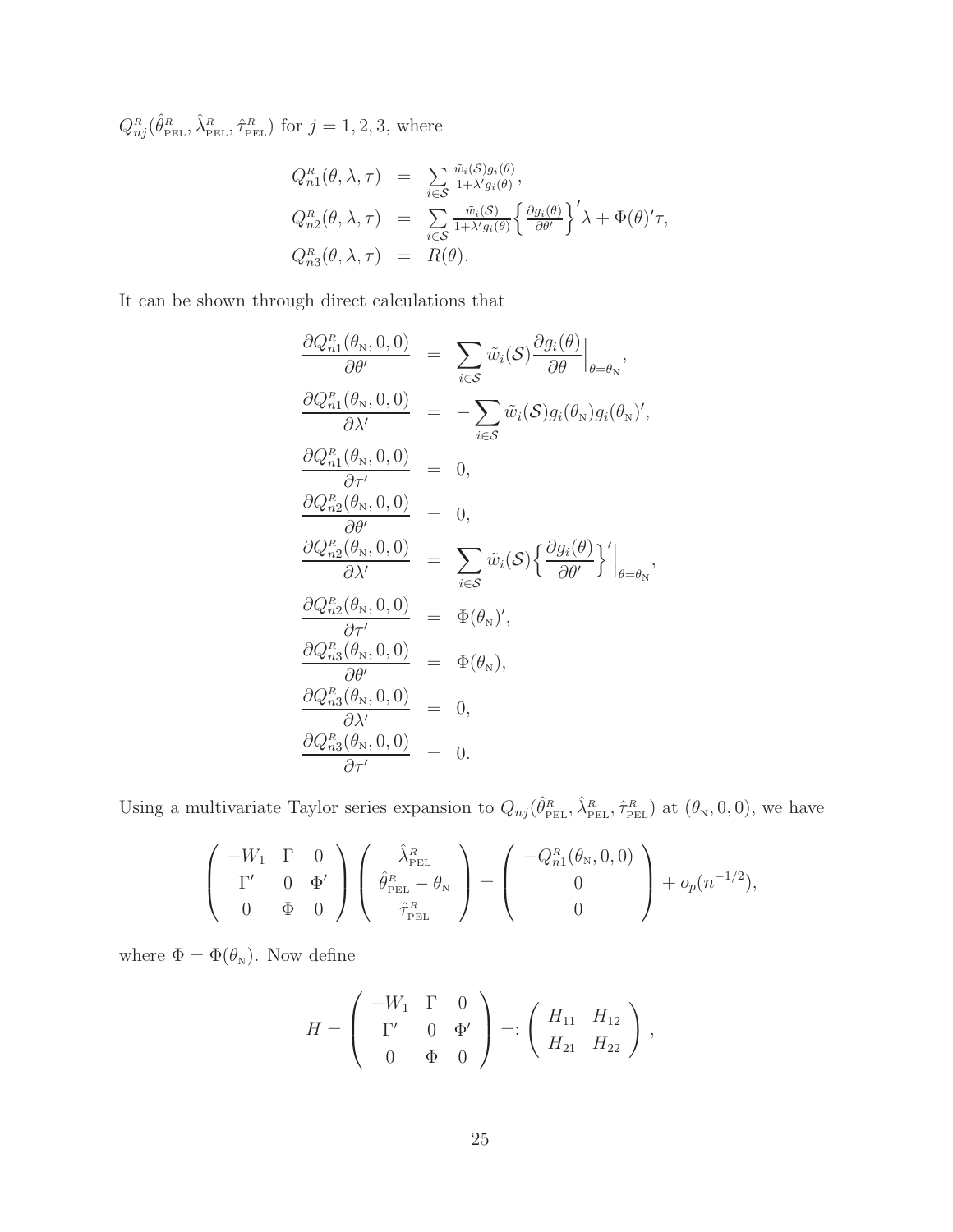where  $H_{11} = -W_1$ ,  $H_{12} = (\Gamma, 0)$ ,  $H_{21} = H'_{12}$  and

$$
H_{22} = \left(\begin{array}{cc} 0 & \Phi' \\ \Phi & 0 \end{array}\right) .
$$

Applying the theory of block matrix inversions, we obtain

$$
H^{-1} = \begin{pmatrix} H_{11}^{-1} & 0 \\ 0 & 0 \end{pmatrix} + \begin{pmatrix} -H_{11}^{-1}H_{12} \\ I \end{pmatrix} K^{-1}(-H_{21}H_{11}^{-1} I),
$$

where

$$
K = H_{22} - H_{21}H_{11}^{-1}H_{12} = \begin{pmatrix} \Sigma_1^{-1} & \Phi' \\ \Phi & 0 \end{pmatrix}.
$$

In addition, we also have that

$$
K^{-1} = \begin{pmatrix} \Sigma_1 - \Sigma_1 \Phi' (\Phi \Sigma_1 \Phi')^{-1} \Phi \Sigma_1 & -\Sigma_1 \Phi' (\Phi \Sigma_1 \Phi')^{-1} \\ -(\Phi \Sigma_1 \Phi')^{-1} \Phi \Sigma_1 & (\Phi \Sigma_1 \Phi')^{-1} \end{pmatrix}.
$$

This leads to

$$
\begin{pmatrix}\n\hat{\theta}_{\text{PEL}}^R - \theta_{\text{N}} \\
\hat{\tau}_{\text{PEL}}^R\n\end{pmatrix} = K^{-1} H_{21} H_{11}^{-1} Q_{n1}^R (\theta_{\text{N}}, 0, 0) + o_p(n^{-1/2}),
$$

and

$$
\hat{\lambda}_{\text{PEL}}^R = -[H_{11}^{-1} + H_{11}^{-1}H_{12}K^{-1}H_{21}H_{11}^{-1}]Q_{n1}^R(\theta_N, 0, 0) + o_p(n^{-1/2}).
$$

It further leads to

$$
\hat{\theta}_{\text{PEL}}^{R} - \theta_{\text{N}} = -P_{1}^{R} \Gamma' W_{1}^{-1} Q_{n1}^{R} (\theta_{\text{N}}, 0, 0) + o_{p}(n^{-1/2}),
$$
\n
$$
\hat{\lambda}_{\text{PEL}}^{R} = P_{2}^{R} Q_{n1}^{R} (\theta_{\text{N}}, 0, 0) + o_{p}(n^{-1/2}),
$$
\n
$$
\hat{\tau}_{\text{PEL}}^{R} = (\Phi \Sigma_{1} \Phi')^{-1} \Phi \Sigma_{1} \Gamma' W_{1}^{-1} Q_{n1}^{R} (\theta_{\text{N}}, 0, 0) + o_{p}(n^{-1/2}),
$$

where  $P_1^R = \Sigma_1 - \Sigma_1 \Phi'(\Phi \Sigma_1 \Phi')^{-1} \Phi \Sigma_1$  and  $P_2^R = W_1^{-1} - W_1^{-1} \Gamma P_1^R \Gamma' W_1^{-1}$ .

We now derive the asymptotic distribution of the empirical log-likelihood ratio statistic

$$
\text{LR}_{\text{PEL}}^R(\hat{\theta}_{\text{PEL}}^R) = 2\left\{r_{\text{PEL}}(\hat{\theta}_{\text{PEL}}, \hat{\lambda}_{\text{PEL}}) - r_{\text{PEL}}(\hat{\theta}_{\text{PEL}}^R, \hat{\lambda}_{\text{PEL}}^R)\right\}.
$$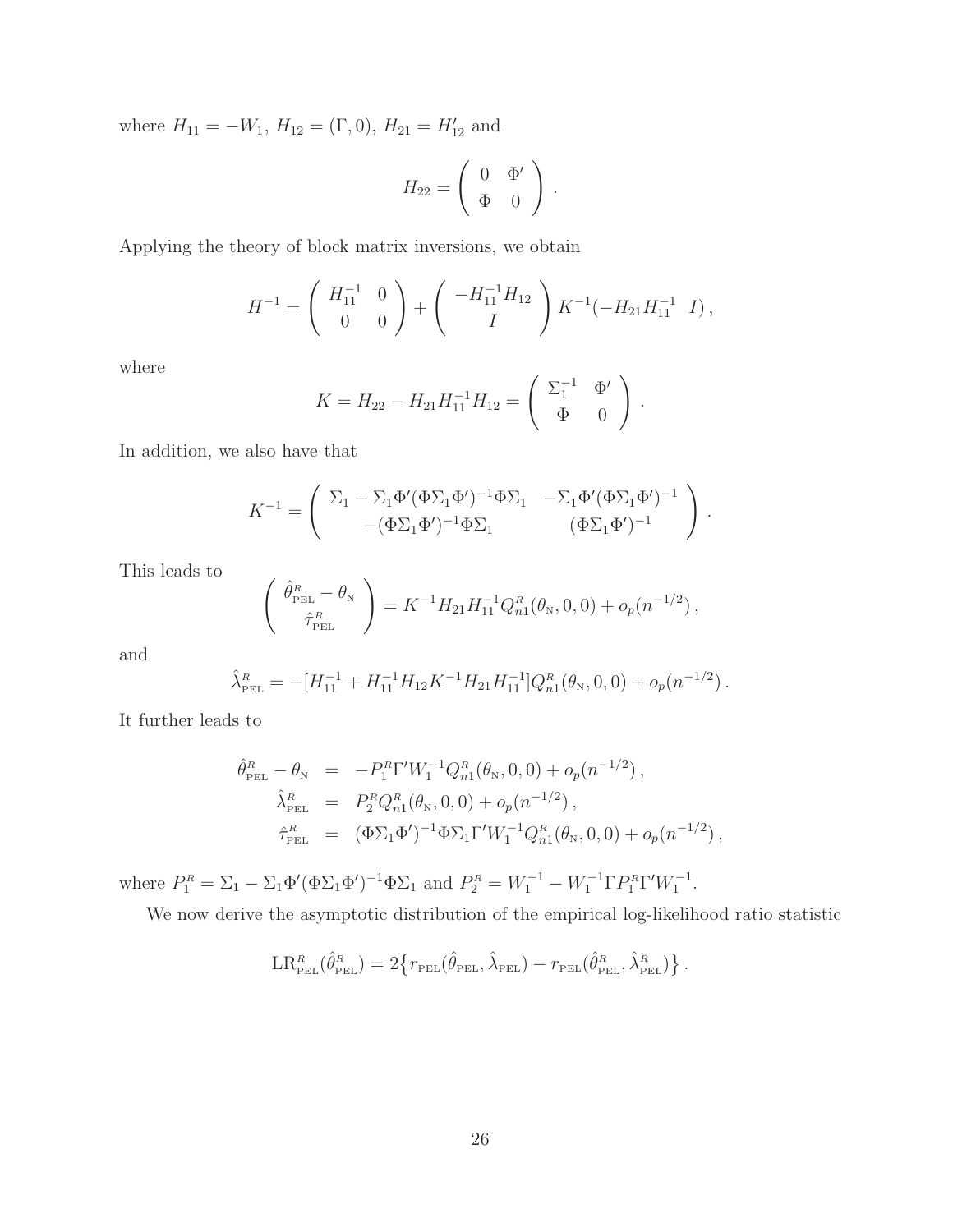Noting that  $P_2^{\scriptscriptstyle R} W_1 P_2^{\scriptscriptstyle R} = P_2^{\scriptscriptstyle R}$ , we have

$$
-2r_{\text{PEL}}(\hat{\theta}_{\text{PEL}}^{R}, \hat{\lambda}_{\text{PEL}}^{R})
$$
  
=  $2n \sum_{i \in S} \tilde{w}_i(\mathcal{S}) \log \{1 + \hat{\lambda}_{\text{PEL}}^{R} g_i(\hat{\theta}_{\text{PEL}}^{R})\} = n \hat{\lambda}_{\text{PEL}}^{*T} W_1 \hat{\lambda}_{\text{PEL}}^{R} + o_p(1)$   
=  $n Q_{n1}^{*T}(\theta_N, 0, 0) P_2^R W_1 P_2^R Q_{n1}^R(\theta_N, 0, 0) + o_p(1)$   
=  $n Q_{n1}^{*T}(\theta_N, 0, 0) P_2^R Q_{n1}^R(\theta_N, 0, 0) + o_p(1).$ 

From the proof of Theorem 1, we have

$$
-2r_{\text{PEL}}(\hat{\theta}_{\text{PEL}}, \hat{\theta}_{\text{SEL}}) = nQ'_{n1}(\theta_N, 0)P_1Q_{n1}(\theta_N, 0) + o_p(1).
$$

Then,

$$
LR_{PEL}^{R}(\hat{\theta}_{PEL}^{R})
$$
  
=  $2\{r_{PEL}(\hat{\theta}_{PEL}, \hat{\lambda}_{PEL}) - r_{PEL}(\hat{\theta}_{PEL}^{R}, \hat{\lambda}_{PEL}^{R})\}$   
=  $nQ'_{n1}(\theta_{N}, 0)(P_{2}^{R} - P_{1})Q_{n1}(\theta_{N}, 0) + o_{p}(1)$   
=  $nQ'_{n1}(\theta_{N}, 0)W_{1}^{-1}\Gamma(\Sigma_{1} - P_{1}^{R})\Gamma'W_{1}^{-1}Q_{n1}(\theta_{N}, 0) + o_{p}(1)$   
=  $nQ'_{n1}(\theta_{N}, 0)W_{1}^{-1}\Gamma\Sigma_{1}\Phi'(\Phi\Sigma_{1}\Phi')^{-1}\Phi\Sigma_{1}\Gamma'W_{1}^{-1}Q_{n1}(\theta_{N}, 0) + o_{p}(1).$ 

By Assumption 1, it can be shown that

$$
n^{1/2}Q_{n1}(\theta_{N},0)=n^{1/2}\sum_{i\in S}\tilde{w}_{i}(\mathcal{S})g_{i}(\theta_{N})\overset{\mathcal{L}}{\rightarrow}N(0,\Omega),
$$

where  $\Omega = (n/N^2)Var\{\sum_{i \in S} w_i g_i(\theta_{N}) \mid \mathcal{F}_{N}\}.$  Therefore,

$$
\operatorname{LR}_{\scriptscriptstyle \rm PEL}^{\scriptscriptstyle {R}}(\hat{\theta}^{\scriptscriptstyle {R}}_{\scriptscriptstyle \rm PEL})\mid \mathcal{F}_{\scriptscriptstyle {\rm N}}\stackrel{\mathcal{L}}{\to} Q^{\prime}\Delta_1^{\scriptscriptstyle {R}}Q\,,
$$

where  $Q \sim N(0, I_r)$  and  $\Delta_1^R = \Omega^{1/2} W_1^{-1} \Gamma \Sigma_1 \Phi'(\Phi \Sigma_1 \Phi')^{-1} \Phi \Sigma_1 \Gamma' W_1^{-1} \Omega^{1/2}$  with  $\Sigma_1 = (\Gamma' W_1^{-1} \Gamma)^{-1}$ . The proof of Theorem 3 is then completed.

# A.5 Proof of Theorem 4

Major steps of the proof are similar to the proof of Theorem 1. If we define

$$
M_{n1}(\theta, \lambda) = \frac{1}{n} \sum_{i \in S} \frac{w_i f_{\text{N}} g_i(\theta)}{1 + \lambda' w_i f_{\text{N}} g_i(\theta)},
$$
  

$$
M_{n2}(\theta, \lambda) = \frac{1}{n} \sum_{i \in S} \frac{w_i f_{\text{N}}}{1 + \lambda' w_i f_{\text{N}} g_i(\theta)} \left\{ \frac{\partial g_i(\theta)}{\partial \theta'} \right\}' \lambda,
$$

then  $\hat{\theta}_{\text{\tiny SEL}}$  and  $\hat{\lambda}_{\text{\tiny SEL}}$  satisfy

$$
M_{n1}(\hat{\theta}_{\text{SEL}}, \hat{\lambda}_{\text{SEL}}) = 0, \quad M_{n2}(\hat{\theta}_{\text{SEL}}, \hat{\lambda}_{\text{SEL}}) = 0.
$$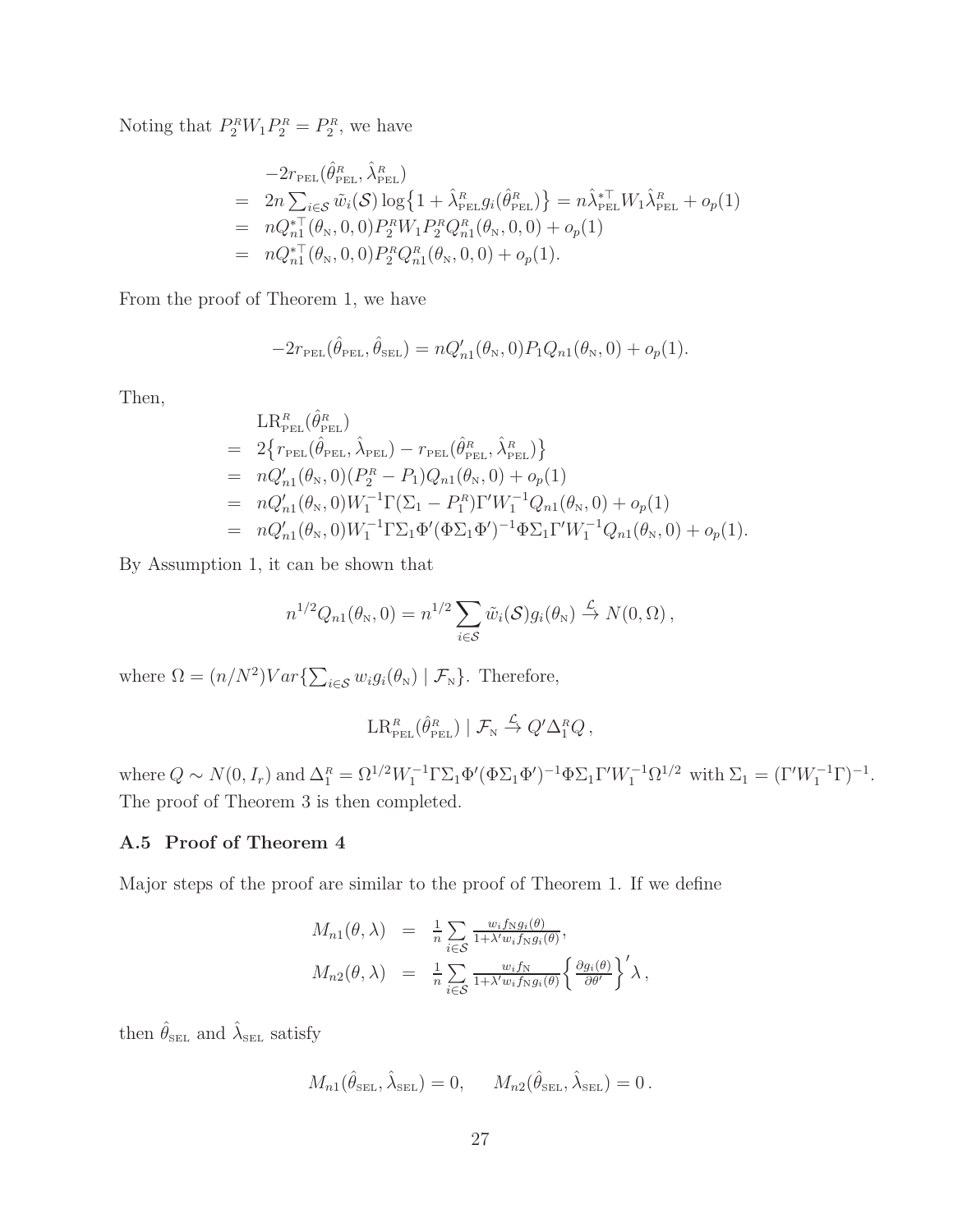Taking the Taylor series expansion of  $M_{n1}(\hat{\theta}_{\text{\tiny SEL}}, \hat{\lambda}_{\text{\tiny SEL}})$  and  $M_{n2}(\hat{\theta}_{\text{\tiny SEL}}, \hat{\lambda}_{\text{\tiny SEL}})$  at  $(\theta_{\text{\tiny N}}, 0)$  yields

$$
0 = M_{n1}(\hat{\theta}_{\text{SEL}}, \hat{\lambda}_{\text{SEL}})
$$
  
\n
$$
= M_{n1}(\theta_N, 0) + \frac{\partial M_{n1}(\theta_N, 0)}{\partial \theta'}(\hat{\theta}_{\text{SEL}} - \theta_N) + \frac{\partial M_{n1}(\theta_N, 0)}{\partial \lambda'}(\hat{\lambda}_{\text{SEL}} - 0) + o_p(\sigma_n),
$$
  
\n
$$
0 = M_{n2}(\hat{\theta}_{\text{SEL}}, \hat{\lambda}_{\text{SEL}})
$$
  
\n
$$
= M_{n2}(\theta_N, 0) + \frac{\partial M_{n2}(\theta_N, 0)}{\partial \theta'}(\hat{\theta}_{\text{SEL}} - \theta_N) + \frac{\partial M_{n2}(\theta_N, 0)}{\partial \lambda'}(\hat{\lambda}_{\text{SEL}} - 0) + o_p(\sigma_n),
$$

where  $\sigma_n = \|\hat{\theta}_{\text{SEL}} - \theta_{\text{N}}\| + \|\hat{\lambda}_{\text{SEL}}\|$ . By direct calculation, we obtain

$$
\frac{\partial M_{n1}(\theta_N, 0)}{\partial \theta'} = \frac{1}{n} \sum_{i \in S} w_i f_N \frac{\partial g_i(\theta)}{\partial \theta'} \Big|_{\theta = \theta_N},
$$
  

$$
\frac{\partial M_{n1}(\theta_N, 0)}{\partial \lambda'} = -\frac{1}{n} \sum_{i \in S} w_i^2 f_N^2 g_i(\theta_N) g_i(\theta_N)',
$$
  

$$
\frac{\partial M_{n2}(\theta_N, 0)}{\partial \theta'} = 0,
$$
  

$$
\frac{\partial M_{n2}(\theta_N, 0)}{\partial \lambda'} = \frac{1}{n} \sum_{i \in S} w_i f_N \left\{ \frac{\partial g_i(\theta)}{\partial \theta'} \right\}' \Big|_{\theta = \theta_N}.
$$

This leads to

$$
\begin{pmatrix}\n\hat{\lambda}_{\text{SEL}} \\
\hat{\theta}_{\text{SEL}} - \theta_{\text{N}}\n\end{pmatrix} = S_{n2}^{-1} \begin{pmatrix}\n-M_{n1}(\theta_{\text{N}}, 0) + o_p(\sigma_n) \\
o_p(\sigma_n)\n\end{pmatrix},
$$

where

$$
S_{n2} = \begin{pmatrix} -\frac{1}{n} \sum_{i \in S} w_i^2 f_N^2 g_i(\theta_N) g_i(\theta_N)' & \frac{1}{n} \sum_{i \in S} w_i f_N \frac{\partial g_i(\theta)}{\partial \theta'} \Big|_{\theta = \theta_N} \\ \frac{1}{n} \sum_{i \in S} w_i f_N \left\{ \frac{\partial g_i(\theta)}{\partial \theta'} \right\}' \Big|_{\theta = \theta_N} & 0 \\ \frac{p}{\Gamma'} & 0 \end{pmatrix}.
$$

Noting that  $M_{n1}(\theta_N, 0) = (1/n) \sum_{i \in S} w_i f_N g_i(\theta_N) = O_p(n^{-1/2})$ , it can be shown that  $\sigma_n =$  $O_p(n^{-1/2})$ . We have

$$
\hat{\theta}_{\text{SEL}} - \theta_{\text{N}} = -\Sigma_2 \Gamma' W_2^{-1} M_{n1}(\theta_{\text{N}}, 0) + o_p(n^{-1/2}), \n\hat{\lambda}_{\text{SEL}} = P_2 M_{n1}(\theta_{\text{N}}, 0) + o_p(n^{-1/2}),
$$

where  $\Sigma_2 = (\Gamma' W_2^{-1} \Gamma)^{-1}$  and  $P_2 = W_2^{-1} - W_2^{-1} \Gamma \Sigma_2 \Gamma' W_2^{-1}$ . The proof of Theorem 4 is then completed by combining above arguments with Assumption 1.

# A.6 Proof of Theorem 5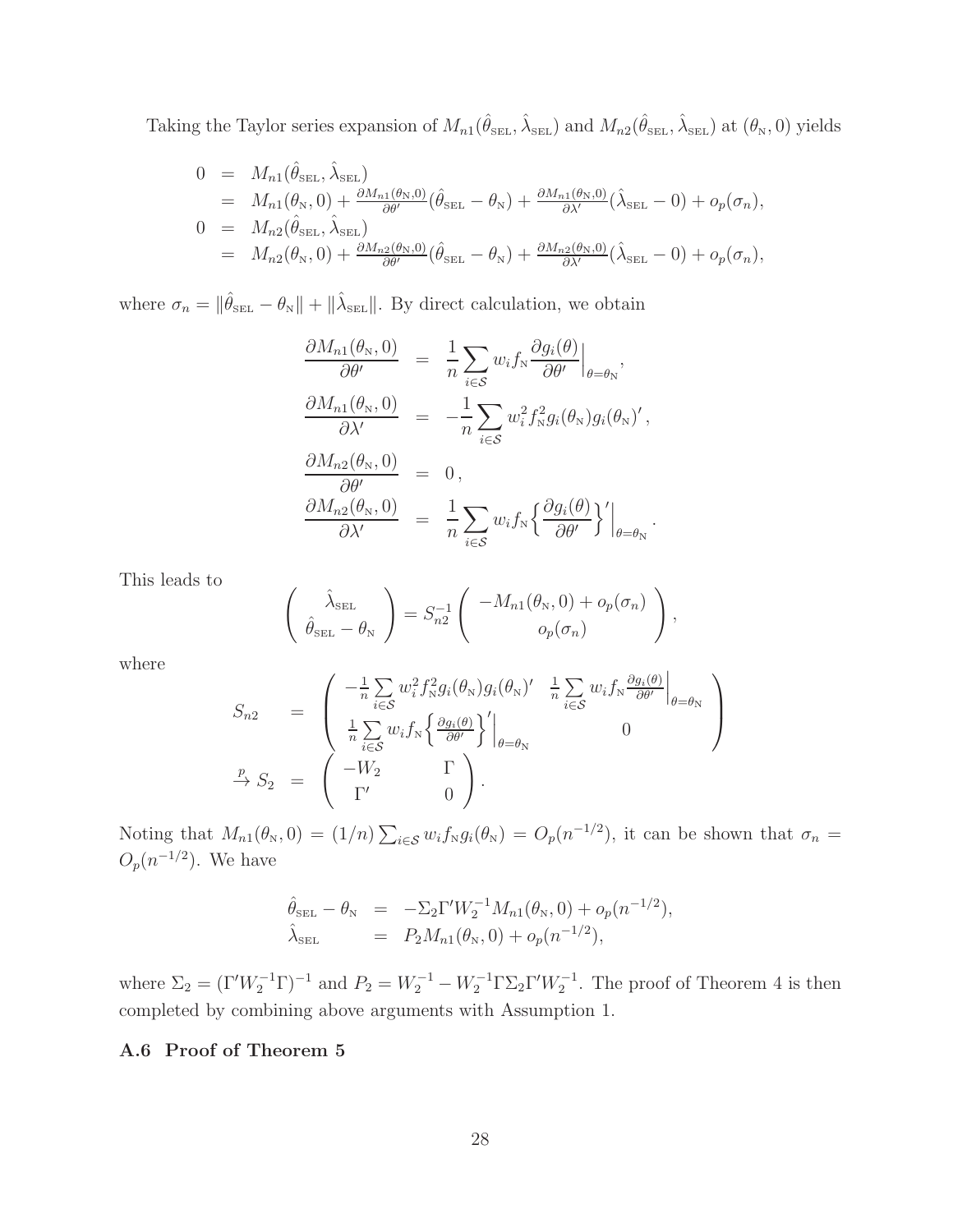The proof is similar to the proof of Theorem 2. Let  $\lambda_N = \lambda(\theta_N)$  be the solution to

$$
g_{\text{SEL}}(\lambda_{\text{N}}) = \frac{1}{n} \sum_{i \in S} \frac{w_i f_{\text{N}} g_i(\theta_{\text{N}})}{1 + \lambda_{\text{N}}' w_i f_{\text{N}} g_i(\theta_{\text{N}})} = 0.
$$

Applying the Taylor series expansion to  $g_{\text{SEL}}(\lambda_N)$  around  $\lambda_N = 0$ , together with Lemmas 1-3, we have that

$$
\lambda_{N} = \left[ (n/N^{2}) \sum_{i \in S} w_{i}^{2} g_{i}(\theta_{N}) g_{i}(\theta_{N})' \right]^{-1} (1/N) \sum_{i \in S} w_{i} g_{i}(\theta_{N}) + o_{p}(n^{-1/2})
$$
  
=  $W_{2}^{-1} (1/N) \sum_{i \in S} w_{i} g_{i}(\theta_{N}) + o_{p}(n^{-1/2}).$ 

By the Taylor series expansion of  $-2nr_{\text{SEL}}(\theta_N, \lambda_N)$  around  $\lambda_N = 0$ , we have

$$
-2nr_{\text{PEL}}(\theta_N, \lambda_N) = n\lambda'_N W_2 \lambda_N + o_p(1) = (n/N^2)\hat{U}_n(\theta_N)' W_2^{-1}\hat{U}_n(\theta_N) + o_p(1).
$$

It follows from the proof of Theorem 4 that

$$
-2nr_{\text{SEL}}(\hat{\theta}_{\text{SEL}}, \hat{\lambda}_{\text{SEL}}) = n\hat{\lambda}'_{\text{SEL}}W_2\hat{\lambda}_{\text{SEL}} + o_p(1)
$$
  
= 
$$
(n/N^2)\hat{U}_n(\theta_N)'P_2W_2P_2\hat{U}_n(\theta_N) + o_p(1)
$$
  
= 
$$
(n/N^2)\hat{U}_n(\theta_N)'P_2\hat{U}_n(\theta_N) + o_p(1).
$$

The last equality holds since  $P_2W_2P_2 = P_2$ . Combining above arguments, we can show that

$$
LR_{\text{SEL}}(\theta_N) = 2n\{r_{\text{SEL}}(\hat{\theta}_{\text{SEL}}, \hat{\lambda}_{\text{SEL}}) - r_{\text{SEL}}(\theta_N, \lambda_N)\}
$$
  
=  $(n/N^2)\hat{U}_n(\theta_N)'W_2^{-1}\Gamma\Sigma_2\Gamma'W_2^{-1}\hat{U}_n(\theta_N) + o_p(1)$   
 $\xrightarrow{\mathcal{L}} Q'\Omega^{1/2}W_2^{-1}\Gamma\Sigma_2\Gamma'W_2^{-1}\Omega^{1/2}Q.$ 

The proof of Theorem 5 is then completed.

# A.7 Proof of Theorem 6

The proof is similar to the proof of Theorem 3. We first derive the asymptotic distribution of  $\hat{\theta}_{\text{SEL}}^R$ . Finding the maximizer  $\hat{\theta}_{\text{SEL}}^R = \arg \max_{\theta \in \Theta^R} r_{\text{SEL}}(\theta)$  is equivalent to optimizing the following objective function

$$
r_{\text{SEL}}^R(\theta, \lambda, \tau) = \frac{1}{n} \sum_{i \in \mathcal{S}} \log\{1 + \lambda' w_i f_{\text{N}} g_i(\theta)\} + \tau' R(\theta)
$$

with respect to  $(\theta, \lambda, \tau)$ , where  $\tau$  is another  $k \times 1$  vector of Lagrange multiplier for the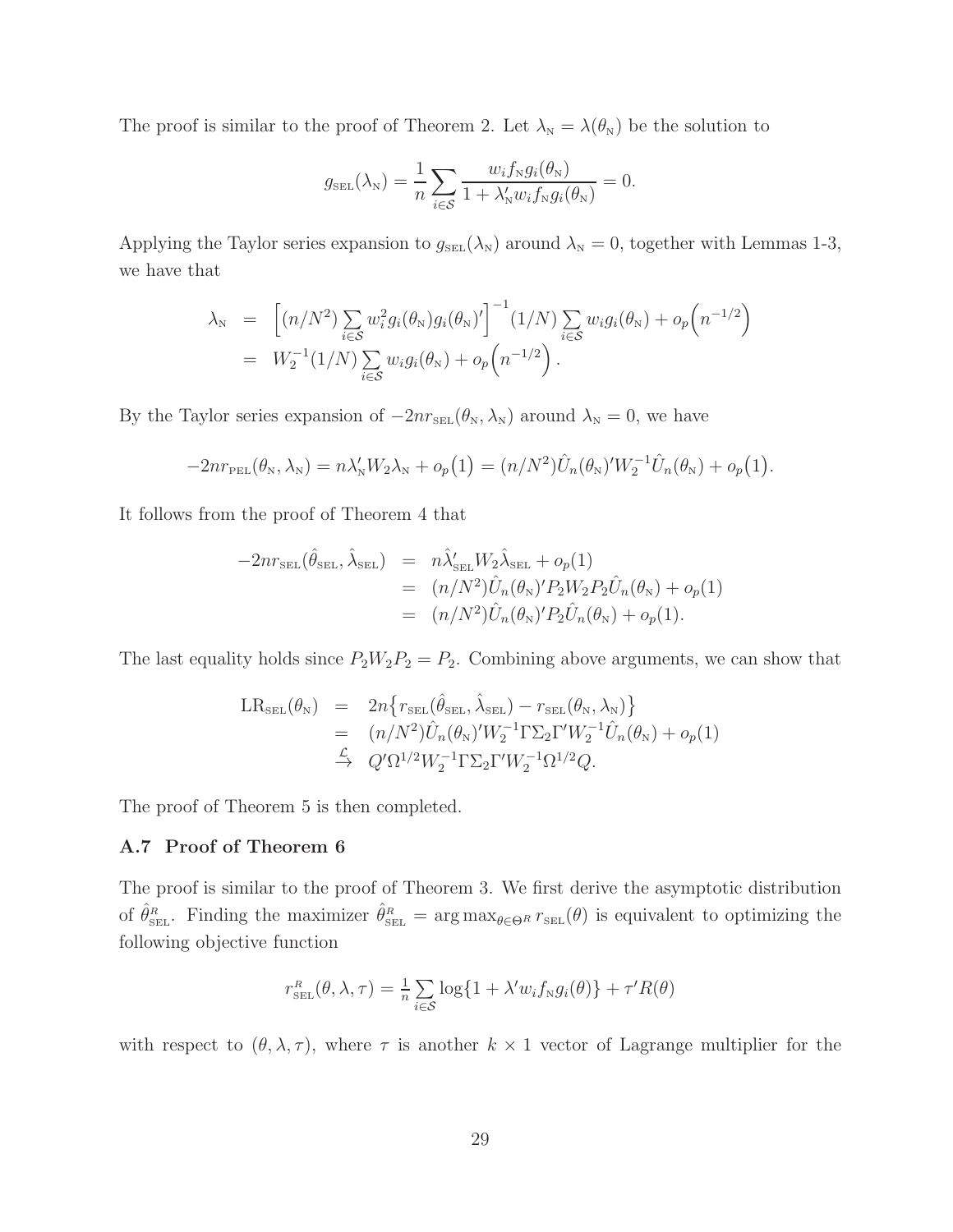constrained maximization. The optimizer  $(\hat{\theta}_{\text{\tiny SEL}}^R, \hat{\lambda}_{\text{\tiny SEL}}^R, \hat{\tau}_{\text{\tiny SEL}}^R)$  of  $r_{\text{\tiny SEL}}^R(\theta, \lambda, \tau)$  satisfies

$$
0 = M_{nj}^R(\hat{\theta}_{\text{SEL}}^R, \hat{\lambda}_{\text{SEL}}^R, \hat{\tau}_{\text{SEL}}^R), \quad j = 1, 2, 3,
$$

where

$$
M_{n1}^{R}(\theta, \lambda, \tau) = \frac{1}{n} \sum_{i \in S} \frac{w_{i} f_{N} g_{i}(\theta)}{1 + \lambda' w_{i} f_{N} g_{i}(\theta)},
$$
  
\n
$$
M_{n2}^{R}(\theta, \lambda, \tau) = \frac{1}{n} \sum_{i \in S} \frac{w_{i} f_{N}}{1 + \lambda' w_{i} f_{N} g_{i}(\theta)} \left\{ \frac{\partial g_{i}(\theta)}{\partial \theta'} \right\}' \lambda + \Phi(\theta)'\tau,
$$
  
\n
$$
M_{n3}^{R}(\theta, \lambda, \tau) = R(\theta).
$$

It can be shown through direct calculations that

$$
\frac{\partial M_{n1}^{R}(\theta_{N}, 0, 0)}{\partial \theta'} = \frac{1}{n} \sum_{i \in S} w_{i} f_{N} \frac{\partial g_{i}(\theta)}{\partial \theta'} \Big|_{\theta = \theta_{N}},
$$
\n
$$
\frac{\partial M_{n1}^{R}(\theta_{N}, 0, 0)}{\partial \lambda'} = -\frac{1}{n} \sum_{i \in S} w_{i}^{2} f_{N}^{2} g_{i}(\theta_{N}) g_{i}(\theta_{N})',
$$
\n
$$
\frac{\partial M_{n1}^{R}(\theta_{N}, 0, 0)}{\partial \tau} = 0,
$$
\n
$$
\frac{\partial M_{n2}^{R}(\theta_{N}, 0, 0)}{\partial \lambda'} = \frac{1}{n} \sum_{i \in S} w_{i} f_{N} \left\{ \frac{\partial g_{i}(\theta)}{\partial \theta'} \right\}' \Big|_{\theta = \theta_{N}},
$$
\n
$$
\frac{\partial M_{n2}^{R}(\theta_{N}, 0, 0)}{\partial \tau'} = \Phi(\theta_{N})',
$$
\n
$$
\frac{\partial M_{n3}^{R}(\theta_{N}, 0, 0)}{\partial \theta'} = \Phi(\theta_{N}),
$$
\n
$$
\frac{\partial M_{n3}^{R}(\theta_{N}, 0, 0)}{\partial \lambda'} = 0,
$$
\n
$$
\frac{\partial M_{n3}^{R}(\theta_{N}, 0, 0)}{\partial \tau'} = 0,
$$
\n
$$
\frac{\partial M_{n3}^{R}(\theta_{N}, 0, 0)}{\partial \tau'} = 0.
$$

Expanding  $M_{nj}(\hat{\theta}_{\text{SEL}}^R, \hat{\lambda}_{\text{SEL}}^R, \hat{\tau}_{\text{SEL}}^R)$  at  $(\theta_N, 0, 0)$  yields

$$
\begin{pmatrix}\n-W_2 & \Gamma & 0 \\
\Gamma' & 0 & \Phi' \\
0 & \Phi & 0\n\end{pmatrix}\n\begin{pmatrix}\n\hat{\lambda}_{\text{SEL}}^R \\
\hat{\theta}_{\text{SEL}}^R - \theta_N \\
\hat{\tau}_{\text{SEL}}^R\n\end{pmatrix} = \begin{pmatrix}\n-M_{n1}^R(\theta_N, 0, 0) \\
0 \\
0\n\end{pmatrix} + o_p(n^{-1/2}),
$$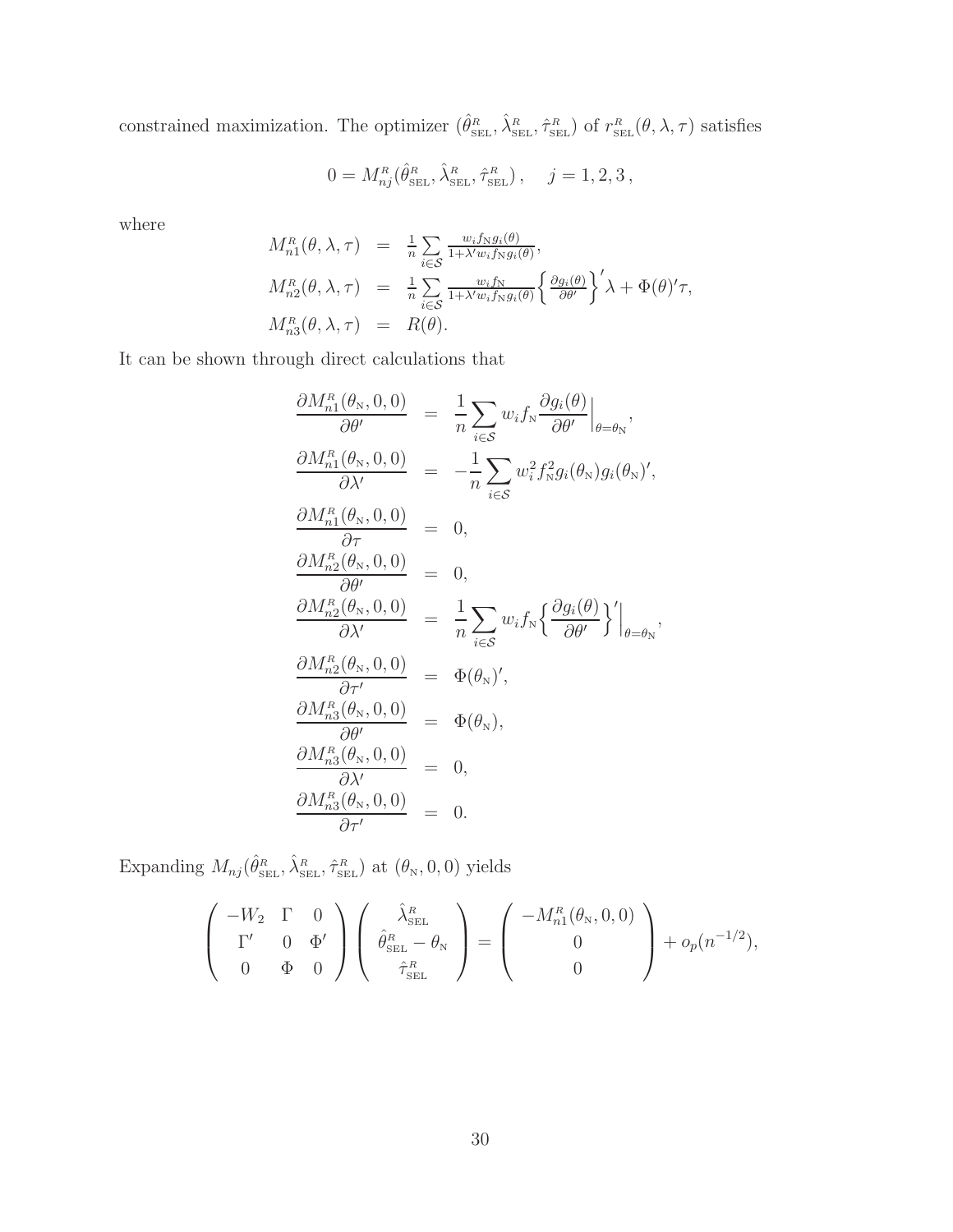where  $\Phi = \Phi(\theta_{N})$ . Using similar arguments to the proof of Theorem 3, we have

$$
\begin{aligned}\n\hat{\theta}_{\text{SEL}}^R - \theta_N &= -P_3^R \Gamma' W_2^{-1} M_{n1}^R(\theta_N, 0, 0) + o_p(n^{-1/2}), \\
\hat{\lambda}_{\text{SEL}}^R &= P_4^R M_{n1}^R(\theta_N, 0, 0) + o_p(n^{-1/2}), \\
\hat{\tau}_{\text{SEL}}^R &= (\Phi \Sigma_2 \Phi')^{-1} \Phi \Sigma_2 \Gamma' W_2^{-1} M_{n1}^R(\theta_N, 0, 0) + o_p(n^{-1/2}),\n\end{aligned}
$$

where  $P_3^R = \Sigma_2 - \Sigma_2 \Phi'(\Phi \Sigma_2 \Phi')^{-1} \Phi \Sigma_2$  and  $P_4^R = W_2^{-1} - W_2^{-1} \Gamma P_3^R \Gamma' W_2^{-1}$ . It is easy to see that  $P_4^R W_2 P_4^R = P_4^R$ . Applying the Taylor series expansion, we have that

$$
-2nr_{\text{SEL}}(\hat{\theta}_{\text{SEL}}^R, \hat{\lambda}_{\text{SEL}}^R) = 2 \sum_{i \in \mathcal{S}} \log \{ 1 + \hat{\lambda}_{\text{SEL}}^R w_i f_{\text{N}} g_i(\hat{\theta}_{\text{SEL}}^R) \}
$$
  

$$
= n \hat{\lambda}_{\text{SEL}}^* W_2 \hat{\lambda}_{\text{SEL}}^R + o_p(1)
$$
  

$$
= n M'_{n1}(\theta_{\text{N}}, 0) P_4^R W_2 P_4^R M_{n1}(\theta_{\text{N}}, 0) + o_p(1)
$$
  

$$
= n M'_{n1}(\theta_{\text{N}}, 0) P_4^R M_{n1}(\theta_{\text{N}}, 0) + o_p(1).
$$

From the proof of Theorem 5, we have

$$
-2nr_{\text{SEL}}(\hat{\theta}_{\text{SEL}}, \hat{\lambda}_{\text{SEL}}) = nM'_{n1}(\theta_N, 0)P_2M_{n1}(\theta_N, 0) + o_p(1).
$$

It follows that

$$
LR_{\text{SEL}}^{R}(\hat{\theta}_{\text{SEL}}^{R})
$$
  
=  $2n \{ r_{\text{SEL}}(\hat{\theta}_{\text{SEL}}, \hat{\lambda}_{\text{SEL}}) - r_{\text{SEL}}(\hat{\theta}_{\text{SEL}}, \hat{\lambda}_{\text{SEL}}^{R}) \}$   
=  $n M'_{n1}(\theta_{N}, 0) (P_{4}^{R} - P_{2}) M_{n1}(\theta_{N}, 0) + o_{p}(1)$   
=  $n M'_{n1}(\theta_{N}, 0) W_{2}^{-1} \Gamma(\Sigma_{2} - P_{3}^{R}) \Gamma' W_{2}^{-1} M_{n1}(\theta_{N}, 0) + o_{p}(1)$   
=  $n M'_{n1}(\theta_{N}, 0) W_{2}^{-1} \Gamma \Sigma_{2} \Phi' (\Phi \Sigma_{2} \Phi')^{-1} \Phi \Sigma_{2} \Gamma' W_{2}^{-1} M_{n1}(\theta_{N}, 0) + o_{p}(1).$ 

By Assumption 1, it can be shown that

$$
n^{1/2}M_{n1}(\theta_{\rm N},0) = \frac{n^{1/2}}{N} \sum_{i \in S} w_i g_i(\theta_{\rm N}) \stackrel{\mathcal{L}}{\rightarrow} N(0,\Omega),
$$

where  $\Omega = (n/N^2)Var\{\sum_{i \in S} w_i g_i(\theta_{N}) \mid \mathcal{F}_{N}\}.$  Therefore,

$$
\operatorname{LR}_{\scriptscriptstyle\rm SEL}^{\scriptscriptstyle {R}}(\hat{\theta}^{\scriptscriptstyle {R}}_{\scriptscriptstyle\rm SEL})\overset{\mathcal{L}}{\to} Q^{\prime}\Delta^{\scriptscriptstyle {R}}_2Q,
$$

where  $\Delta_2^R = \Omega^{1/2} W_2^{-1} \Gamma \Sigma_2 \Phi' (\Phi \Sigma_2 \Phi')^{-1} \Phi \Sigma_2 \Gamma' W_2^{-1} \Omega^{1/2}$  with  $\Sigma_2 = (\Gamma' W_2^{-1} \Gamma)^{-1}$ . This completes the proof.

# A.8 Theoretical justification of the bootstrap method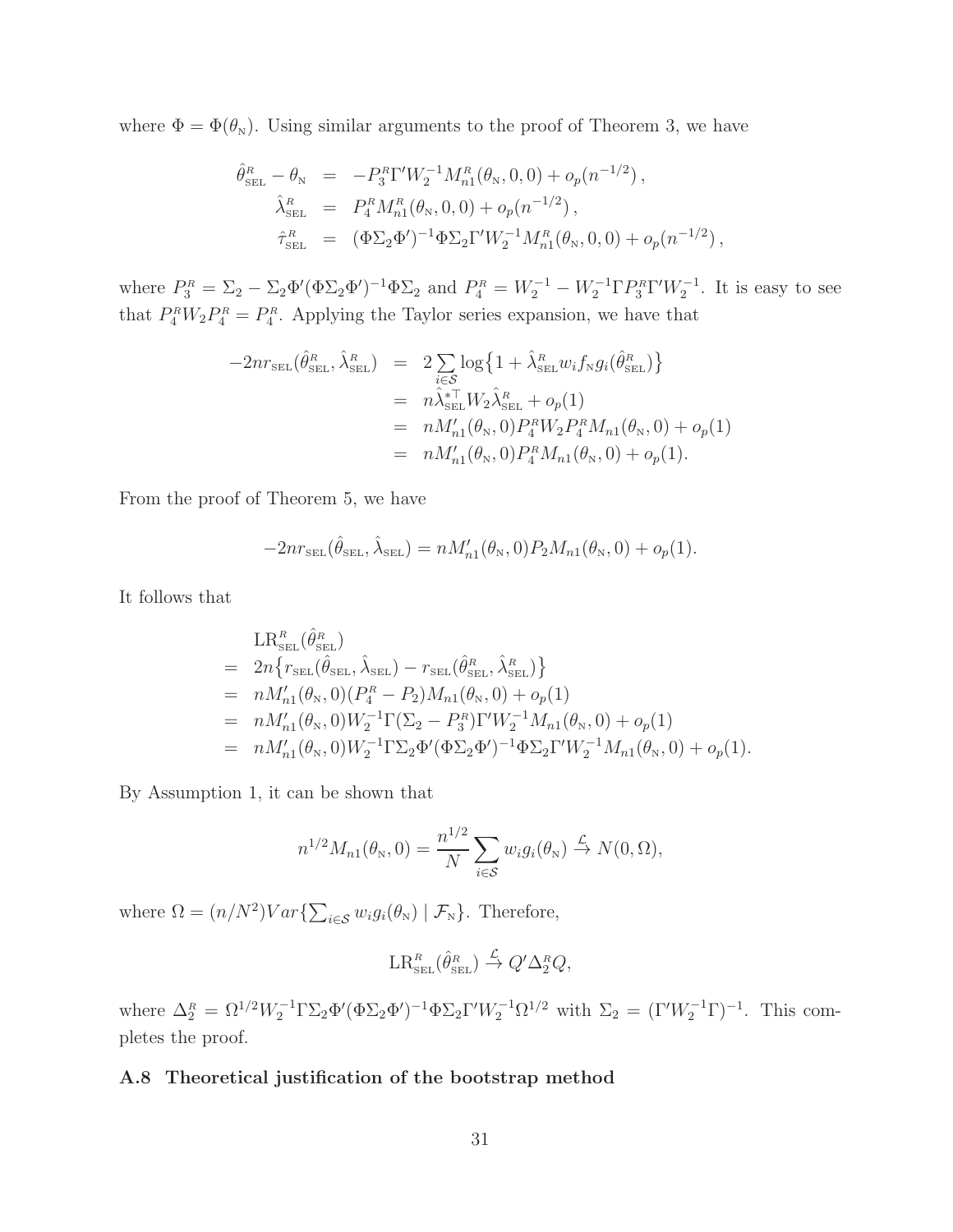The justification of the bootstrap method essentially involves establishing the bootstrap version of Theorem 5. We consider cases where the final survey weights  $w_i$  are calibrated over the known population totals of the x variables using the chi-square distance  $D(w, d)$ . The calibrated weights are given by  $w_i = d_i \{1 + x'_i \lambda_c\}$ , where  $\lambda_c = (\sum_{i \in \mathcal{S}} d_i x_i x'_i)$  $\hat{I}_i)^{-1}(T_x - \hat{T}_{x_{\text{HT}}}),$  $T_x = \sum_{i=1}^N x_i$  and  $\hat{T}_{x\text{HT}} = \sum_{i \in \mathcal{S}} d_i x_i$ . Let  $B(\theta) = (\sum_{i=1}^N x_i x_i')$  $(j)^{-1} \sum_{i=1}^{N} x_i g_i(\theta)'$  and  $\hat{B}(\theta) =$  $\left(\sum_{i\in\mathcal{S}}d_ix_ix_i'\right)$  $(i)^{-1} \sum_{i \in \mathcal{S}} d_i x_i g_i(\theta)'$ . Under regularity conditions similar to Assumptions 3-5 on the original survey design, we have  $\|\hat{B}(\theta) - B(\theta)\| = O_p(n^{-1/2})$  uniformly for all  $\theta \in \Theta$ . Consequently, we have the following asymptotic expansion:

$$
\hat{U}_n(\theta_N) = \sum_{i \in S} w_i g_i(\theta_N)
$$
\n
$$
= \sum_{i \in S} d_i [g_i(\theta_N) + g_i(\theta_N) x'_i \lambda_c]
$$
\n
$$
= \sum_{i \in S} d_i g_i(\theta_N) + \hat{B}(\theta_N)'(T_x - \hat{T}_{xHT})
$$
\n
$$
= \sum_{i \in S} d_i g_i(\theta_N) + B(\theta_N)'(T_x - \hat{T}_{xHT}) + o_p(Nn^{-1/2})
$$
\n
$$
= \sum_{i \in S} d_i [g_i(\theta_N) - B(\theta_N)'x_i] + B(\theta_N)'T_x + o_p(Nn^{-1/2}).
$$

Let  $\hat{U}_n^c(\theta) = \sum_{i \in \mathcal{S}} d_i e_i(\theta) + B(\theta)' T_x$ , where  $e_i(\theta) = g_i(\theta) - B(\theta)' x_i$ . We have

$$
LR_{\text{SEL}}(\theta_{\text{N}}) = 2\{r_{\text{SEL}}(\hat{\theta}_{\text{SEL}}) - r_{\text{SEL}}(\theta_{\text{N}})\}= nN^{-2}\hat{U}_{n}^{c}(\theta_{\text{N}})'W_{2}^{-1}\Gamma\Sigma_{2}\Gamma'W_{2}^{-1}\hat{U}_{n}^{c}(\theta_{\text{N}}) + o_{p}(1).
$$

The bootstrap weights  $\{w_i^*\}$  $i, \in S^*$ } are created by the same calibration procedure with  $T_x$ replaced by  $\hat{T}_{x\text{HT}}$ . Using similar arguments for the asymptotic expansion to  $LR_{\text{SEL}}(\theta_{N})$  and conditional on the original sample, we have a similar expansion to the bootstrap version of the SEL ratio statistic as

$$
\begin{array}{rcl} \mathrm{LR}^*_{\scriptscriptstyle{\rm SEL}}(\hat{\theta}_{\scriptscriptstyle{\rm SEL}}) & = & 2\bigl\{r^*_{\scriptscriptstyle{\rm SEL}}(\hat{\theta}^*_{\scriptscriptstyle{\rm SEL}}) - r^*_{\scriptscriptstyle{\rm SEL}}(\hat{\theta}_{\scriptscriptstyle{\rm SEL}}) \bigr\} \\ & = & n N^{-2} \hat{U}^{c*}_n(\hat{\theta}_{\scriptscriptstyle{\rm SEL}})' W_2^{-1} \Gamma \Sigma_2 \Gamma' W_2^{-1} \hat{U}^{c*}_n(\hat{\theta}_{\scriptscriptstyle{\rm SEL}}) + o_p(1) \,, \end{array}
$$

where  $\hat{U}_n^{c*}(\theta) = \sum_{i \in \mathcal{S}^*} d_i^*$  $ie^*_i$  $i^*(\theta) + B(\theta)'\hat{T}_{\text{2HT}}$ , and  $e_i^*$  $i^*(\theta) = g_i^*$  $i^*(\theta) - B(\theta)'x_i^*$ <sup>\*</sup> for  $i \in S^*$ . To justify the proposed bootstrap calibration method, it suffices to show that, as  $n \to \infty$ ,

$$
Var\bigg\{\sum_{i\in\mathcal{S}}d_ie_i(\theta_N)\mid \mathcal{F}_N\bigg\}/Var\bigg\{\sum_{i\in\mathcal{S}^*}d_i^*e_i^*(\hat{\theta}_{\text{SEL}})\mid \mathcal{S}\bigg\}\longrightarrow 1\,,
$$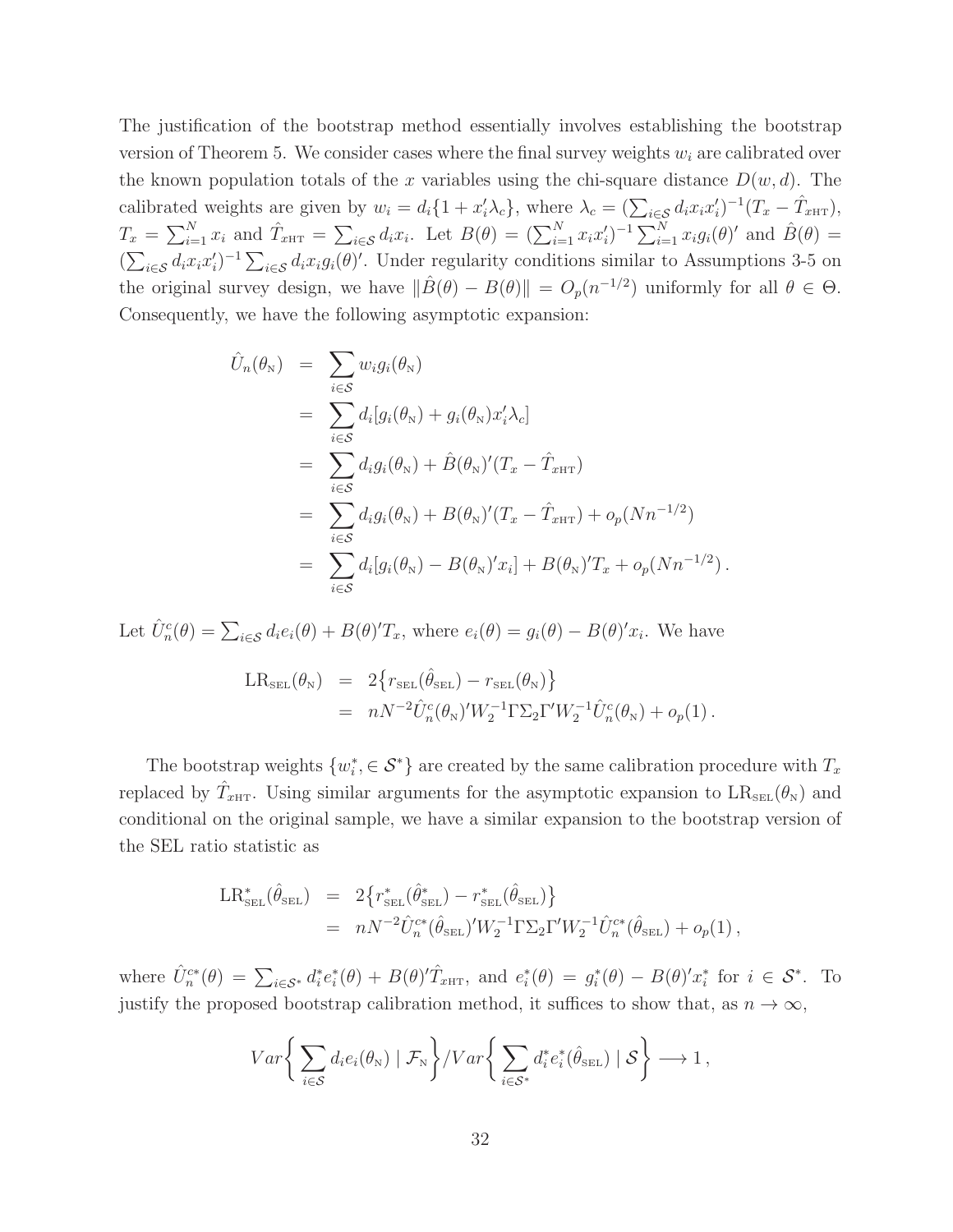where  $Var(\cdot | \mathcal{F})$  represents the design-based variance and  $Var(\cdot | \mathcal{S})$  denotes the variance under the bootstrap sampling procedure, conditional on the original survey sample  $S$ .

Let  $\hat{\eta} = \sum_{i \in \mathcal{S}} d_i e_i(\theta_{\rm N}), \ \hat{\eta}^* = \sum_{i \in \mathcal{S}^*} d_i^*$  $ie^*_i$  $i^*(\hat{\theta}_{\text{SEL}})$  and let  $z_i = (nd_i)^{-1}$  and  $z_i^* = (nd_i^*)^{-1}$ . We can rewrite  $\hat{\eta}$  and  $\hat{\eta}^*$  as  $\hat{\eta} = n^{-1} \sum_{i \in S} \hat{r}_i$  and  $\hat{\eta}^* = n^{-1} \sum_{i \in S^*} \hat{r}_i^*$  $i$ <sup>\*</sup>, respectively, where  $\hat{r}_i^* = e_i^*$  $\hat{i}(\hat{\theta}_{\text{SEL}})/z_i^*$  and  $\hat{r}_i = e_i(\theta_{\text{N}})/z_i$ . Under the proposed with-replacement bootstrap procedure, we have  $Var(\hat{\eta}^* | \mathcal{S}) = S_r^2/n$ , where  $S_r^2 = n^{-1} \sum_{i \in \mathcal{S}} (r_i - \hat{\eta})(r_i - \hat{\eta})'$ . If the original survey sample is selected by single-stage PPS sampling with replacement method, then  $\hat{\eta} = n^{-1} \sum_{i \in S} g_i(\theta_{N})/z_i$  is the standard Hansen-Hurwitz estimator and the design-based variance  $Var(\hat{\eta} | \mathcal{F}_N)$  can be unbiasedly estimated by  $n^{-1}\{(n-1)^{-1}\}\sum_{i\in\mathcal{S}}(r_i-\hat{\eta})(r_i-\hat{\eta})'.$ It follows that  $Var(\hat{\eta} | \mathcal{F}_N)/Var(\hat{\eta}^* | \mathcal{S}^*) \to 1$  as  $n \to \infty$ . The result also applies to singlestage PPS sampling without replacement with small sampling fractions as commonly used in survey practice on variance estimation.

### A.9 Additional simulation results

Tables [7](#page-45-0) and [8](#page-46-0) summarize the results on the size and power of the tests for  $H_0$ :  $\theta_{N1} = 1.0$ versus  $H_1$ :  $\theta_{N1} = b$  for PEL and SEL, respectively, with  $n/N = 10\%$ . The results for  $b = 1.0$  correspond to the size of the test with nominal value 0.05 and the results for  $b \neq 1.0$ represent the actual power of the test. Tables [9](#page-47-0) and [10](#page-48-0) summarize the results on the size and power of the tests for  $H_0$ :  $\theta_{N1} = \theta_{N2}$  versus  $H_1$ :  $(\theta_{N1}, \theta_{N2}) = (b_1, b_2)$ , and again with  $n/N = 10\%$ . The results for  $(b_1, b_2) = (1.0, 1.0)$  correspond to the size of the test and the results for other values of  $(b_1, b_2)$  represent the power of the test.

We further investigate the performance of the empirical likelihood methods for parameters defined through nonsmooth estimating functions. We consider the finite population quantiles and construct empirical likelihood ratio confidence intervals using the proposed methods. The finite population values  $\{(x_{1i}, x_{2i}, y_i), i = 1, \cdots, N\}$  for the simulation study are generated from the superpopulation model:  $y_i = 0.5 + x_{1i} + x_{2i} + \varepsilon_i$ , where  $x_{1i} \sim$ Bernoulli(0.5),  $x_{2i} \sim$  Expomential(1) and  $\varepsilon_i \sim \chi^2(3)$ . The 100 $\tau$ th finite population quantile  $\theta_{N}(\tau)$  is given by the solution to  $\sum_{i=1}^{N} g_{\tau}(y_i, \theta) = 0$ , where  $g_{\tau}(y_i, \theta) = I(y \le \theta) - \tau$ and  $I(\cdot)$  is the indicator function. We consider scenario A discussed in the previous simulation for creating the final survey weights. We examine five different quantile levels at  $\tau = 0.10, 0.25, 0.50, 0.75$  and 0.90. Three methods are employed to construct the 95% confidence interval for  $\theta_N(\tau)$ : the PEL approach, the SEL approach, and the normal approximation (NA) approach.

The simulated average length (AL), the coverage probability (CP), the lower tail error (LE) and the upper tail error (UE) rates for the confidence interval  $(\hat{\theta}_{\text{L}}^-, \hat{\theta}_{\text{U}})$  of parameter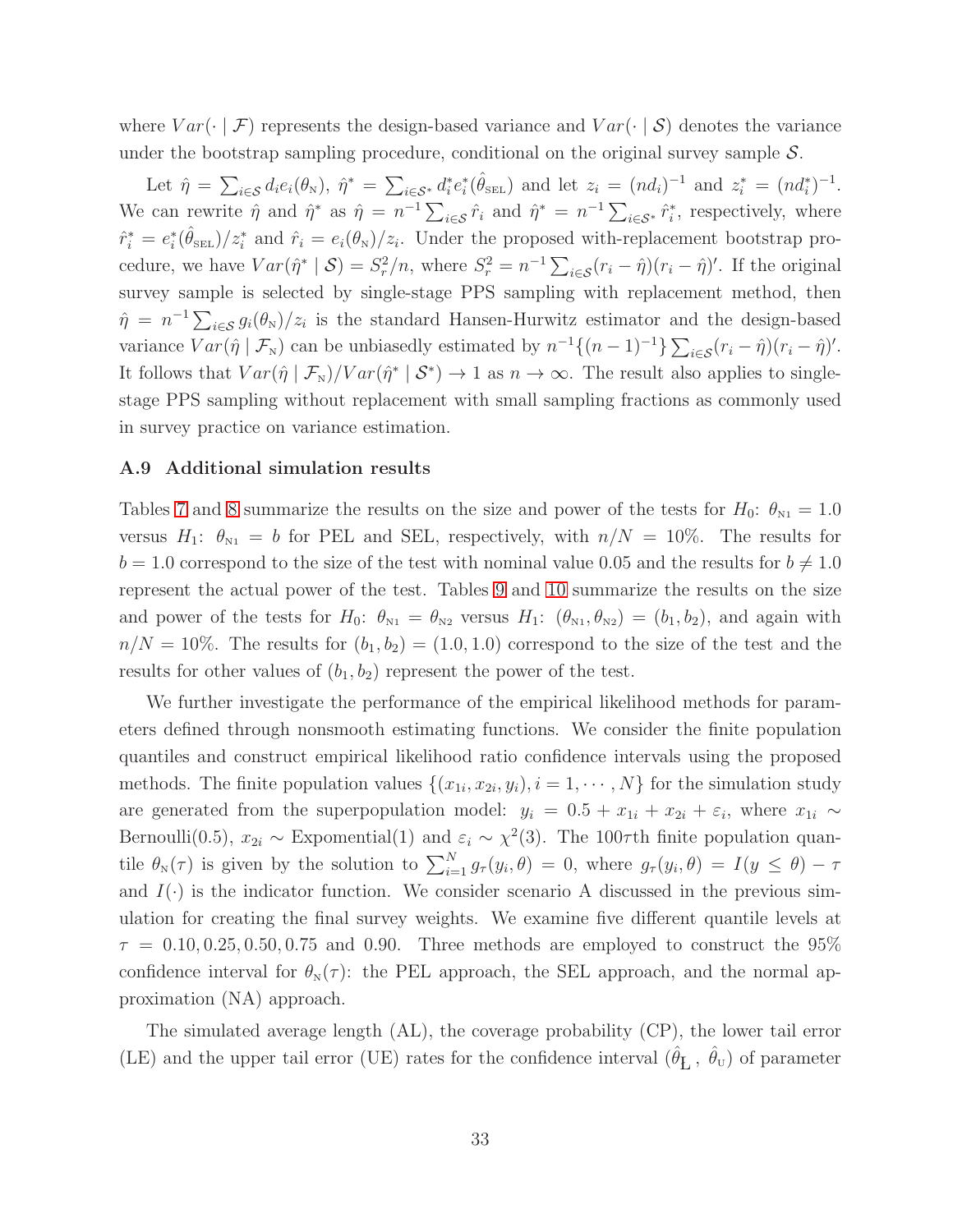$\theta_{\rm N}(\tau)$  are computed as

$$
AL = K^{-1} \sum_{k=1}^{K} \left\{ \hat{\theta}_{U}^{(k)} - \hat{\theta}_{L}^{(k)} \right\}, \qquad CP = K^{-1} \sum_{k=1}^{K} I \left\{ \hat{\theta}_{L}^{(k)} < \theta_{N}(\tau) < \hat{\theta}_{U}^{(k)} \right\},
$$
\n
$$
LE = K^{-1} \sum_{k=1}^{K} I \left\{ \theta_{N}(\tau) \leq \hat{\theta}_{L}^{(k)} \right\}, \qquad UE = K^{-1} \sum_{k=1}^{K} I \left\{ \theta_{N}(\tau) \geq \hat{\theta}_{U}^{(k)} \right\},
$$

where  $(\hat{\theta}_{\mathbf{I}}^{(k)})$  $\mathbf{E}^{(k)}$ ,  $\hat{\theta}_{\text{U}}^{(k)}$  is the confidence interval computed from the k<sup>th</sup> simulation sample, and K is the total number of simulation runs.

Simulation results based on  $B = 500$  sets of bootstrap replication weights and  $K = 1,000$ simulation runs are presented in Table [11.](#page-49-0) We have the following major observations: (1) Both the pseudo and the sample empirical likelihood approaches lead to excellent confidence intervals for quantiles in terms of coverage probabilities. (2) The SEL approach gives more balanced tail error rates than the PEL approach in most cases. (3) The Wald-type confidence intervals have lower coverages, especially for small or large quantiles (i.e.,  $\tau = 0.10$  and 0.90). (4) The pseudo and sample empirical likelihood ratio confidence intervals are slightly wider than the Wald-type intervals for small or large quantiles.

# A.10 Further details of the General Social Survey

The 2016 General Social Survey of Statistics Canada focused on Canadians at Work and Home. The survey questionnaire contained more than 200 questions. The 15 variables used in the application reported in the main paper are derived from the original questions listed below.

- **Job Satisfaction (JSR-02)** In general, how satisfied are you with your job?
	- 1: Very satisfied
	- 2: Satisfied
	- 3: Neither satisfied nor dissatisfied
	- 4: Dissatisfied
	- 5: Very dissatisfied

# • Sex of Respondent (SEX)

- 1: Male
- 2: Female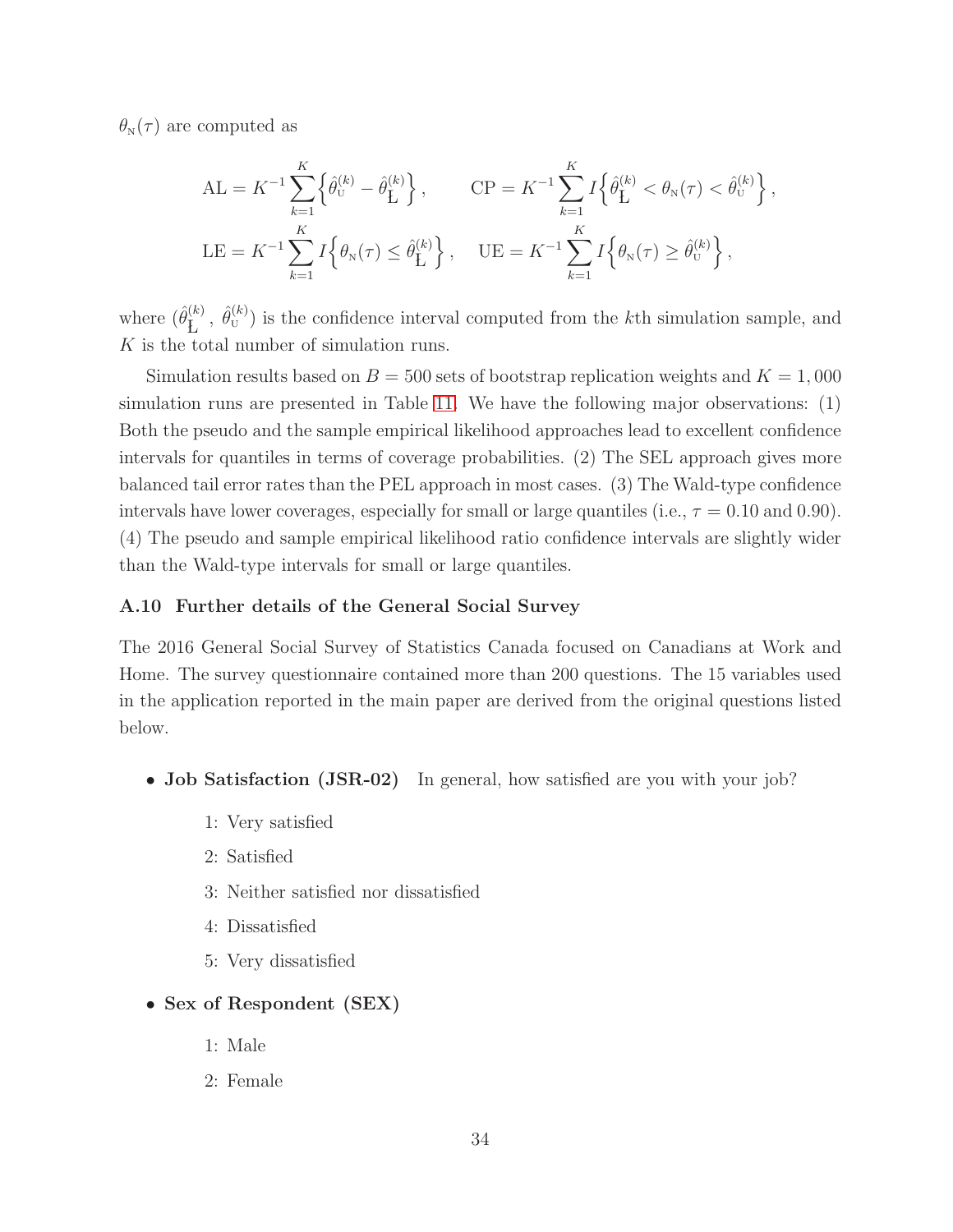- Marital Status of the Respondent (MARSTAT) What is your marital status? Are you...?
	- 1: Married
	- 2: Living common-law
	- 3: Widowed
	- 4: Separated
	- 5: Divorced
	- 6: Single, never married
- Landed Immigrant Status (BPR-16) Are you now, or have you ever been a landed immigrant in Canada?
	- 1: Yes
	- 2: No
- Citizenship Status (DCIT)
	- 1: Canadian citizen by birth only
	- 2: Canadian citizen by birth and othercitizenship(s)
	- 3: Canadian citizen by naturalization only
	- 4: Canadian citizen by naturalization andother citizenship(s)
	- 5: Other citizenship(s) non-Canadian only
	- 6: Undetermined
- Number of Weeks Employed Past 12 Months (WET-110) For how many weeks during the past 12 months were you employed?
	- $1, 2, \cdots, 52$
- Number of Weeks Worked at the Job Past 12 Months (WLY-145) During the past 12 months, for how many weeks did you work at this job?
	- $1, 2, \cdots, 52$
- Unionized Job or Covered by Contract or Collective Agreement (WLY-160)

1: Yes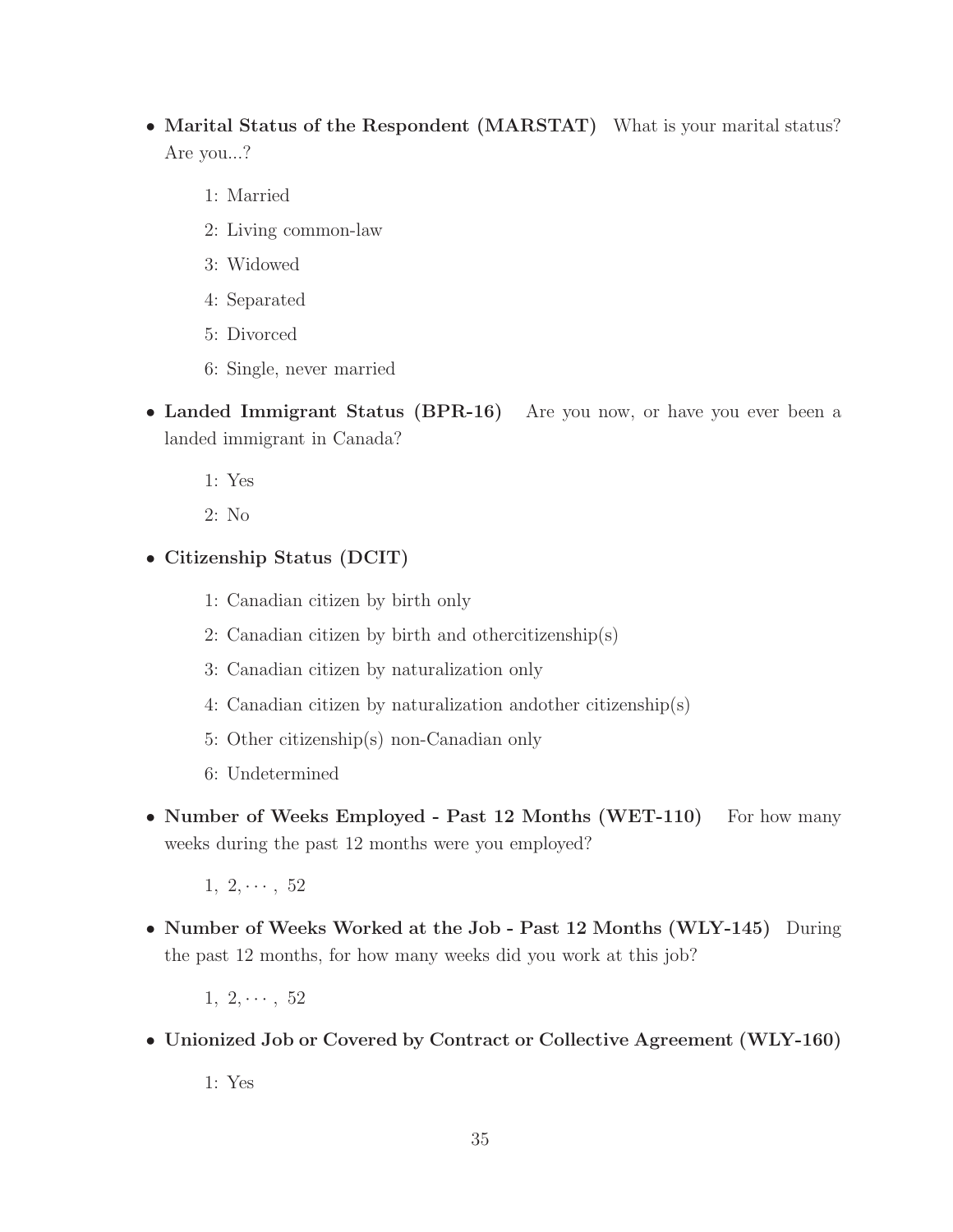2: No

- Being Happy When Working Hard (WER-01) On a scale from 0 to 10, where 0 being completely disagree and 10 being completely agree, how do you feel about the following statements? I am happiest when I work hard.
	- 00: Completely disagree

01 – 09

- 10: Completely agree
- Employment Benefits Workplace Pension Plan (CAB-01A) Which of the following employment benefits do you have access to as part of your employment? - Workplace pension plan

1: Yes

2: No

- Employment Benefits Paid Sick Leave (CAB-01B) Which of the following employment benefits do you have access to as part of your employment? - Paid sick leave
	- 1: Yes

2: No

• Employment Benefits - Paid Vacation Leave (CAB-01C) Which of the following employment benefits do you have access to as part of your employment? - Paid vacation leave

1: Yes

2: No

• Unfair Treatment/ Discrimination - Past 12 Months (DBH-01) In the past 12 months, have you experienced unfair treatment or discrimination while at work?

1: Yes

2: No

• Age Group (AGEARR10) Age group of the respondent when came to live permanently in Canada: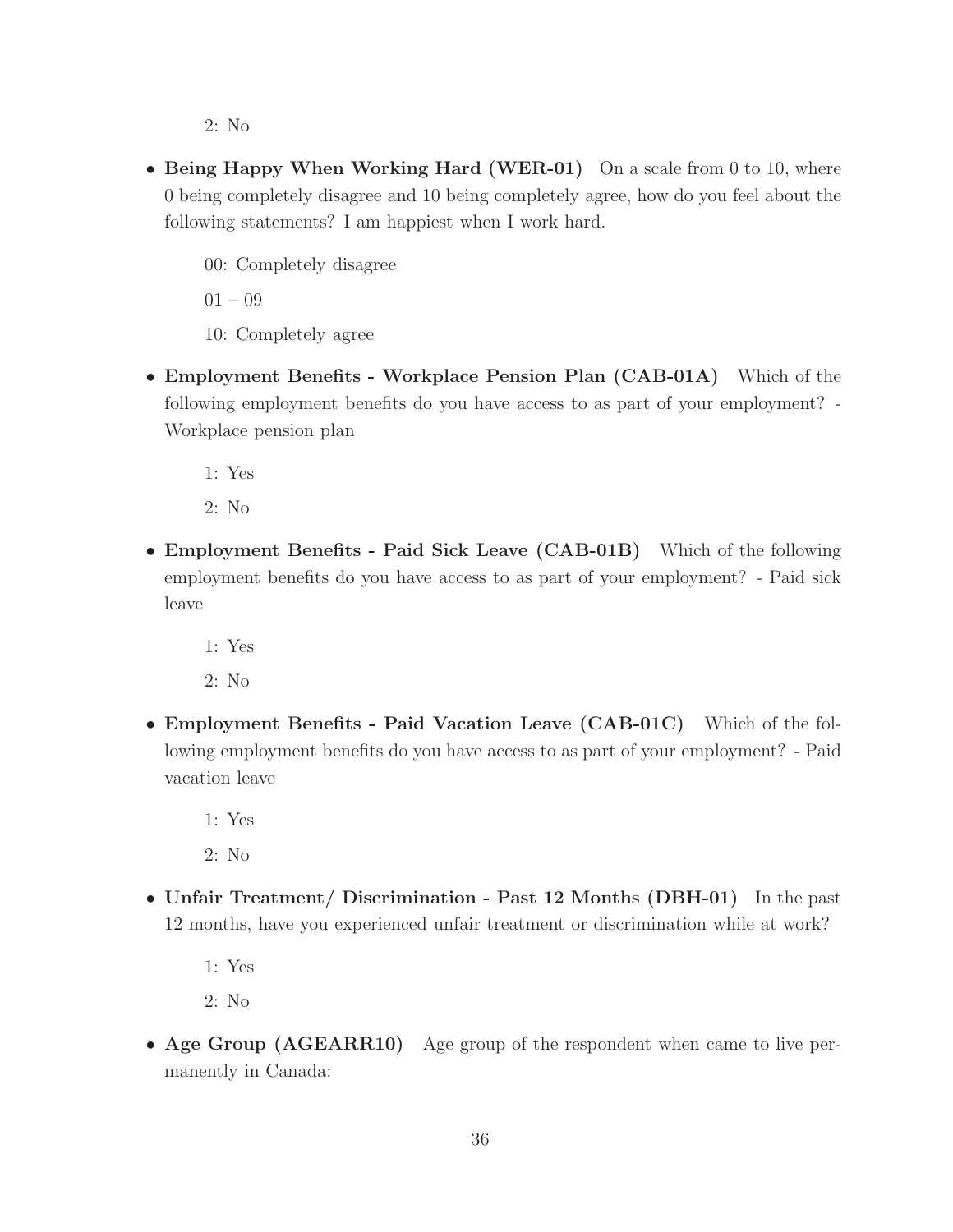- 1: 15 to 24 years
- 2: 25 to 34 years
- 3: 35 to 44 years
- 4: 45 to 54 years
- 5: 55 to 64 years
- 6: 65 to 74 years
- 7: 75 years and over
- Number of Persons Employed at Work Location (WLY-147) About how many persons are employed at the location where you [work/worked]?
	- 1: Less than 5
	- 2: Between 5 and 19
	- 3: Between 20 and 49
	- 4: Between 50 and 99
	- 5: Between 100 and 500
	- 6: Over 500

## References

- Berger, Y. G. and De La Riva Torres, O. (2016). Empirical likelihood confidence intervals for complex sampling designs. Journal of Royal Statistical Society, Ser. B, 78, 319–341.
- Binder, D. A. (1983). The the variances of asymptotically normal estimators from complex surveys. International Statistical Review, 51, 279–292.
- Binder, D. A. and Patak, Z. (1994). Use of estimating functions for estimation from complex surveys. Journal of the American Statistical Association, 89, 1035–1043.
- Chen, J. and Qin, J. (1993). Empirical likelihood estimation for finite populations and the effective usage of auxiliary information. Biometrika, 80, 107–116.
- Chen, J. and Sitter, R. R. (1999). A pseudo empirical likelihood approach to the effective use of auxiliary information in complex surveys. Statistica Sinica, 9, 385–406.
- Chen, J., Sitter, R. R. and Wu, C. (2002). Using empirical likelihood methods to obtain range restricted weights in regression estimators for surveys. Biometrika, 89, 230–237.
- Chen, S. and Kim, J. K. (2014). Population empirical likelihood for nonparametric inference in survey sampling. Statistica Sinica, 24, 335–355.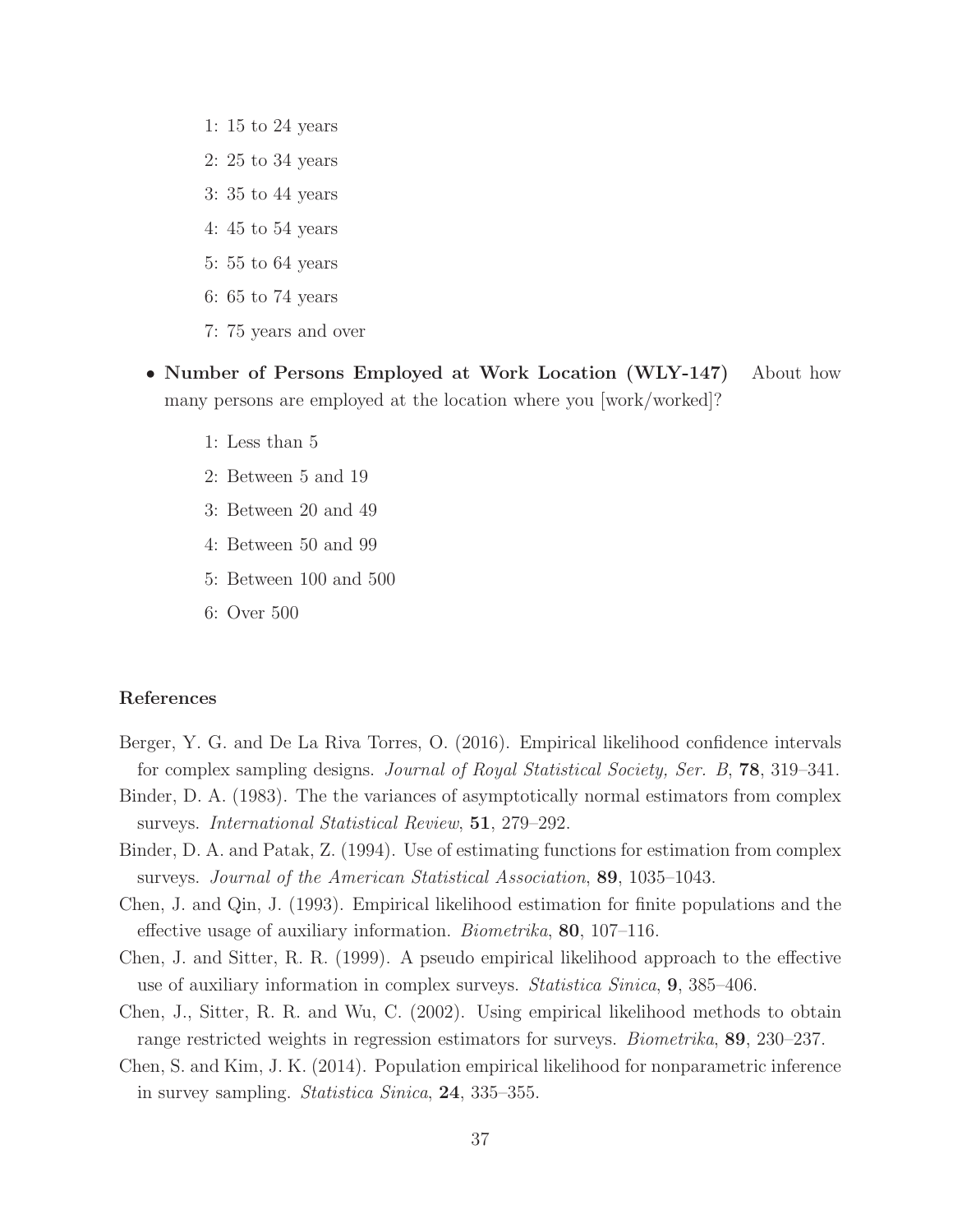- Fan, J. and Li, R. (2001). Variable selection via nonconcave penalized likelihood and its oracle properties. Journal of the American Statistical Association, 96, 1348–1360.
- Goodman, R. and Kish, L. (1950). Controlled selection a technique in probability sampling. Journal of the American Statistical Association, 45, 350–372.
- Hartley, H. O. and Rao, J. N. K. (1962). Sampling with unequal probabilities and without replacement. Annals of Mathematical Statistics, 33, 350–374.
- Hartley, H. O. and Rao, J. N. K. (1968). A new estimation theory for sample surveys. Biometrika, 55, 547–557.
- Isaki, C. T. and Fuller, W. A. (1982). Survey designs under the regression superpopulation model. Journal of the American Statistical Association, 77, 89–96.
- Kim, J. K. and Wu, C. (2013). Sparse and efficient replication variance estimation for complex surveys. Survey Methodology, 39, 91–120.
- Oguz-Alper, M. and Berger, Y. G. (2016). Modelling complex survey data with population level information: An empirical likelihood approach. Biometrika, 103, 447–459.
- Owen, A. B. (1988). Empirical likelihood ratio confidence intervals for a single functional. Biometrika, 75, 237–249.
- Qin, J. and Lawless, J. F. (1994). Empirical likelihood and general estimating equations. The Annals of Statistics, 22, 300–325.
- Rao, J. N. K. and Soctt, A. (1981). The analysis of categorical data from complex sample surveys: chi-squared tests for goodness-of-fit and independence in two-way tables. Journal of the American Statistical Association, 76, 221–230.
- Rao, J. N. K. and Scott, A. (1984). On chi-squared tests for multi-way tables with cell proportions estimated from survey data. Annals of Statistics, 12, 46–60.
- Rao, J. N. K. and Wu, C. (2009). Empirical likelihood methods. Handbook of Statistics, Volume 29B, Sample Surveys: Inference and Analysis, edited by D. Pfeffermann and C. R. Rao , 189–207.
- Rao, J. N. K. and Wu, C. (2010a). Pseudo empirical likelihood inference for multiple frame surveys. Journal of the American Statistical Association, 105, 1494–1503.
- Rao, J. N. K. and Wu, C. (2010b). Bayesian pseudo-empirical-likelihood intervals for complex surveys. Journal of the Royal Statistical Society, Ser. B, 72, 533–544.
- Rao, J. N. K. and Wu, C. F. J. (1988). Resampling inference with complex survey data. Journal of the American Statistical Association, 83, 231–241.
- Rao, J. N. K., Wu, C. F. J. and Yue, K. (1992). Some recent work on resampling methods for complex surveys. Survey Methodology, 18, 209–217.
- Reid, N. (2012). Likelihood inference in complex settings. The Canadian Journal of Statistics, 40, 731–744.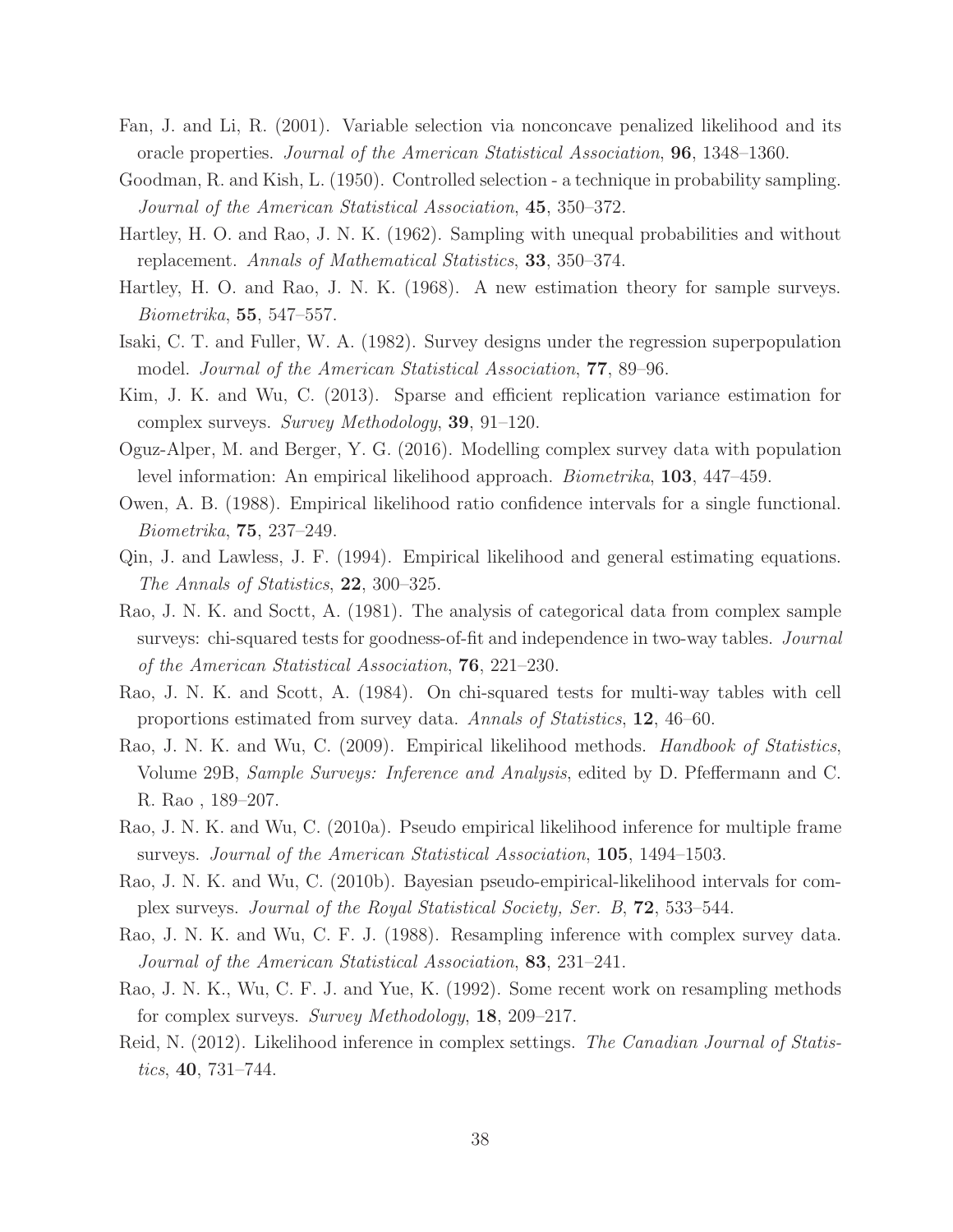- Wang, H., Li, R. and Tsai, C. L. (2007). Tuning parameter selectors for the smoothly clipped absolute deviation method. Biometrika, 94, 553–568.
- Wu, C. (2005). Algorithms and r codes for the pseudo empirical likelihood methods in survey sampling. Survey Methodology, 31, 239–243.
- Wu, C. and Lu, W. W. (2016). Calibration weighting methods for complex surveys. *Inter*national Statistical Review, 84, 79–98.
- Wu, C. and Rao, J. N. K. (2006). Pseudo-empirical likelihood ratio confidence intervals for complex surveys. The Canadian Journal of Statistics, 34, 359–375.
- Zhao, P. and Wu, C. (2019). Some theoretical and practical aspects of empirical likelihood methods for complex surveys. International Statistical Review, 87, 239–256.
- Zhao, P., Haziza, D. and Wu, C. (2018). Empirical likelihood inference for complex surveys and the design-based oracle variable selection theory. Submitted .
- Zhong, B. and Rao, J. N. K. (2000). Empirical likelihood inference under stratified random sampling using auxiliary population information. Biometrika, 87, 929–938.

# End Notes:

First version: Submitted to Biometrika on February 19, 2016.

Second version: Submitted to Electronic Journal of Statistics on March 8, 2019.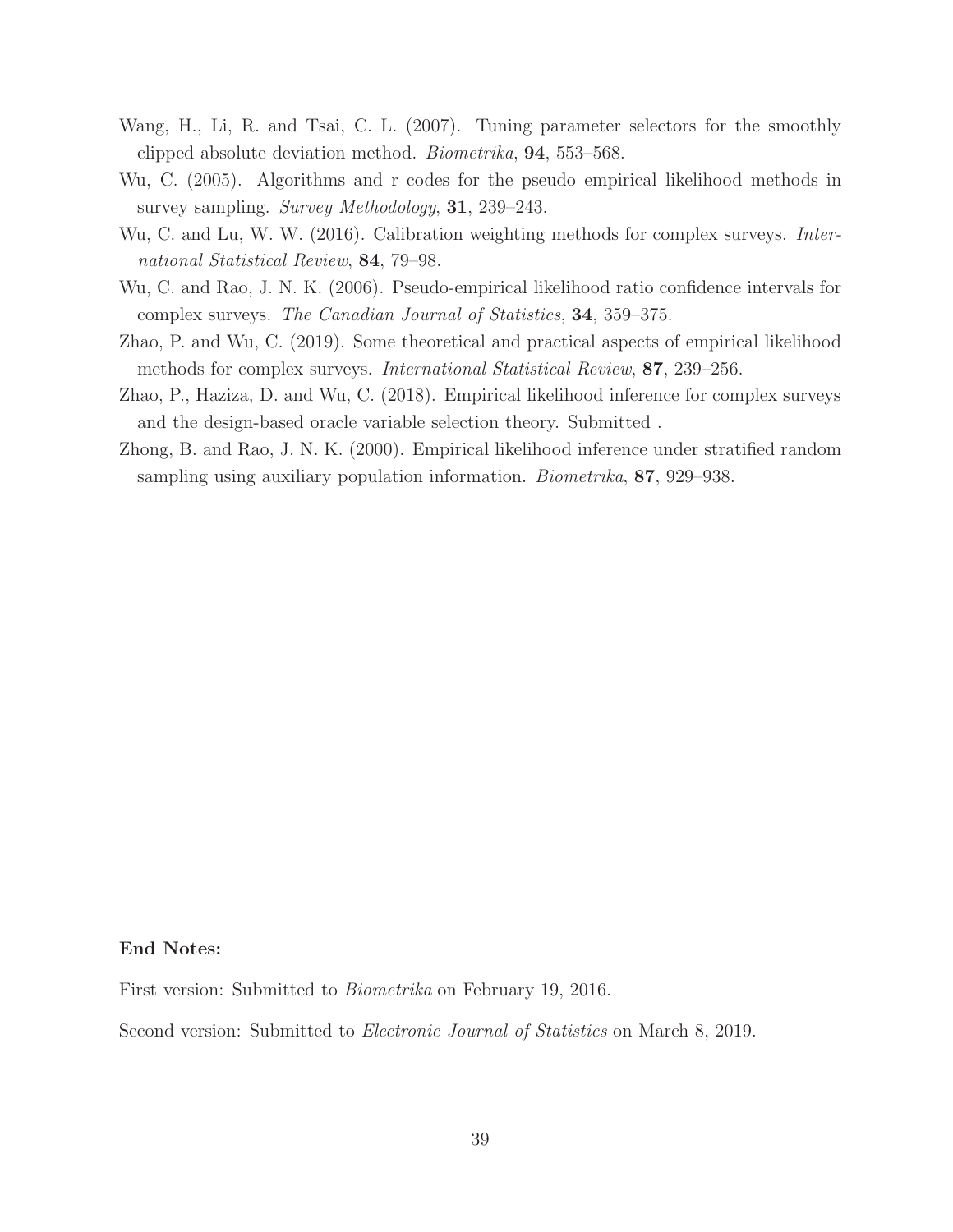<span id="page-39-0"></span>Table 1: Size of the PEL and SEL ratio tests assuming standard  $\chi^2$  limiting distributions

|        |                         |            | PEL        |            |                                                                                            | <b>SEL</b> |            |
|--------|-------------------------|------------|------------|------------|--------------------------------------------------------------------------------------------|------------|------------|
| n/N    |                         | $\sigma_1$ | $\sigma_2$ | $\sigma_3$ | $\sigma_1$                                                                                 | $\sigma_2$ | $\sigma_3$ |
|        |                         |            |            |            | $H_0$ : $\theta_{N_1} = 1.0$ versus $H_1$ : $\theta_{N_1} = b$                             |            |            |
| $2\%$  | $b = 1.0$               | 0.191      | 0.167      | 0.189      | 0.167                                                                                      | 0.141      | 0.167      |
| $10\%$ | $b = 1.0$               | 0.194      | 0.170      |            | $0.193$ $0.164$                                                                            | 0.141      | 0.164      |
|        |                         |            |            |            | $H_0: \theta_{N_1} = \theta_{N_2}$ versus $H_1: (\theta_{N_1}, \theta_{N_2}) = (b_1, b_2)$ |            |            |
| $2\%$  | $b_1 = b_2 = 1.0$ 0.262 |            | 0.227      | 0.260      | 0.204                                                                                      | 0.186      | 0.206      |
| $10\%$ | $b_1 = b_2 = 1.0$ 0.261 |            | 0.248      |            | $0.264$ $0.205$                                                                            | 0.197      | 0.210      |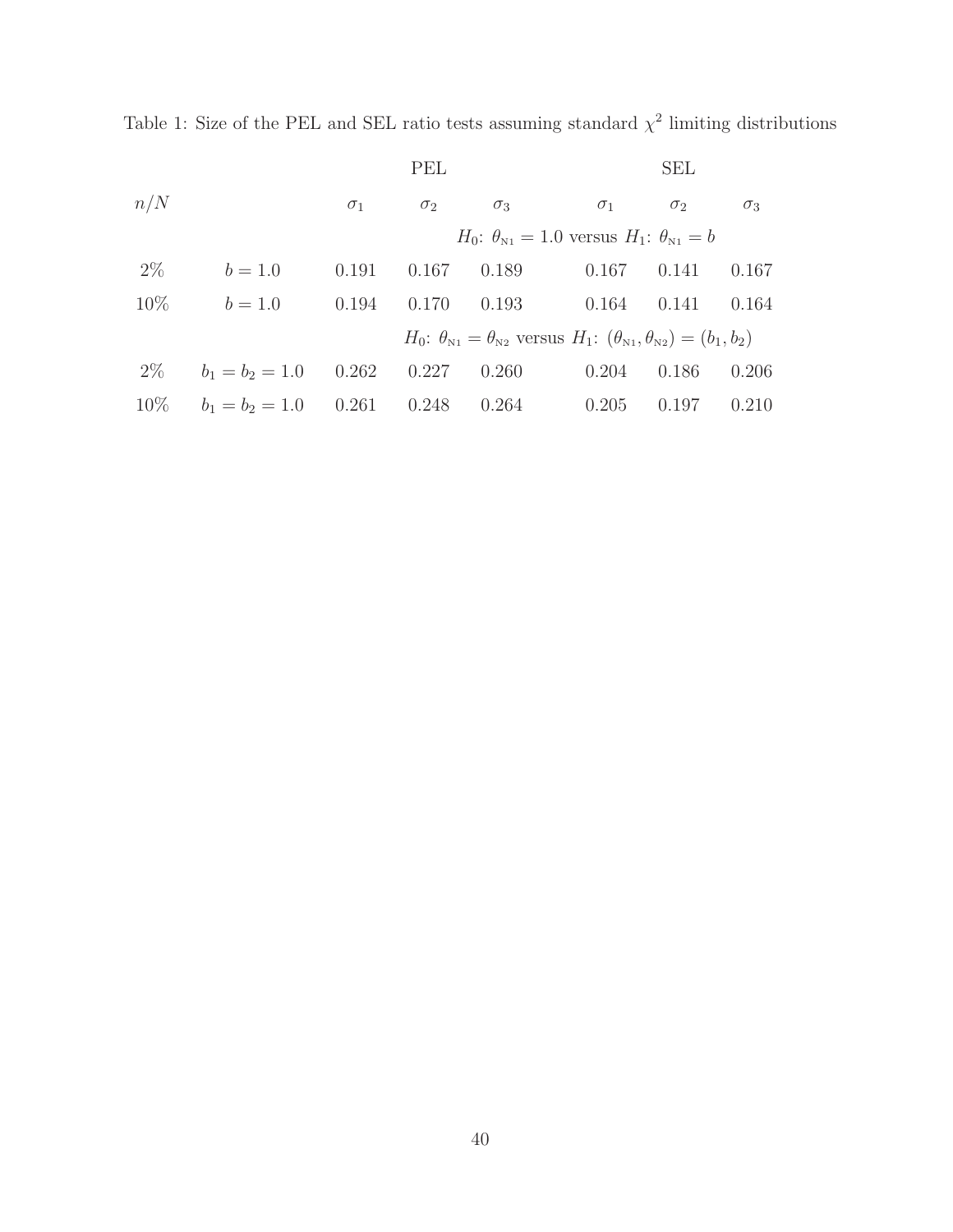|   |                    | $b =$      | 0.50  | 0.75  | 1.00  | $1.25\,$ | $1.50\,$ |
|---|--------------------|------------|-------|-------|-------|----------|----------|
| А | $\rm I$            | $\sigma_1$ | 0.991 | 0.647 | 0.046 | 0.637    | 0.994    |
|   |                    | $\sigma_2$ | 0.385 | 0.142 | 0.056 | 0.102    | 0.316    |
|   |                    | $\sigma_3$ | 0.833 | 0.330 | 0.054 | 0.304    | 0.840    |
|   | $\rm II$           | $\sigma_1$ | 0.992 | 0.637 | 0.053 | 0.633    | 0.993    |
|   |                    | $\sigma_2$ | 0.340 | 0.118 | 0.051 | 0.124    | 0.332    |
|   |                    | $\sigma_3$ | 0.834 | 0.345 | 0.050 | 0.302    | 0.841    |
|   | $\mathop{\rm III}$ | $\sigma_1$ | 0.989 | 0.656 | 0.056 | 0.635    | 0.996    |
|   |                    | $\sigma_2$ | 0.359 | 0.123 | 0.057 | 0.112    | 0.316    |
|   |                    | $\sigma_3$ | 0.836 | 0.320 | 0.054 | 0.300    | 0.840    |
|   | ${\rm IV}$         | $\sigma_1$ | 0.986 | 0.654 | 0.050 | 0.638    | 0.996    |
|   |                    | $\sigma_2$ | 0.352 | 0.152 | 0.052 | 0.104    | 0.324    |
|   |                    | $\sigma_3$ | 0.818 | 0.314 | 0.044 | 0.254    | 0.828    |
|   | V                  | $\sigma_1$ | 0.992 | 0.635 | 0.053 | 0.626    | 0.993    |
|   |                    | $\sigma_2$ | 0.334 | 0.115 | 0.048 | 0.123    | 0.328    |
|   |                    | $\sigma_3$ | 0.831 | 0.343 | 0.049 | 0.300    | 0.834    |
| B | $\mathbf I$        | $\sigma_1$ | 0.913 | 0.395 | 0.050 | 0.373    | 0.921    |
|   |                    | $\sigma_2$ | 0.226 | 0.094 | 0.040 | 0.087    | 0.181    |
|   |                    | $\sigma_3$ | 0.613 | 0.207 | 0.048 | 0.186    | 0.576    |
|   | $\rm II$           | $\sigma_1$ | 0.916 | 0.403 | 0.055 | 0.378    | 0.926    |
|   |                    | $\sigma_2$ | 0.199 | 0.079 | 0.038 | 0.078    | 0.191    |
|   |                    | $\sigma_3$ | 0.581 | 0.207 | 0.052 | 0.173    | 0.574    |
|   | III                | $\sigma_1$ | 0.923 | 0.413 | 0.049 | 0.380    | 0.913    |
|   |                    | $\sigma_2$ | 0.202 | 0.099 | 0.053 | 0.083    | 0.194    |
|   |                    | $\sigma_3$ | 0.577 | 0.214 | 0.042 | 0.193    | 0.569    |
|   | V                  | $\sigma_1$ | 0.921 | 0.416 | 0.059 | 0.397    | 0.929    |
|   |                    | $\sigma_2$ | 0.207 | 0.084 | 0.045 | 0.083    | 0.203    |
|   |                    | $\sigma_3$ | 0.601 | 0.213 | 0.056 | 0.186    | 0.593    |

<span id="page-40-0"></span>Table 2: The Pseudo Empirical Likelihood Approach: Power of the tests for  $H_0$ :  $\theta_{N_1} = 1.0$ versus  $H_1$ :  $\theta_{N1} = b$  when  $n/N = 2\%$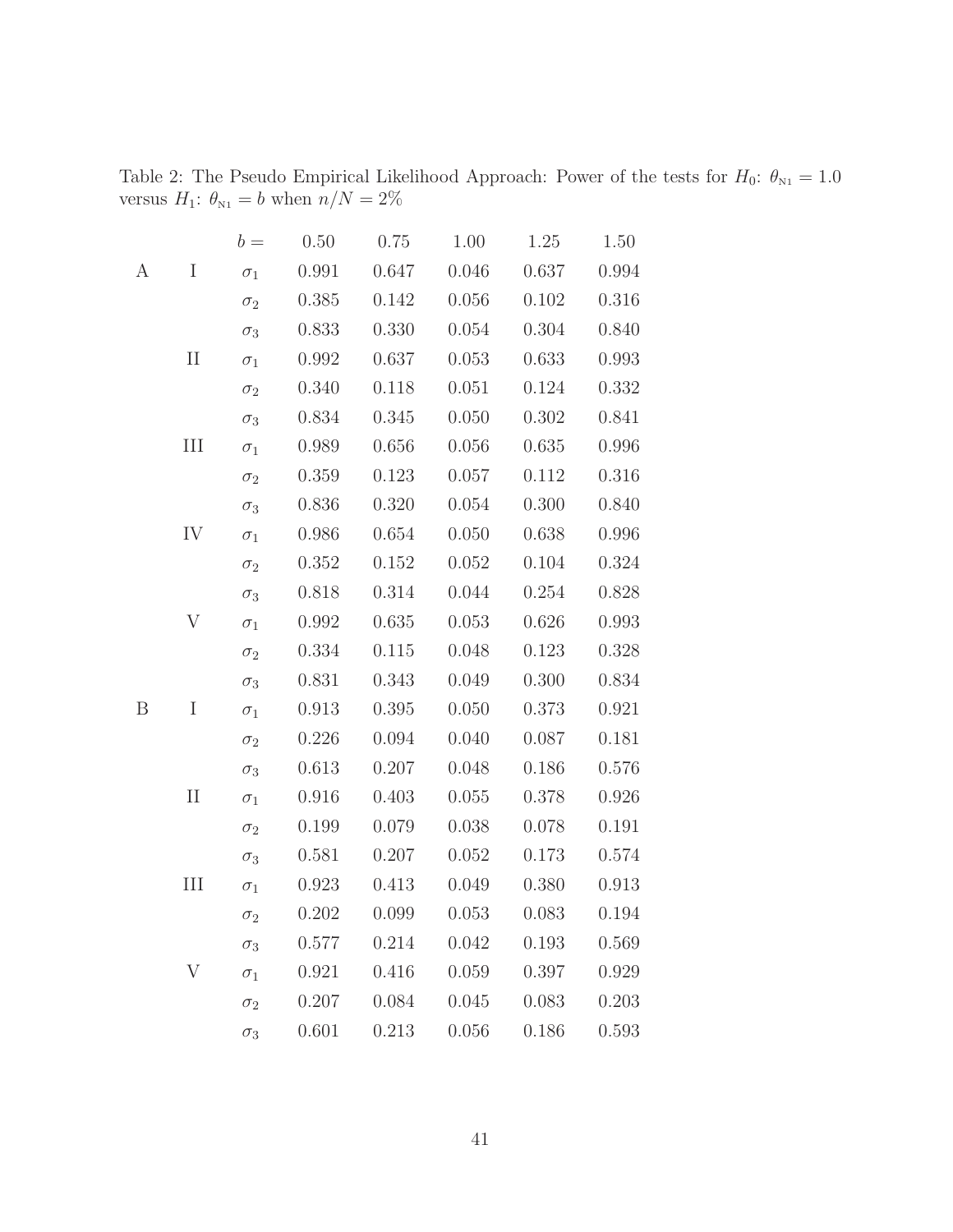|   |           | $b =$      | 0.50  | 0.75      | 1.00  | $1.25\,$  | $1.50\,$ |
|---|-----------|------------|-------|-----------|-------|-----------|----------|
| А | $\rm I$   | $\sigma_1$ | 0.995 | 0.678     | 0.058 | 0.664     | 0.995    |
|   |           | $\sigma_2$ | 0.393 | 0.150     | 0.059 | 0.116     | 0.331    |
|   |           | $\sigma_3$ | 0.851 | 0.345     | 0.062 | 0.326     | 0.853    |
|   | $\rm II$  | $\sigma_1$ | 0.994 | 0.674     | 0.062 | 0.665     | 0.994    |
|   |           | $\sigma_2$ | 0.353 | 0.130     | 0.058 | 0.140     | 0.353    |
|   |           | $\sigma_3$ | 0.857 | 0.362     | 0.057 | 0.336     | 0.857    |
|   | $\rm III$ | $\sigma_1$ | 0.995 | $0.667\,$ | 0.059 | $0.664\,$ | 0.996    |
|   |           | $\sigma_2$ | 0.353 | 0.131     | 0.070 | 0.140     | 0.352    |
|   |           | $\sigma_3$ | 0.848 | 0.346     | 0.066 | 0.342     | 0.845    |
|   | IV        | $\sigma_1$ | 0.986 | 0.652     | 0.050 | 0.634     | 0.996    |
|   |           | $\sigma_2$ | 0.344 | 0.150     | 0.046 | 0.100     | 0.316    |
|   |           | $\sigma_3$ | 0.816 | 0.308     | 0.040 | 0.248     | 0.818    |
|   | V         | $\sigma_1$ | 0.992 | 0.635     | 0.053 | 0.626     | 0.993    |
|   |           | $\sigma_2$ | 0.334 | $0.115\,$ | 0.048 | 0.123     | 0.328    |
|   |           | $\sigma_3$ | 0.831 | 0.343     | 0.049 | 0.300     | 0.834    |
| B | $\rm I$   | $\sigma_1$ | 0.943 | 0.469     | 0.076 | 0.447     | 0.938    |
|   |           | $\sigma_2$ | 0.264 | 0.118     | 0.057 | 0.115     | 0.218    |
|   |           | $\sigma_3$ | 0.662 | 0.245     | 0.066 | 0.236     | 0.630    |
|   | $\rm II$  | $\sigma_1$ | 0.939 | 0.472     | 0.075 | 0.448     | 0.942    |
|   |           | $\sigma_2$ | 0.228 | 0.101     | 0.059 | 0.105     | 0.236    |
|   |           | $\sigma_3$ | 0.647 | 0.241     | 0.073 | 0.225     | 0.632    |
|   | III       | $\sigma_1$ | 0.940 | 0.490     | 0.071 | 0.454     | 0.936    |
|   |           | $\sigma_2$ | 0.247 | 0.128     | 0.068 | 0.110     | 0.238    |
|   |           | $\sigma_3$ | 0.651 | 0.232     | 0.063 | 0.227     | 0.631    |
|   | V         | $\sigma_1$ | 0.921 | 0.416     | 0.059 | 0.397     | 0.929    |
|   |           | $\sigma_2$ | 0.207 | 0.084     | 0.045 | 0.083     | 0.203    |
|   |           | $\sigma_3$ | 0.601 | 0.213     | 0.056 | 0.186     | 0.593    |

<span id="page-41-0"></span>Table 3: The Sample Empirical Likelihood Approach: Power of the tests for  $H_0$ :  $\theta_{N_1} = 1.0$ versus  $H_1$ :  $\theta_{N1} = b$  when  $n/N = 2\%$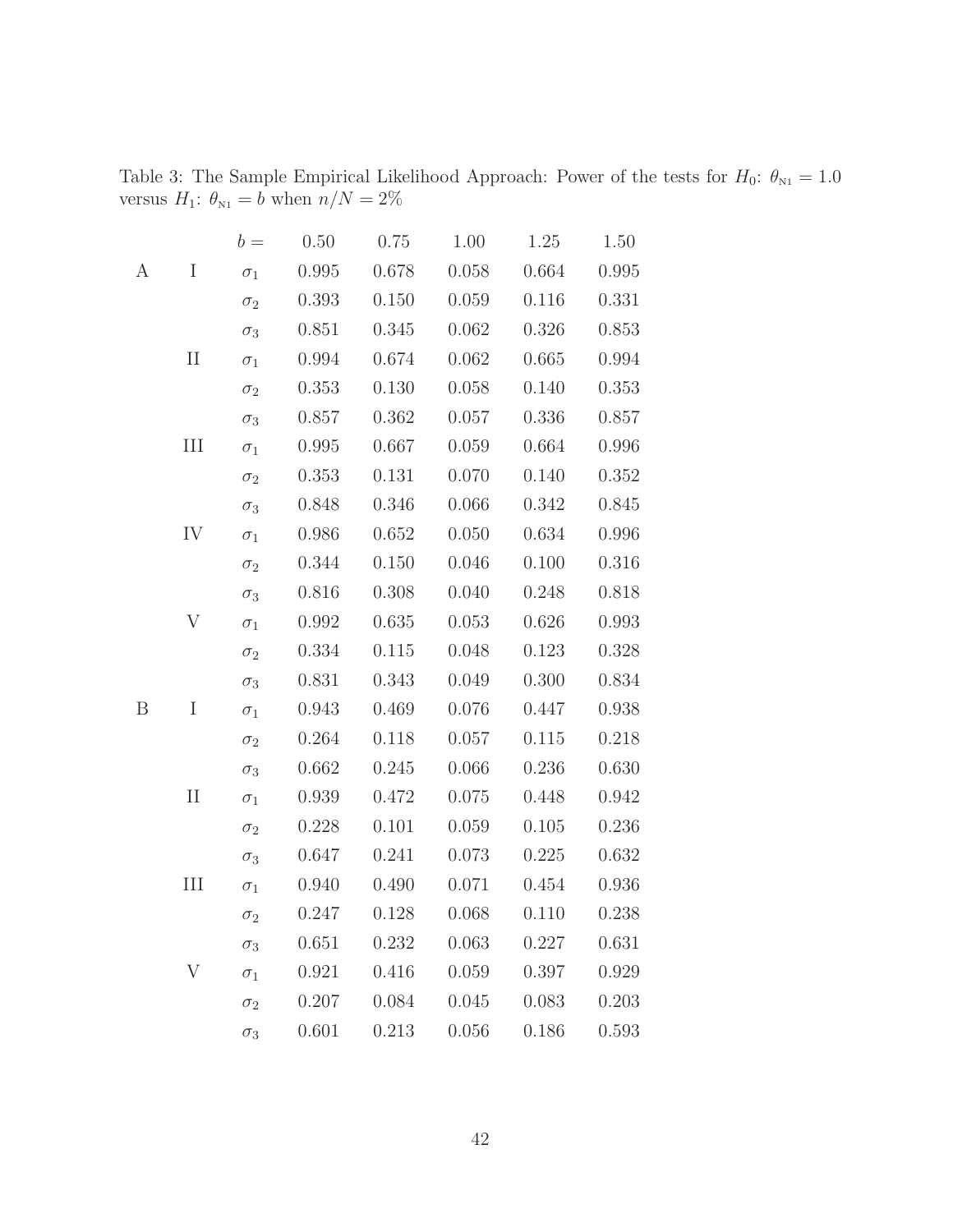|   |           |            |           | $(b_1, b_2) = (1.0, 2.0)$ $(1.0, 1.5)$ $(1.0, 1.0)$ $(1.5, 1.0)$ $(2.0, 1.0)$ |           |           |       |
|---|-----------|------------|-----------|-------------------------------------------------------------------------------|-----------|-----------|-------|
| A | I         | $\sigma_1$ | 0.997     | 0.658                                                                         | $0.056\,$ | 0.987     | 1.000 |
|   |           | $\sigma_2$ | 0.357     | 0.117                                                                         | 0.041     | 0.248     | 0.784 |
|   |           | $\sigma_3$ | 0.866     | 0.306                                                                         | 0.055     | 0.754     | 1.000 |
|   | $\rm II$  | $\sigma_1$ | 0.998     | 0.672                                                                         | 0.054     | 0.985     | 1.000 |
|   |           | $\sigma_2$ | 0.339     | 0.129                                                                         | 0.053     | 0.263     | 0.779 |
|   |           | $\sigma_3$ | 0.876     | 0.312                                                                         | 0.055     | 0.762     | 1.000 |
|   | $\rm III$ | $\sigma_1$ | 0.997     | 0.642                                                                         | 0.055     | 0.988     | 1.000 |
|   |           | $\sigma_2$ | 0.339     | 0.113                                                                         | 0.062     | 0.255     | 0.779 |
|   |           | $\sigma_3$ | 0.862     | 0.321                                                                         | 0.056     | 0.737     | 1.000 |
|   | IV        | $\sigma_1$ | 0.998     | 0.638                                                                         | 0.048     | 0.992     | 1.000 |
|   |           | $\sigma_2$ | 0.318     | 0.118                                                                         | 0.054     | 0.242     | 0.816 |
|   |           | $\sigma_3$ | 0.822     | 0.272                                                                         | 0.040     | 0.742     | 1.000 |
|   | V         | $\sigma_1$ | 0.998     | 0.724                                                                         | 0.059     | 0.558     | 0.991 |
|   |           | $\sigma_2$ | 0.364     | 0.148                                                                         | 0.050     | 0.110     | 0.320 |
|   |           | $\sigma_3$ | 0.867     | 0.370                                                                         | 0.058     | 0.294     | 0.823 |
| B | I         | $\sigma_1$ | 0.931     | 0.381                                                                         | 0.051     | 0.864     | 1.000 |
|   |           | $\sigma_2$ | 0.169     | 0.079                                                                         | 0.055     | 0.145     | 0.506 |
|   |           | $\sigma_3$ | 0.561     | 0.179                                                                         | 0.051     | 0.444     | 0.974 |
|   | $\rm II$  | $\sigma_1$ | $0.937\,$ | 0.408                                                                         | 0.054     | 0.863     | 0.999 |
|   |           | $\sigma_2$ | 0.182     | 0.080                                                                         | 0.039     | 0.143     | 0.465 |
|   |           | $\sigma_3$ | 0.599     | 0.177                                                                         | 0.058     | 0.461     | 0.980 |
|   | III       | $\sigma_1$ | 0.937     | 0.392                                                                         | 0.052     | 0.855     | 1.000 |
|   |           | $\sigma$   | 0.194     | 0.067                                                                         | 0.046     | 0.134     | 0.516 |
|   |           | $\sigma_3$ | 0.593     | 0.177                                                                         | 0.053     | 0.451     | 0.981 |
|   | V         | $\sigma_1$ | 0.941     | 0.486                                                                         | 0.050     | 0.342     | 0.896 |
|   |           | $\sigma_2$ | 0.236     | 0.101                                                                         | 0.049     | 0.090     | 0.187 |
|   |           | $\sigma_3$ | 0.638     | 0.232                                                                         | 0.053     | $0.174\,$ | 0.570 |

<span id="page-42-0"></span>Table 4: The Pseudo Empirical Likelihood Approach: Power of the tests for  $H_0: \theta_{N_1} = \theta_{N_2}$ versus  $H_1: (\theta_{N1}, \theta_{N2}) = (b_1, b_2)$  when  $n/N = 2\%$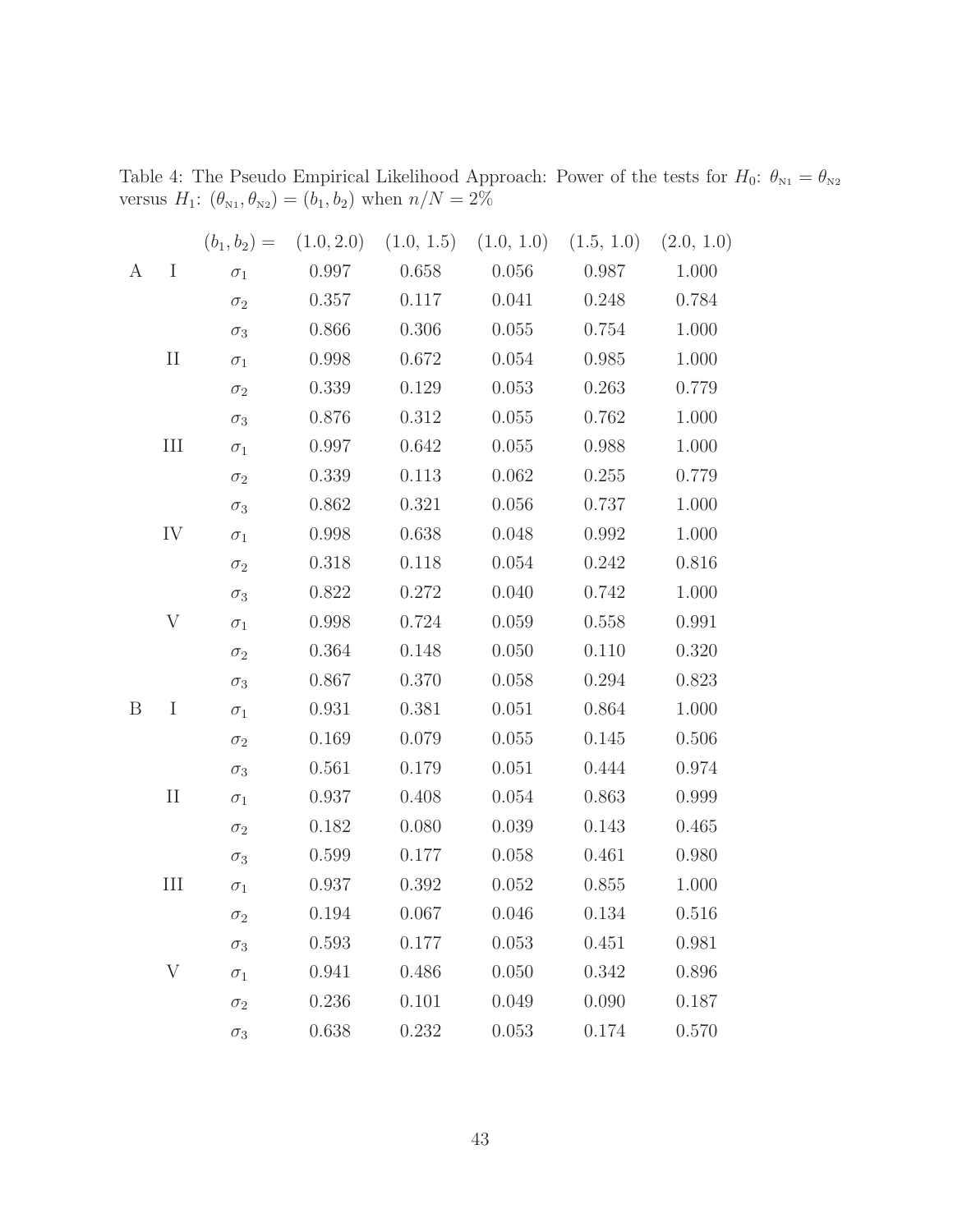|   |           |            |       | $(b_1, b_2) = (1.0, 2.0)$ $(1.0, 1.5)$ $(1.0, 1.0)$ $(1.5, 1.0)$ $(2.0, 1.0)$ |       |       |       |
|---|-----------|------------|-------|-------------------------------------------------------------------------------|-------|-------|-------|
| A | I         | $\sigma_1$ | 0.997 | 0.669                                                                         | 0.065 | 0.988 | 1.000 |
|   |           | $\sigma_2$ | 0.376 | 0.135                                                                         | 0.049 | 0.269 | 0.798 |
|   |           | $\sigma_3$ | 0.865 | 0.322                                                                         | 0.064 | 0.771 | 1.000 |
|   | $\rm II$  | $\sigma_1$ | 0.998 | 0.687                                                                         | 0.062 | 0.987 | 1.000 |
|   |           | $\sigma_2$ | 0.360 | 0.140                                                                         | 0.061 | 0.288 | 0.797 |
|   |           | $\sigma_3$ | 0.878 | 0.332                                                                         | 0.063 | 0.778 | 1.000 |
|   | $\rm III$ | $\sigma_1$ | 0.998 | 0.664                                                                         | 0.063 | 0.989 | 1.000 |
|   |           | $\sigma_2$ | 0.361 | 0.131                                                                         | 0.069 | 0.278 | 0.789 |
|   |           | $\sigma_3$ | 0.868 | 0.337                                                                         | 0.068 | 0.756 | 1.000 |
|   | IV        | $\sigma_1$ | 0.998 | 0.624                                                                         | 0.040 | 0.990 | 1.000 |
|   |           | $\sigma_2$ | 0.294 | 0.112                                                                         | 0.046 | 0.232 | 0.812 |
|   |           | $\sigma_3$ | 0.798 | 0.252                                                                         | 0.038 | 0.732 | 1.000 |
|   | V         | $\sigma_1$ | 0.998 | 0.724                                                                         | 0.059 | 0.558 | 0.991 |
|   |           | $\sigma_2$ | 0.364 | 0.148                                                                         | 0.050 | 0.110 | 0.320 |
|   |           | $\sigma_3$ | 0.867 | 0.370                                                                         | 0.058 | 0.294 | 0.823 |
| B | I         | $\sigma_1$ | 0.941 | 0.445                                                                         | 0.076 | 0.897 | 1.000 |
|   |           | $\sigma_2$ | 0.226 | 0.112                                                                         | 0.069 | 0.188 | 0.546 |
|   |           | $\sigma_3$ | 0.642 | 0.219                                                                         | 0.069 | 0.511 | 0.982 |
|   | $\rm II$  | $\sigma_1$ | 0.947 | 0.470                                                                         | 0.079 | 0.897 | 1.000 |
|   |           | $\sigma_2$ | 0.227 | 0.120                                                                         | 0.057 | 0.192 | 0.522 |
|   |           | $\sigma_3$ | 0.645 | 0.219                                                                         | 0.079 | 0.526 | 0.986 |
|   | III       | $\sigma_1$ | 0.949 | 0.454                                                                         | 0.075 | 0.893 | 1.000 |
|   |           | $\sigma$   | 0.245 | 0.096                                                                         | 0.066 | 0.178 | 0.577 |
|   |           | $\sigma_3$ | 0.644 | 0.234                                                                         | 0.077 | 0.531 | 0.986 |
|   | V         | $\sigma_1$ | 0.941 | 0.486                                                                         | 0.050 | 0.342 | 0.896 |
|   |           | $\sigma_2$ | 0.236 | 0.101                                                                         | 0.049 | 0.090 | 0.187 |
|   |           | $\sigma_3$ | 0.638 | 0.232                                                                         | 0.053 | 0.174 | 0.570 |

<span id="page-43-0"></span>Table 5: The Sample Empirical Likelihood Approach: Power of the tests for  $H_0: \theta_{N_1} = \theta_{N_2}$ versus  $H_1: (\theta_{N1}, \theta_{N2}) = (b_1, b_2)$  when  $n/N = 2\%$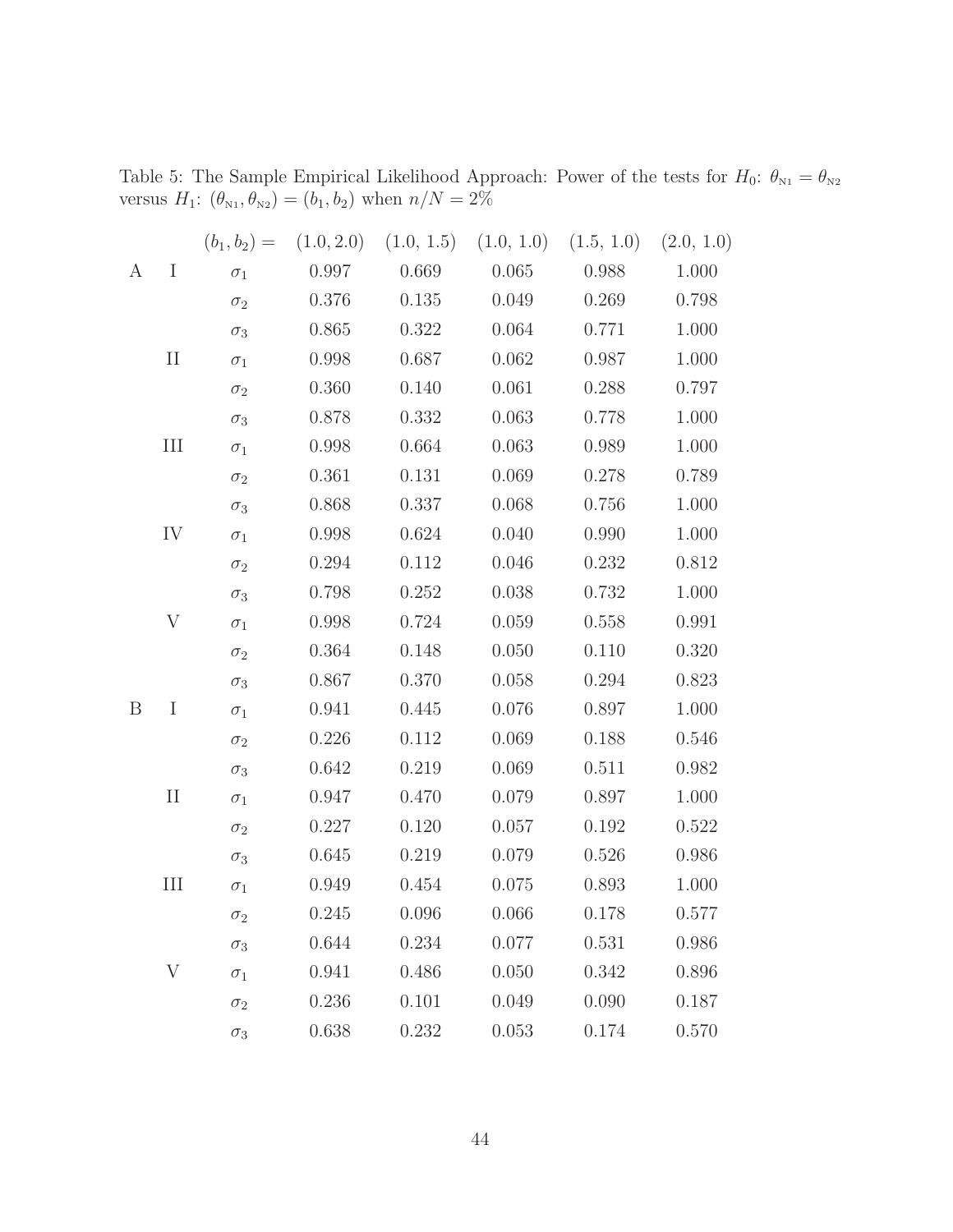| Covariate    | Estimate | $\rm SE$ | <b>OR</b> |       | P-Value    | Variable Selection |            |
|--------------|----------|----------|-----------|-------|------------|--------------------|------------|
|              |          |          |           | PEL   | <b>SEL</b> | <b>PEL</b>         | <b>SEL</b> |
| $\mathbf{1}$ | $-0.029$ | 0.716    | 0.971     | 0.967 | 0.962      | 0.000              | 0.000      |
| $x_1$        | $-0.261$ | 0.211    | 0.770     | 0.202 | 0.165      | 0.000              | 0.000      |
| $x_2$        | 0.211    | 0.224    | 1.234     | 0.342 | 0.312      | 0.000              | 0.000      |
| $x_3$        | 0.091    | 0.329    | 1.095     | 0.779 | 0.750      | 0.000              | 0.000      |
| $x_4$        | $-0.250$ | 0.258    | 0.778     | 0.319 | 0.305      | 0.000              | 0.000      |
| $x_5$        | 0.017    | 0.014    | 1.017     | 0.205 | 0.159      | 0.000              | 0.000      |
| $x_6$        | $-0.012$ | 0.011    | 0.988     | 0.274 | 0.261      | 0.000              | 0.000      |
| $x_7$        | 0.060    | 0.235    | 1.061     | 0.792 | 0.785      | 0.000              | 0.000      |
| $x_8$        | 1.258    | 0.277    | 3.518     | 0.000 | 0.000      | 2.196              | 2.157      |
| $x_9$        | 0.095    | 0.268    | 1.099     | 0.704 | 0.693      | 0.000              | 0.000      |
| $x_{10}$     | 0.590    | 0.263    | 1.803     | 0.019 | 0.013      | 0.000              | 0.000      |
| $x_{11}$     | 0.152    | 0.260    | 1.164     | 0.550 | 0.536      | 0.000              | 0.000      |
| $x_{12}$     | $-1.422$ | 0.266    | 0.241     | 0.000 | 0.676      | 0.000              | 0.000      |
| $x_{13}$     | 0.082    | 0.099    | 1.085     | 0.385 | 0.340      | 0.000              | 0.000      |
| $x_{14}$     | 0.032    | 0.059    | 1.032     | 0.586 | 0.566      | 0.000              | 0.000      |
|              |          |          |           |       |            |                    |            |

<span id="page-44-0"></span>Table 6: GSS Data: Point Estimation, Hypothesis Testing and Variable Selection

Note: The values 0.000 in the last two columns indicate non-significant factors identified by the variable selection procedure.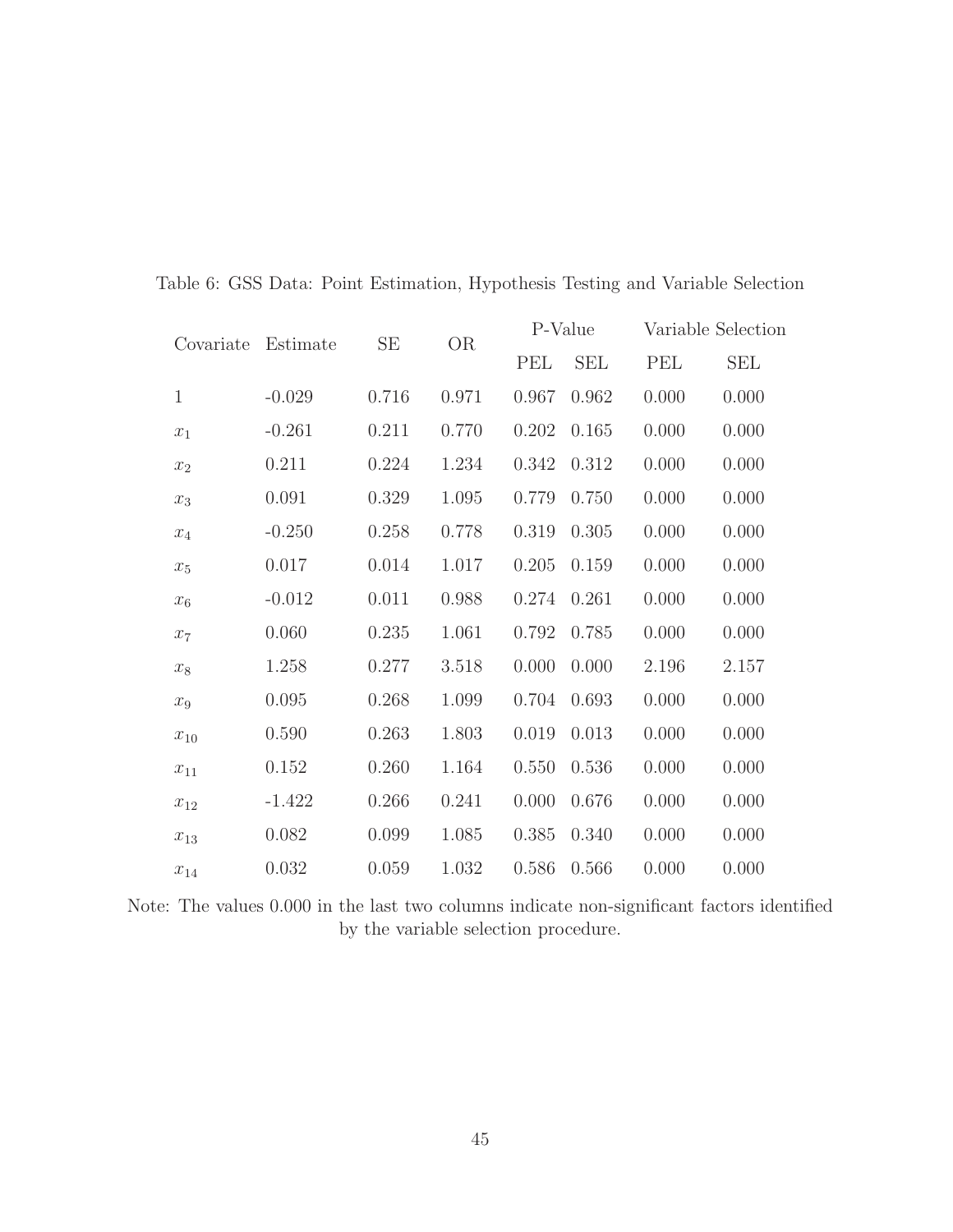|   |          | $b =$      | 0.50  | 0.75  | 1.00      | 1.25      | 1.50  |
|---|----------|------------|-------|-------|-----------|-----------|-------|
| А | I        | $\sigma_1$ | 0.991 | 0.613 | 0.049     | 0.627     | 0.998 |
|   |          | $\sigma_2$ | 0.371 | 0.123 | 0.046     | 0.096     | 0.305 |
|   |          | $\sigma_3$ | 0.822 | 0.312 | 0.046     | 0.302     | 0.850 |
|   | $\rm II$ | $\sigma_1$ | 0.992 | 0.636 | 0.051     | 0.640     | 0.997 |
|   |          | $\sigma_2$ | 0.361 | 0.141 | 0.046     | $0.102\,$ | 0.314 |
|   |          | $\sigma_3$ | 0.843 | 0.331 | 0.043     | 0.307     | 0.846 |
|   | III      | $\sigma_1$ | 0.992 | 0.632 | 0.057     | 0.616     | 0.997 |
|   |          | $\sigma_2$ | 0.358 | 0.141 | 0.057     | 0.108     | 0.312 |
|   |          | $\sigma_3$ | 0.844 | 0.337 | 0.049     | 0.293     | 0.864 |
|   | IV       | $\sigma_1$ | 0.994 | 0.616 | 0.048     | 0.654     | 0.994 |
|   |          | $\sigma_2$ | 0.332 | 0.116 | $0.046\,$ | 0.096     | 0.298 |
|   |          | $\sigma_3$ | 0.802 | 0.306 | 0.048     | 0.288     | 0.808 |
|   | V        | $\sigma_1$ | 0.992 | 0.632 | 0.050     | 0.634     | 0.996 |
|   |          | $\sigma_2$ | 0.358 | 0.139 | 0.044     | 0.102     | 0.305 |
|   |          | $\sigma_3$ | 0.841 | 0.327 | 0.042     | 0.303     | 0.842 |
| B | $\rm I$  | $\sigma_1$ | 0.911 | 0.435 | 0.043     | 0.365     | 0.917 |
|   |          | $\sigma_2$ | 0.215 | 0.090 | 0.043     | 0.078     | 0.205 |
|   |          | $\sigma_3$ | 0.628 | 0.224 | 0.052     | 0.158     | 0.585 |
|   | $\rm II$ | $\sigma_1$ | 0.908 | 0.427 | 0.046     | 0.380     | 0.924 |
|   |          | $\sigma_2$ | 0.200 | 0.086 | 0.046     | 0.064     | 0.196 |
|   |          | $\sigma_3$ | 0.604 | 0.209 | 0.049     | 0.176     | 0.614 |
|   | III      | $\sigma_1$ | 0.915 | 0.419 | 0.047     | 0.359     | 0.915 |
|   |          | $\sigma_2$ | 0.226 | 0.094 | 0.043     | 0.078     | 0.183 |
|   |          | $\sigma_3$ | 0.613 | 0.204 | 0.045     | 0.174     | 0.592 |
|   | V        | $\sigma_1$ | 0.914 | 0.444 | 0.050     | 0.392     | 0.927 |
|   |          | $\sigma_2$ | 0.211 | 0.091 | 0.049     | 0.071     | 0.207 |
|   |          | $\sigma_3$ | 0.628 | 0.220 | 0.057     | 0.191     | 0.635 |

<span id="page-45-0"></span>Table 7: The Pseudo Empirical Likelihood Approach: Power of the tests for  $H_0$ :  $\theta_{N_1} = 1.0$ versus  $H_1$ :  $\theta_{N1} = b$  when  $n/N = 10\%$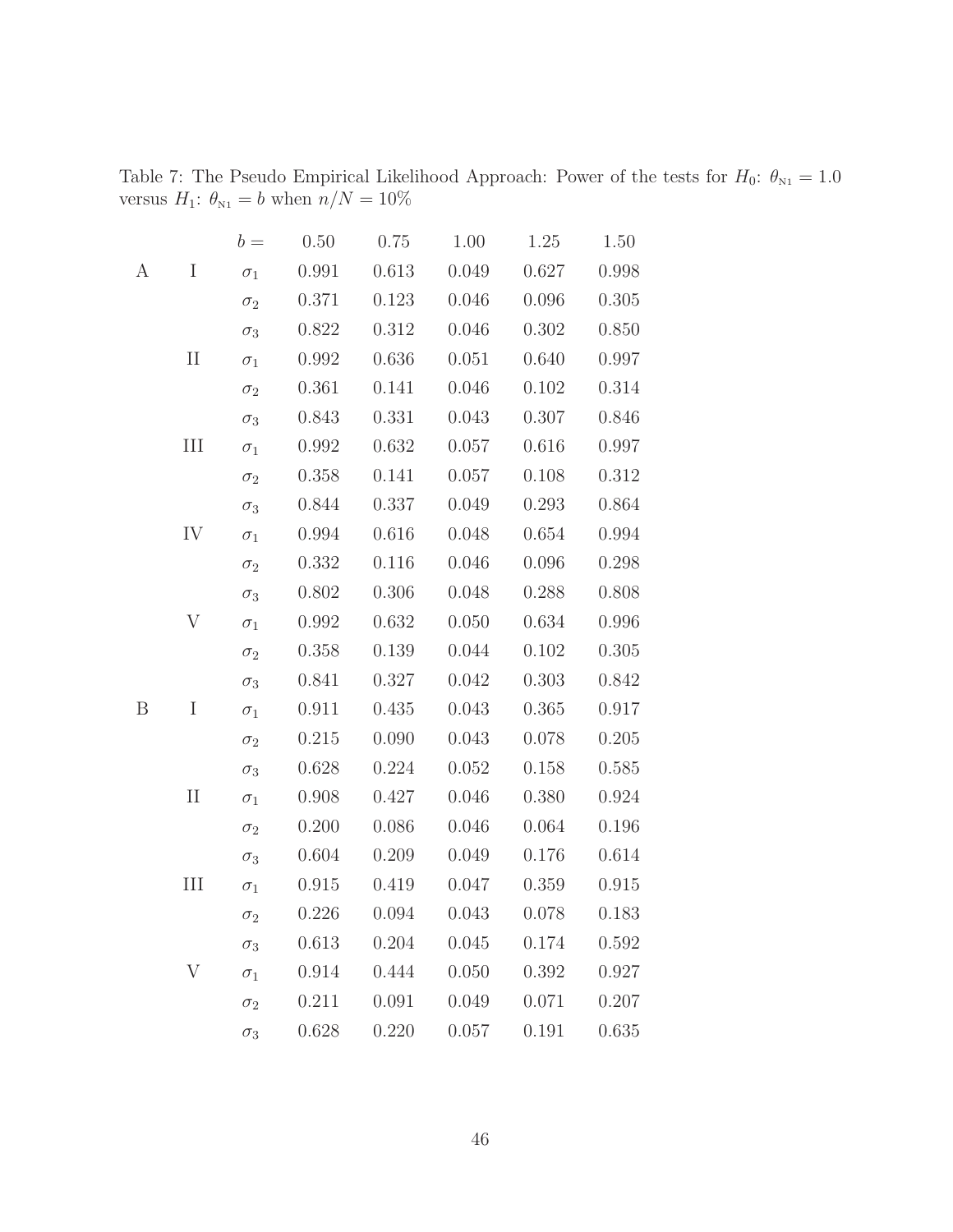|   |           | $b =$      | 0.50  | 0.75      | 1.00      | 1.25  | 1.50  |
|---|-----------|------------|-------|-----------|-----------|-------|-------|
| А | $\rm I$   | $\sigma_1$ | 0.996 | 0.650     | 0.059     | 0.666 | 0.997 |
|   |           | $\sigma_2$ | 0.393 | 0.133     | 0.052     | 0.118 | 0.329 |
|   |           | $\sigma_3$ | 0.855 | $0.332\,$ | 0.057     | 0.341 | 0.864 |
|   | $\rm II$  | $\sigma_1$ | 0.995 | $0.666\,$ | 0.061     | 0.671 | 0.998 |
|   |           | $\sigma_2$ | 0.374 | 0.151     | 0.056     | 0.118 | 0.345 |
|   |           | $\sigma_3$ | 0.871 | 0.346     | 0.052     | 0.353 | 0.856 |
|   | $\rm III$ | $\sigma_1$ | 0.999 | 0.680     | 0.061     | 0.680 | 0.997 |
|   |           | $\sigma_2$ | 0.372 | 0.144     | 0.054     | 0.124 | 0.347 |
|   |           | $\sigma_3$ | 0.861 | 0.375     | 0.067     | 0.326 | 0.875 |
|   | IV        | $\sigma_1$ | 0.994 | 0.610     | 0.048     | 0.646 | 0.994 |
|   |           | $\sigma_2$ | 0.320 | 0.112     | 0.048     | 0.084 | 0.284 |
|   |           | $\sigma_3$ | 0.798 | 0.304     | 0.044     | 0.286 | 0.806 |
|   | V         | $\sigma_1$ | 0.992 | 0.632     | 0.050     | 0.634 | 0.996 |
|   |           | $\sigma_2$ | 0.358 | 0.139     | 0.044     | 0.102 | 0.305 |
|   |           | $\sigma_3$ | 0.841 | 0.327     | 0.042     | 0.303 | 0.842 |
| B | $\rm I$   | $\sigma_1$ | 0.947 | 0.507     | 0.071     | 0.437 | 0.943 |
|   |           | $\sigma_2$ | 0.252 | $0.117\,$ | 0.062     | 0.111 | 0.245 |
|   |           | $\sigma_3$ | 0.693 | 0.269     | 0.078     | 0.217 | 0.652 |
|   | $\rm II$  | $\sigma_1$ | 0.943 | 0.495     | 0.071     | 0.466 | 0.943 |
|   |           | $\sigma_2$ | 0.230 | 0.111     | 0.065     | 0.096 | 0.248 |
|   |           | $\sigma_3$ | 0.676 | 0.257     | 0.076     | 0.246 | 0.679 |
|   | III       | $\sigma_1$ | 0.949 | 0.510     | 0.085     | 0.442 | 0.941 |
|   |           | $\sigma_2$ | 0.257 | 0.123     | 0.065     | 0.108 | 0.228 |
|   |           | $\sigma_3$ | 0.682 | 0.270     | 0.081     | 0.226 | 0.634 |
|   | V         | $\sigma_1$ | 0.914 | 0.444     | 0.050     | 0.392 | 0.927 |
|   |           | $\sigma_2$ | 0.211 | 0.091     | 0.049     | 0.071 | 0.207 |
|   |           | $\sigma_3$ | 0.628 | 0.220     | $0.057\,$ | 0.191 | 0.635 |

<span id="page-46-0"></span>Table 8: The Sample Empirical Likelihood Approach: Power of the tests for  $H_0$ :  $\theta_{N_1} = 1.0$ versus  $H_1$ :  $\theta_{N1} = b$  when  $n/N = 10\%$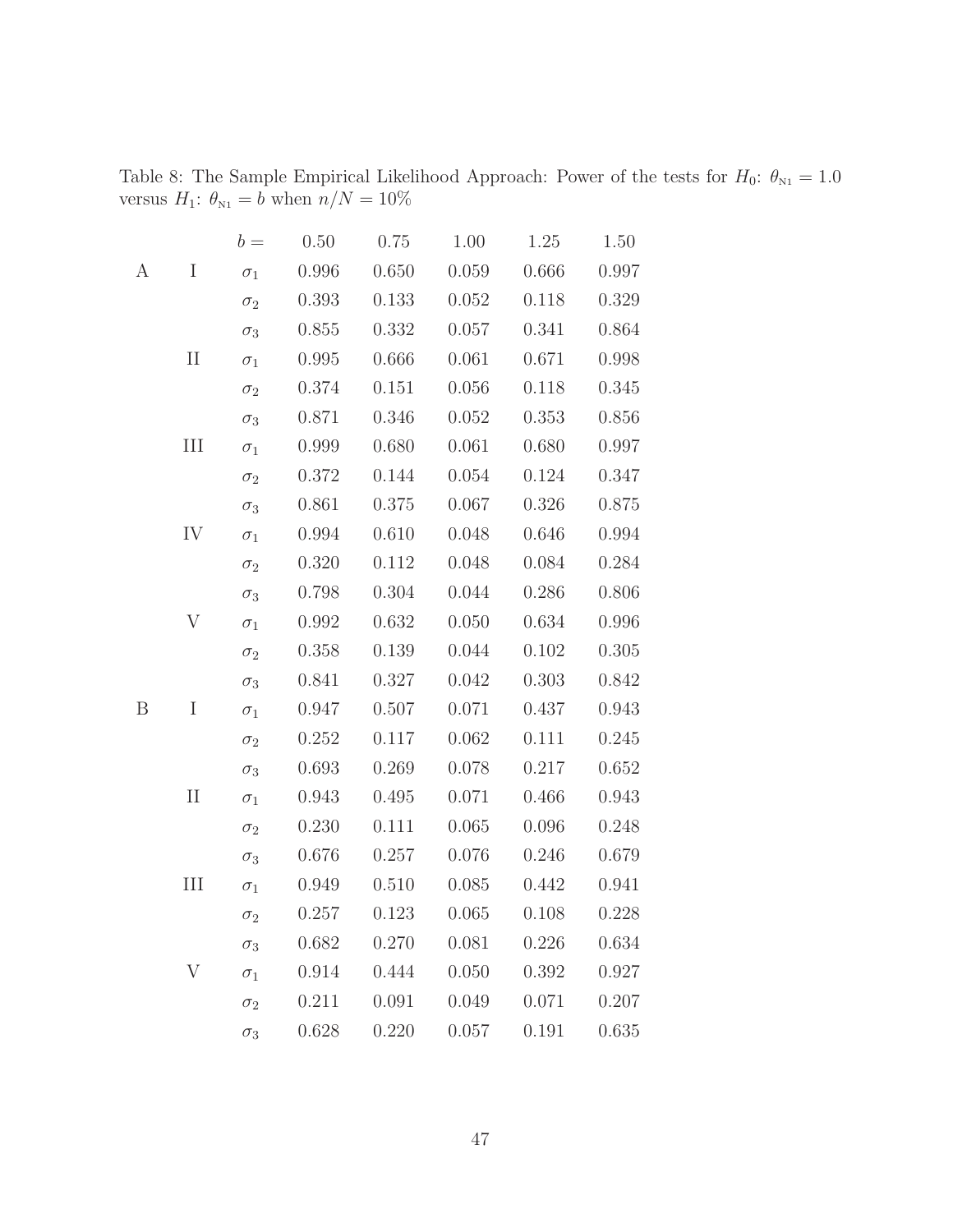|   |           |            |       | $(b_1, b_2) = (1.0, 2.0)$ $(1.0, 1.5)$ $(1.0, 1.0)$ $(1.5, 1.0)$ $(2.0, 1.0)$ |       |           |       |
|---|-----------|------------|-------|-------------------------------------------------------------------------------|-------|-----------|-------|
| A | I         | $\sigma_1$ | 0.998 | 0.635                                                                         | 0.055 | 0.992     | 1.000 |
|   |           | $\sigma_2$ | 0.327 | 0.085                                                                         | 0.049 | 0.219     | 0.787 |
|   |           | $\sigma_3$ | 0.880 | 0.301                                                                         | 0.048 | 0.748     | 1.000 |
|   | $\rm II$  | $\sigma_1$ | 0.996 | 0.622                                                                         | 0.045 | 0.992     | 1.000 |
|   |           | $\sigma_2$ | 0.306 | 0.099                                                                         | 0.041 | 0.229     | 0.761 |
|   |           | $\sigma_3$ | 0.897 | 0.314                                                                         | 0.044 | 0.758     | 1.000 |
|   | $\rm III$ | $\sigma_1$ | 0.998 | 0.636                                                                         | 0.051 | 0.991     | 1.000 |
|   |           | $\sigma_2$ | 0.306 | 0.110                                                                         | 0.046 | 0.239     | 0.780 |
|   |           | $\sigma_3$ | 0.888 | 0.303                                                                         | 0.051 | 0.758     | 1.000 |
|   | IV        | $\sigma_1$ | 0.998 | 0.608                                                                         | 0.020 | 0.992     | 1.000 |
|   |           | $\sigma_2$ | 0.304 | 0.078                                                                         | 0.040 | 0.200     | 0.744 |
|   |           | $\sigma_3$ | 0.906 | 0.308                                                                         | 0.048 | 0.714     | 0.998 |
|   | V         | $\sigma_1$ | 0.996 | 0.737                                                                         | 0.065 | 0.510     | 0.995 |
|   |           | $\sigma_2$ | 0.294 | 0.094                                                                         | 0.047 | 0.132     | 0.358 |
|   |           | $\sigma_3$ | 0.812 | 0.227                                                                         | 0.057 | 0.455     | 0.919 |
| B | I         | $\sigma_1$ | 0.924 | 0.366                                                                         | 0.051 | 0.842     | 1.000 |
|   |           | $\sigma_2$ | 0.176 | 0.057                                                                         | 0.037 | 0.129     | 0.489 |
|   |           | $\sigma_3$ | 0.605 | 0.174                                                                         | 0.037 | 0.466     | 0.980 |
|   | $\rm II$  | $\sigma_1$ | 0.925 | 0.380                                                                         | 0.044 | $0.862\,$ | 0.999 |
|   |           | $\sigma_2$ | 0.183 | 0.072                                                                         | 0.042 | 0.145     | 0.473 |
|   |           | $\sigma_3$ | 0.607 | 0.176                                                                         | 0.046 | 0.472     | 0.990 |
|   | III       | $\sigma_1$ | 0.934 | 0.356                                                                         | 0.042 | 0.857     | 1.000 |
|   |           | $\sigma$   | 0.195 | 0.066                                                                         | 0.043 | 0.149     | 0.477 |
|   |           | $\sigma_3$ | 0.585 | 0.161                                                                         | 0.053 | 0.453     | 0.979 |
|   | V         | $\sigma_1$ | 0.952 | 0.510                                                                         | 0.060 | 0.315     | 0.899 |
|   |           | $\sigma_2$ | 0.189 | 0.077                                                                         | 0.045 | 0.086     | 0.218 |
|   |           | $\sigma_3$ | 0.545 | 0.155                                                                         | 0.055 | 0.298     | 0.717 |

<span id="page-47-0"></span>Table 9: The Pseudo Empirical Likelihood Approach: Power of the tests for  $H_0: \theta_{N_1} = \theta_{N_2}$ versus  $H_1: (\theta_{N1}, \theta_{N2}) = (b_1, b_2)$  when  $n/N = 10\%$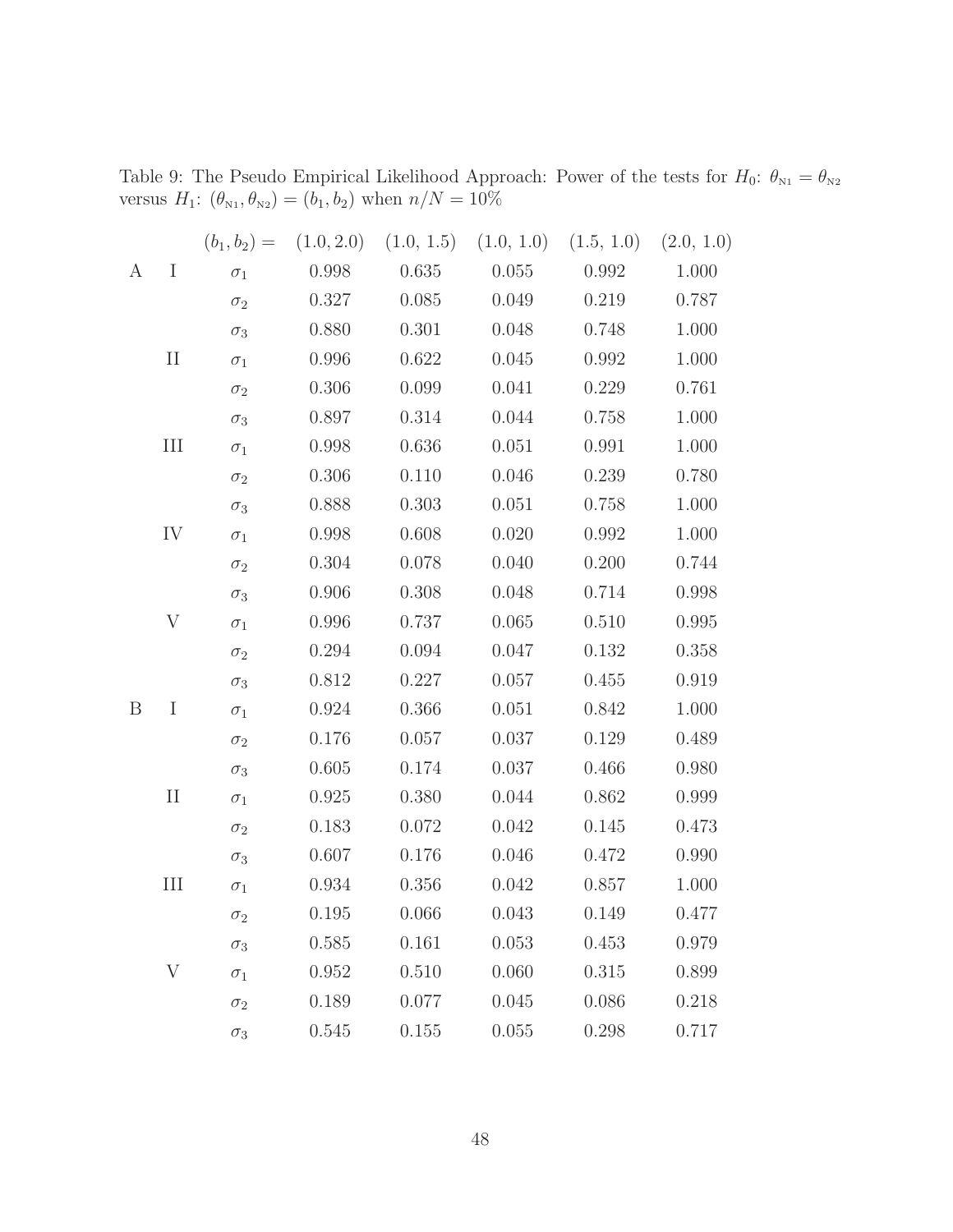|   |           |            |           | $(b_1, b_2) = (1.0, 2.0)$ $(1.0, 1.5)$ $(1.0, 1.0)$ $(1.5, 1.0)$ $(2.0, 1.0)$ |           |       |       |
|---|-----------|------------|-----------|-------------------------------------------------------------------------------|-----------|-------|-------|
| A | I         | $\sigma_1$ | 0.998     | 0.651                                                                         | 0.064     | 0.993 | 1.000 |
|   |           | $\sigma_2$ | 0.355     | 0.108                                                                         | 0.057     | 0.252 | 0.804 |
|   |           | $\sigma_3$ | 0.892     | 0.328                                                                         | 0.060     | 0.776 | 1.000 |
|   | $\rm II$  | $\sigma_1$ | 0.996     | 0.635                                                                         | 0.055     | 0.991 | 1.000 |
|   |           | $\sigma_2$ | 0.325     | 0.115                                                                         | 0.047     | 0.259 | 0.776 |
|   |           | $\sigma_3$ | 0.910     | 0.345                                                                         | 0.051     | 0.784 | 1.000 |
|   | $\rm III$ | $\sigma_1$ | 0.997     | 0.644                                                                         | 0.061     | 0.994 | 1.000 |
|   |           | $\sigma_2$ | 0.329     | 0.125                                                                         | 0.059     | 0.272 | 0.804 |
|   |           | $\sigma_3$ | 0.896     | 0.335                                                                         | $0.063\,$ | 0.791 | 1.000 |
|   | IV        | $\sigma_1$ | $0.996\,$ | 0.580                                                                         | 0.022     | 0.992 | 1.000 |
|   |           | $\sigma_2$ | 0.282     | 0.080                                                                         | 0.034     | 0.184 | 0.734 |
|   |           | $\sigma_3$ | 0.896     | 0.302                                                                         | 0.052     | 0.702 | 0.998 |
|   | V         | $\sigma_1$ | 0.996     | 0.737                                                                         | 0.065     | 0.510 | 0.995 |
|   |           | $\sigma_2$ | 0.294     | 0.094                                                                         | 0.047     | 0.132 | 0.358 |
|   |           | $\sigma_3$ | 0.812     | 0.227                                                                         | 0.057     | 0.455 | 0.919 |
| B | I         | $\sigma_1$ | 0.928     | 0.436                                                                         | 0.083     | 0.898 | 1.000 |
|   |           | $\sigma_2$ | 0.221     | 0.103                                                                         | 0.055     | 0.177 | 0.553 |
|   |           | $\sigma_3$ | 0.668     | 0.218                                                                         | 0.077     | 0.545 | 0.991 |
|   | $\rm II$  | $\sigma_1$ | 0.936     | 0.432                                                                         | $0.071\,$ | 0.905 | 1.000 |
|   |           | $\sigma_2$ | 0.232     | 0.108                                                                         | 0.069     | 0.193 | 0.542 |
|   |           | $\sigma_3$ | 0.663     | 0.228                                                                         | 0.077     | 0.556 | 0.995 |
|   | III       | $\sigma_1$ | 0.941     | 0.412                                                                         | 0.069     | 0.888 | 1.000 |
|   |           | $\sigma$   | 0.237     | 0.094                                                                         | 0.065     | 0.191 | 0.543 |
|   |           | $\sigma_3$ | 0.645     | 0.220                                                                         | 0.085     | 0.527 | 0.987 |
|   | V         | $\sigma_1$ | 0.952     | 0.510                                                                         | 0.060     | 0.315 | 0.899 |
|   |           | $\sigma_2$ | 0.189     | 0.077                                                                         | 0.045     | 0.086 | 0.218 |
|   |           | $\sigma_3$ | 0.545     | 0.155                                                                         | 0.055     | 0.298 | 0.717 |

<span id="page-48-0"></span>Table 10: The Sample Empirical Likelihood Approach: Power of the tests for  $H_0: \theta_{N_1} = \theta_{N_2}$ versus  $H_1: (\theta_{N1}, \theta_{N2}) = (b_1, b_2)$  when  $n/N = 10\%$